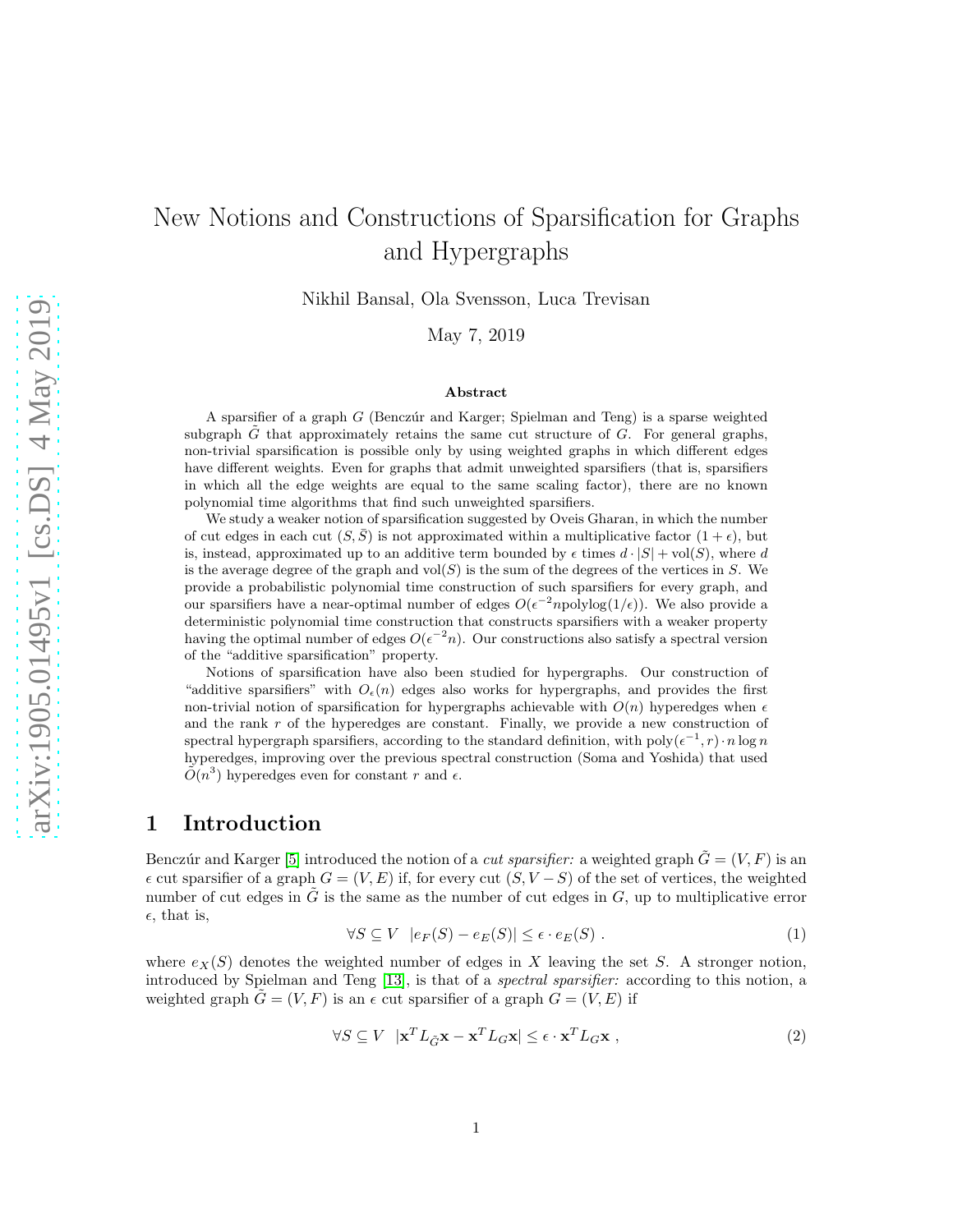where  $L_X$  is the Laplacian matrix of the graph X. Note that [\(1\)](#page-0-0) is implied by [\(2\)](#page-0-1) by taking x to be the  $0/1$  indicator vector of S. A more compact way to express [\(2\)](#page-0-1) is as

$$
-\epsilon L_G \preceq L_{\tilde{G}} - L_G \preceq \epsilon L_G . \tag{3}
$$

Batson, Spielman and Srivastava [\[3\]](#page-29-1) show that, for every graph, an  $\epsilon$  spectral sparsifier (and hence also an  $\epsilon$  cut sparsifier) can be constructed in polynomial time with  $O(n/\epsilon^2)$  weighted edges, which is best possible up to the constant in the big-Oh. Sparsifiers have several applications to speeding-up graph algorithms.

For some graphs G, for example the "barbell" graph (that consists of two disjoint cliques joined by a single edge), it is necessary for a non-trivial sparsifier of G to have edges of different weights. This has motivated the question of whether there are weaker, but still interesting, notion of sparsification that can be achieved, for all graphs, using sparsifiers that are "unweighted" in the sense that all edges have the same weight.

### Question 1. Is a non-trivial notion of unweighted sparsification possible for all graphs?

Results on unweighted sparsification have focused on bounding the multiplicative error  $\epsilon$  in such cases, allowing it to be superconstant [\[2,](#page-29-2) [1\]](#page-29-3). For graphs such as the barbell example one, however gets, necessarily, very poor bounds. But is there an alternative notion for which one can get arbitrarily good approximation on all graphs using a linear number of edges?

If one restricts this question from all graphs to selected classes of graphs, then a number of interesting results are known, and some major open questions arise.

If  $G = (V, E)$  is a d-regular graph such that every edge has effective resistance  $O(1/d)$ , the Marcus-Spielman-Srivastava [\[10\]](#page-30-1) proof of the Kadison-Singer conjecture (henceforth, we will refer to this result as the *MSS Theorem*) implies that  $G$  can be partitioned into almost-regular unweighted spectral sparsifiers with error  $\epsilon$  and average degree  $O(\epsilon^{-2})$ . An interesting class of such graphs are edge-transitive graphs, such as the hypercube.

Another interesting class of graphs all whose edges have effective resistance  $O(1/d)$  is the class of d-regular expanders of constant normalized expansion  $\phi > 0$ . Before the MSS Theorem, Frieze and Molloy [\[7\]](#page-29-4) proved that such graphs can be partitioned into unweighted almost-regular graphs of average degree  $O(\epsilon^{-2} \log d)$  and normalized edge expansion at least  $\phi - \epsilon$ . They also show how to construct such a partition in randomized polynomial time under an additional small-set expansion assumption on G. Becchetti et al. [\[4\]](#page-29-5) present a randomized linear time algorithm that, given a dense regular expander G of degree  $d = \Omega(n)$  finds an edge-induced expander in G of degree  $O(1)$ . While both [\[7\]](#page-29-4) and [\[4\]](#page-29-5) find sparse expanders inside dense expanders, the work of Frieze and Molloy does not produce constant-degree graphs and the work of Becchetti et al. only applies to very dense graphs. Furthermore, neither work guarantees that one ends up with a sparse graph that is a good sparsifier of the original one.

Question 2. Is there a polynomial time construction of the unweighted spectral sparsifiers of expanders whose existence follows from the Marcus-Spielman-Srivastava theorem?

Notions of cut sparsifiers [\[9\]](#page-29-6) and spectral sparsifiers [\[12\]](#page-30-2) have been defined for hypergraphs, generalizing the analogous definitions for graphs. In a hypergraph  $H = (V, E)$ , a hyperedge  $e \in E$ is cut by a partition  $(S, V - S)$  of the vertices if e intersects both S and  $V - S$ . As for graphs, we can define  $e_E(S)$  to be the (weighted, if applicable) number of hyperdges in E that are cut by  $(S, V - S)$ . As before, a weighted subset of edges F defines a hypergraph cut sparsifier with error  $\epsilon$  if

$$
\forall S \subseteq V \ \left| e_F(S) - e_E(S) \right| \leq \epsilon e_E(S).
$$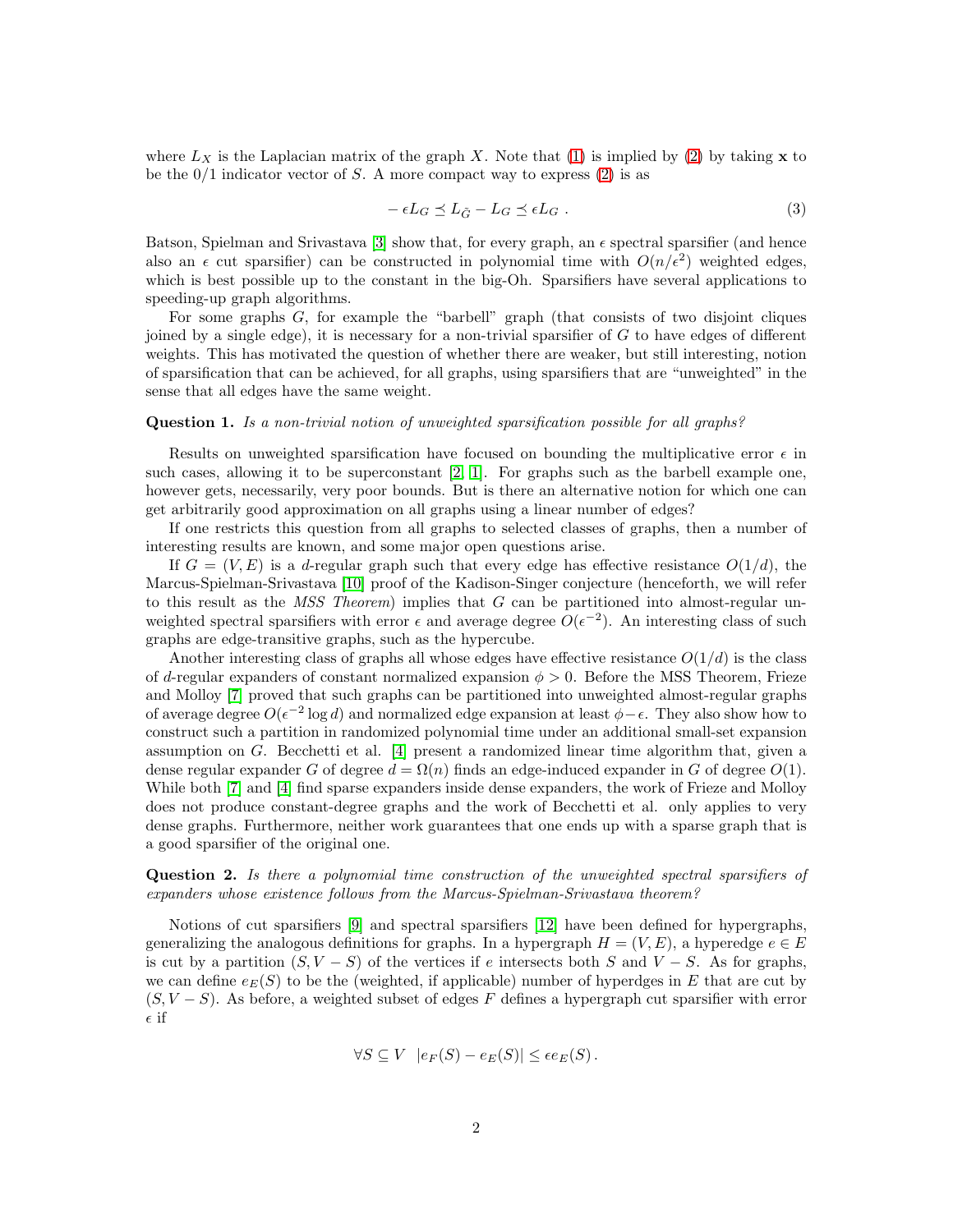Kogan and Krauthgamer [\[9\]](#page-29-6) show how to construct such a (weighted) sparsifier in randomized polynomial time using  $O(\epsilon^{-2}n \cdot (r + \log n))$  hyperedges where r is the maximum size of the hyperedges which is also called the *rank* of the hypergraph.

In order to define a notion of spectral sparsification, we associate to a hypergraph  $H = (V, E)$ the following analog of the Laplacian quadratic form, namely a function  $Q_H$  such that

$$
Q_H(\mathbf{x}) = \sum_{e \in E} w_e \cdot \max_{a,b \in e} (x_a - x_b)^2
$$

where  $w_e$  is the weight (if applicable) of hyperedge  $e$ . Note that with this definition we have that if  $\mathbf{x} = \mathbf{1}_S$  for some subset S of vertices then  $Q_H(\mathbf{x}) = e_E(S)$ . Following Soma and Yoshida [\[12\]](#page-30-2), we say that a weighted hypergraph  $\hat{H}$  is a spectral sparsifier with error  $\epsilon$  of G if we have

$$
\forall \mathbf{x} \in \mathbb{R}^V \quad |Q_{\tilde{H}}(\mathbf{x}) - Q_H(\mathbf{x})| \leq \epsilon \cdot Q_H(\mathbf{x}).
$$

Soma and Yoshida [\[12\]](#page-30-2) provide a randomized polynomial time construction of such sparisifiers, using  $\tilde{O}(\epsilon^{-2}n^3)$  hyperedges.

Question 3. Is it possible, for every hypergraph, to construct a weighted spectral sparsifier with  $\tilde{O}_{r,\epsilon}(n)$  hyperedges?

As in the case of graphs, it is also natural to raise the following question.

Question 4. Is a non-trivial notion of unweighted sparsification possible for all hypergraps?

We provide a positive answer to all the above questions.

### 1.1 Our Results

### 1.1.1 Sparsification with additive error

Oveis-Gharan suggested the following weakened definition of sparsification: if  $G = (V, E)$  is dregular, we say that an unweighted graph  $\tilde{G} = (V, F)$  is an additive cut sparsifier of G with error  $\epsilon$  if we have

$$
\forall S \subseteq V \ \left| c \cdot e_F(S) - e_E(S) \right| \leq 2\epsilon d \cdot |S| \,,
$$

where  $c = |E|/|F|$ . Note that this (up to a constant factor change in the error parameter  $\epsilon$ ) is equivalent to the standard notion if G has constant normalized edge expansion, because  $e_E(S)$  and  $d \cdot S$  will then be within a constant factor of each other. On non-expanding graphs, however, this definition allows higher relative error on sparse cuts and a tighter control on expanding cuts. (The factor of 2 has no particular meaning and it is just there for consistency with the definition that we give next for non-regular graphs.)

For non-regular graphs G, we say that  $\tilde{G} = (V, F)$  is an additive cut sparsifier of G with error  $\epsilon$  if we have

$$
\forall S \subseteq V \ \left| c \cdot e_F(S) - e_E(S) \right| \le \epsilon \cdot (d_{\text{avg}} \cdot |S| + \text{vol}(S))
$$

where  $c = |E|/|F|$  and  $d_{\text{avg}} := 2|E|/|V|$  is the average degree of G and vol(S) is the volume of S that is, the sum of the degrees of the vertices in  $S$ . In can be shown that both terms are necessary if one wants a definition of unweighted sparsification that is applicable to all graphs.

This notion has a natural spectral analog, which we state directly in the more general form:

$$
-\epsilon \cdot (D_G + d_{\text{avg}}I) \preceq c \cdot L_{\tilde{G}} - L_G \preceq \epsilon \cdot (D_G + d_{\text{avg}}I).
$$

Note, again, that if G is a regular expander then this definition is equivalent to the standard definition of spectral sparsifier.

In a hypergraph, the degree of a vertex is the number of hyperedges it belongs to, and the volume of a set of vertices is the sum of the degrees of the vertices that belong to it. With these definitions in mind, the notion of additive graph sparsifier immediately generalizes to hypergraphs.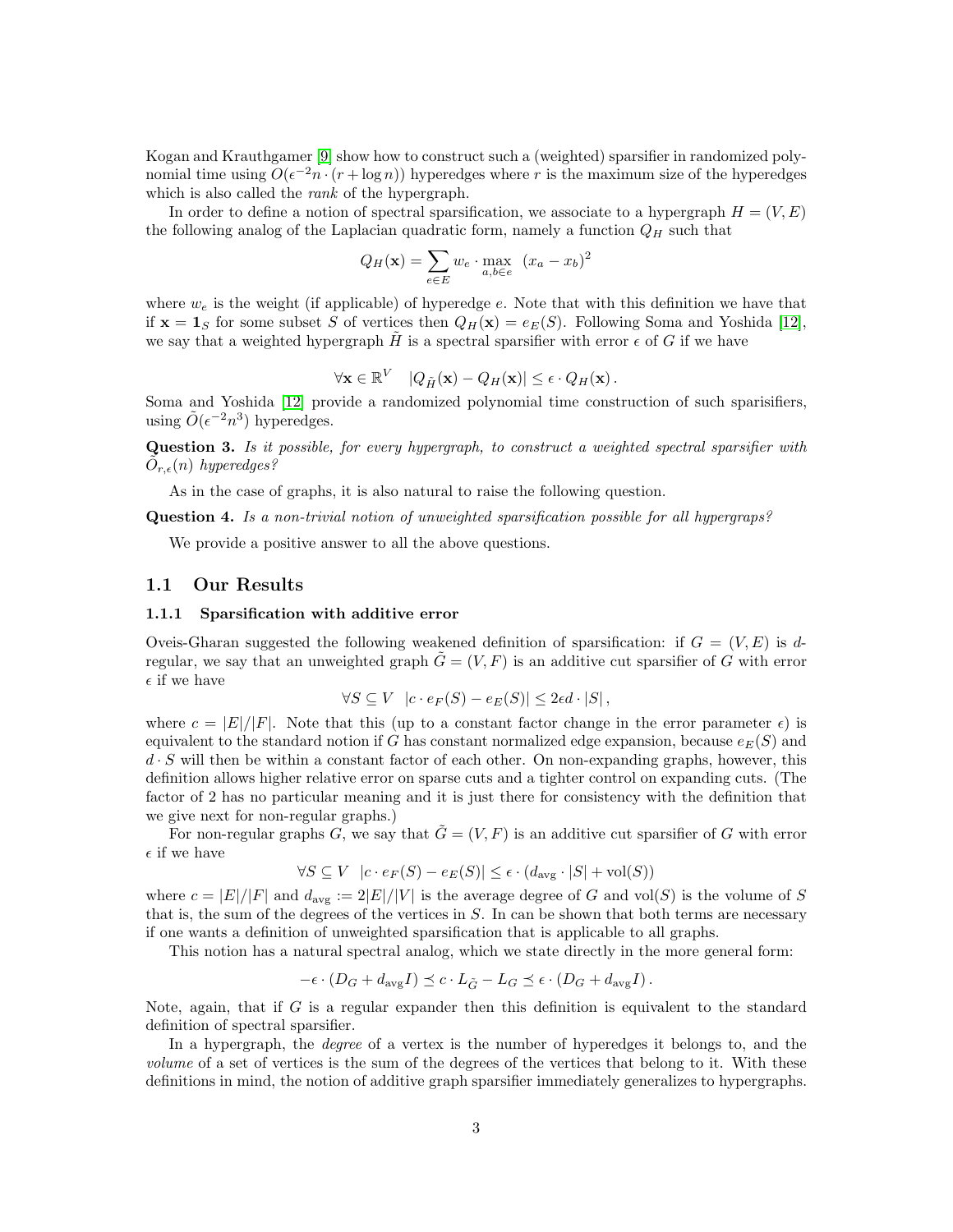### 1.1.2 New Graph Sparsification Constructions

Our first result is a deterministic polynomial time construction which achieves a weak form of unweighted additive sparsification.

<span id="page-3-3"></span>**Theorem 1.1** (Deterministic Polynomial Time Construction). Given a graph  $G = (V, E)$  and a parameter  $\epsilon > 0$ , in deterministic polynomial time we can find a subset  $F \subseteq E$  of size  $|F| = O(n/\epsilon^2)$ such that, if we let  $L_G = D_G - A_G$  be the Laplacian of G,  $L_{\tilde{G}} = D_{\tilde{G}} - A_{\tilde{G}}$  be the Laplacian of the graph  $G = (V, F), d = 2|E|/|V|$  be the average degree of G, and  $c = |E|/|F|$ , we have

<span id="page-3-0"></span>
$$
2cD_{\tilde{G}} - 2D_G - \epsilon D_G - \epsilon dI \preceq cL_{\tilde{G}} - L_G \preceq \epsilon D_G + \epsilon dI \tag{4}
$$

Note, in particular, that we get that for every set of vertices  $S \subseteq V$  we have

$$
-\epsilon|E| \le c e_F(S) - e_E(S) \le \epsilon \text{vol}(S) + \epsilon d|S| \tag{5}
$$

The first inequality follows by computing the quadratic forms of  $(4)$  with the  $\pm 1$  indicator vector  $\mathbf{x} := \mathbf{1}_S - \mathbf{1}_{\bar{S}}$  of S, and noting that  $\mathbf{x}^T L_G \mathbf{x} = 4e_E(S)$ , that  $\mathbf{x}^T L_{\tilde{G}} \mathbf{x} = 4e_F(S)$ , that

$$
\mathbf{x}^T M \mathbf{x} = \text{trace}(M)
$$

for every diagonal matrix M, and that  $trace(D_G) = trace(cD_{\tilde{G}}) = trace(dI) = 2|E|$ . The second inequality follows by computing the quadratic forms of [\(4\)](#page-3-0) with the  $0/1$  indicator vector  $\mathbf{x} = \mathbf{1}_S$ of S, and noting that  $\mathbf{x}^T L_G \mathbf{x} = e_E(S)$ ,  $\mathbf{x}^T L_{\tilde{G}} \mathbf{x} = e_F(S)$ ,  $\mathbf{x}^T I \mathbf{x} = |S|$  and  $\mathbf{x}^T D_G \mathbf{x} = \text{vol}(S)$ .

Our proof is based on the online convex optimization techniques of Allen-Zhu, Liao and Orecchia [\[1\]](#page-29-3). The construction of [\[1\]](#page-29-3) involves weights for two reasons: one reason is a change of basis that maps  $L_G$  to identity, a step that is not necessary in our setting and that could also be avoided in their setting if G is a graph all whose edges have bounded effective resistance. The second reason is more technical, and it is to avoid blowing up the "width" on the online game that they define. The second issue comes up when one wants to prove  $cL_{\tilde{G}}-L_G \succeq -\epsilon \cdot (D_G + dI)$ , but is not a problem for the upper bound  $cL_{\tilde{G}} - L_G \preceq \epsilon \cdot (D_G + dI)$ .

To sidestep this problem, we set the goals of proving the bounds

$$
cL_{\tilde{G}} - L_G \preceq \epsilon \cdot (dI + D_G)
$$

$$
cSL_{\tilde{G}} - SL_G \preceq \epsilon \cdot (dI + D_G)
$$

where  $SL_G$  denotes the *signless Laplacian* of a graph G, defined as  $D_G + A_G$ . Note that the above PSD inequalities are equivalent to [\(4\)](#page-3-0).

The reasons why, when our goal is the PSD inequalities above, we are able to control the width without scaling (and without weighing the edges) are quite technical, and we defer further discussion to Section [3.](#page-7-0)

Our next result is a probabilistic construction of sparsifiers with additive error matching the Oveis-Gharan definition.

<span id="page-3-2"></span>**Theorem 1.2** (Probabilistic Polynomial Time Construction). Given an n-vertex graph  $G = (V, E)$ and a parameter  $\epsilon > 0$ , in probabilistic polynomial time we can find a subset  $F \subseteq E$  of size<sup>[1](#page-3-1)</sup>  $|F| = n \cdot \tilde{O}(1/\epsilon^2)$  such that, if we let  $L_G = D_G - A_G$  be the Laplacian of G,  $L_{\tilde{G}} = D_{\tilde{G}} - A_{\tilde{G}}$  be the Laplacian of the graph  $\tilde{G} = (V, F), d = 2|E|/|V|$  be the average degree of G, and  $c = |E|/|F|$ , we have

$$
-\epsilon D_G - \epsilon dI \preceq cL_{\tilde{G}} - L_G \preceq \epsilon D_G + \epsilon dI. \tag{6}
$$

<span id="page-3-1"></span><sup>&</sup>lt;sup>1</sup>where  $\tilde{O}(\cdot)$  hides  $\log(1/\varepsilon)^{O(1)}$  factors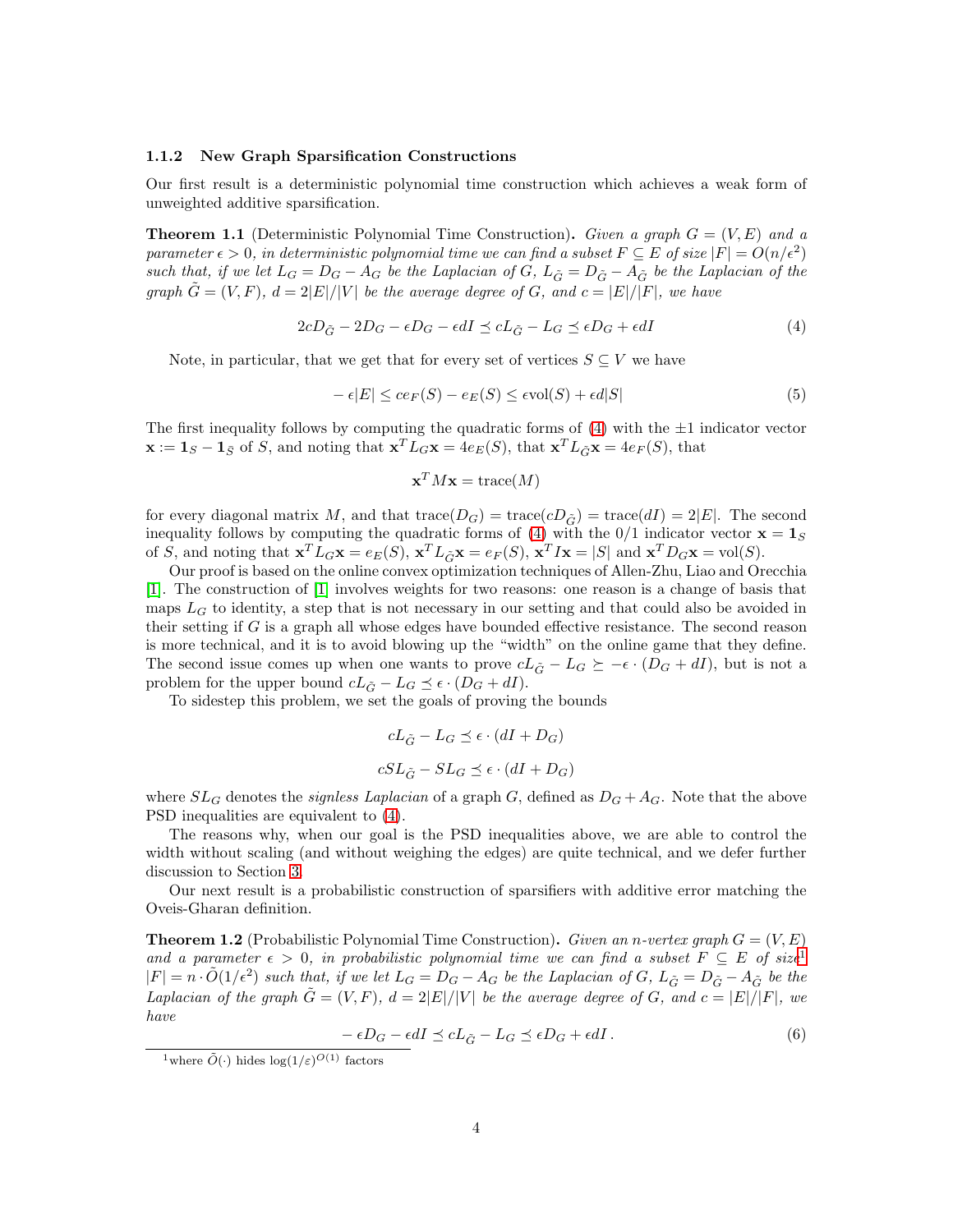When we apply the above result to a d-regular expander G, we obtain a graph  $\tilde{G}$  whose average (and maximum) degree is  $\tilde{O}(\epsilon^{-2})$  and which is itself a good expander. More precisely, if G has normalized edge expansion  $\phi$  and  $\tilde{G}$  is as above, then the normalized edge expansion of  $\tilde{G}$  is about  $\phi - 2\epsilon$ . Recall that Frieze and Molloy can find a  $\tilde{G}$  as above but with degree  $O(\epsilon^{-2} \log d)$  rather than  $O(\epsilon^{-2}$ polylog $\epsilon^{-1}$ ). Furthermore, if G is a d-regular expander of normalized edge expansion  $\phi$ , we have<sup>[2](#page-4-0)</sup> that

<span id="page-4-1"></span>
$$
D_G + dI = 2dI \preceq O(\phi^{-2}L_G) \tag{7}
$$

and so the unweighted sparsifier  $G$  of  $G$  given by the above theorem is also a spectral sparsifier in the standard sense. This answers Questions 1 and 2 of the previous section.

We briefly discuss the techniques in the proof. Following Frieze and Molloy [\[7\]](#page-29-4) and Bilu and Linial  $[6]$ , we apply the Lovász Local Lemma  $[11]$  (LLL) to construct an additive cut sparsifier. One difficulty with this approach is that one has to verify that the sparsifier approximates each of the exponentially many cuts. Indeed, if one defines a "bad" event for each one of these cuts, there are too many events that are dependent in order to successfully apply LLL. A key insight in [\[7\]](#page-29-4) is that it is sufficient to verify those cuts  $(S, V - S)$  where S induces a connected subgraph. This makes a big difference in graphs of maximal degree  $d \ll n$ : for a vertex v, there are  $\approx n^{\ell-1}$  subsets of  $\ell$  vertices containing v whereas one can prove that there are at most  $\binom{d(\ell-1)}{\ell-1}$  such subsets of size  $\ell$  that induce a connected subgraph. This allows one to manage the exponentially many events and get almost optimal results with LLL. Indeed, we obtain a close to optimal average degree  $\tilde{O}(\epsilon^{-2})$ . This improves upon the average degree bound in  $\epsilon^{-2} \log d$  [\[7\]](#page-29-4). We achieve this by an iterative procedure that intuitively halves the number of edges, instead of sparsifying the graph "in one go."

Another difference is that, in contrast to [\[7\]](#page-29-4) and [\[6\]](#page-29-7), we can use recent constructive versions of LLL [\[8\]](#page-29-8) to give an efficient probabilistic time algorithm for finding the sparsifier. To apply the constructive version of LLL in the presence of exponentially bad events, one needs to find a subset of bad events of polynomial size such that the probability that any other bad event is true is negligible. We show that this can be achieved by selecting the subset of events corresponding to cuts  $(S, V - S)$  so that S induces a connected graph and  $|S| = O(\log_d(n))$ . This gives us an efficient probabilistic algorithm for finding a cut sparsifier which we also generalize to hypergraphs (as we state in the next section). For graphs, we then adapt the techniques of Bilu and Linial [\[6\]](#page-29-7) to go from a cut sparsifier to a spectral one. To do so we need to consider some more bad events in the application of LLL than needed by Bilu-Linial who worked with "signings" of the adjacency matrix. Specifically, in addition to the events that they considered, we need to also bound the degree of vertices.

### 1.1.3 New Hypergraph Sparsification Constructions

<span id="page-4-2"></span>**Theorem 1.3** (Hypergraph cut sparsification with additive error). Given an n-vertex hypergraph  $H = (V, E)$  of rank r and a parameter  $\epsilon > 0$ , in probabilistic polynomial time we can find a subset  $F \subseteq E$  of size  $|F| = O\left(\frac{n}{r} \cdot \frac{1}{\epsilon^2} \log \frac{r}{\epsilon}\right)$  such that, if we let  $d = r|E|/|V|$  be the average degree of H, and  $c = |E|/|F|$ , the following holds with probability at least  $1 - n^{-2}$ :

$$
|ce_F(S) - e_E(S)| \le \epsilon d|S| + \epsilon \text{vol}(S) \qquad \forall S \subseteq V. \tag{8}
$$

The proof follows the same approach as the first part of our proof of Theorem [1.2,](#page-3-2) and in fact we present directly the proof for hypergraphs, leaving the result for graphs as a corollary. It might seem strange that the number of hyperedges in our sparsifier is, for fixed  $\epsilon$ , of the form  $O\left(\frac{n}{r}\log r\right)$ , since, intuitively, the sparsification problem should only become harder when  $r$  grows. The reason is that, even in a regular hypergraph,  $d|S|$  overestimates the number of hyperedges incident on S by up to a factor of r, and so, in order to have a non-trivial guarantee, one has to set  $\epsilon < 1/r$ .

<span id="page-4-0"></span><sup>&</sup>lt;sup>2</sup>There is some abuse of notation in [\(7\)](#page-4-1), because (7) only holds in the space orthogonal to  $\mathbf{1} = (1, 1, \dots, 1)$ .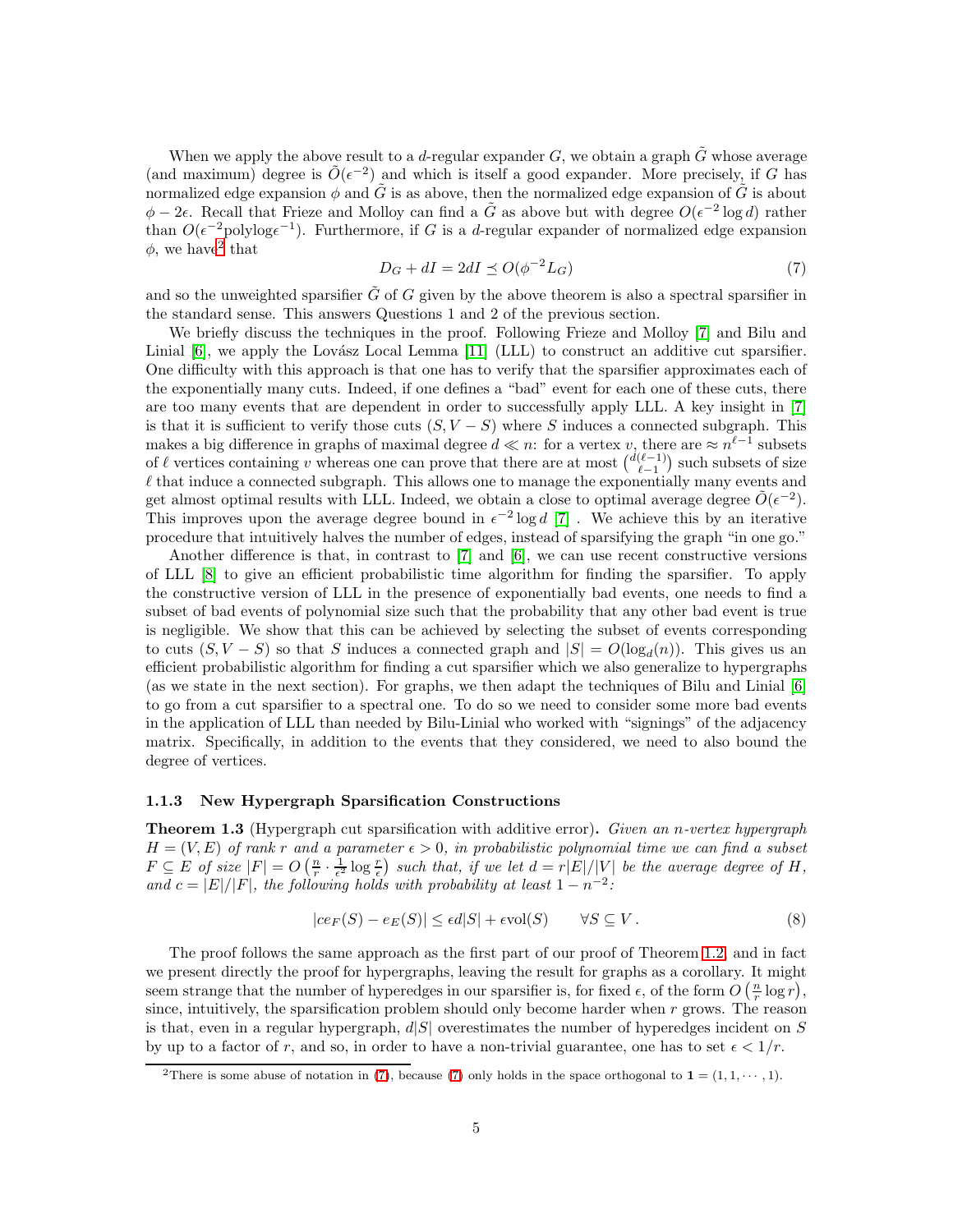**Theorem 1.4** (Hypergraph sparsification with multiplicative error). There is a randomized polynomial time algorithm that, given a hypergraph of rank r, finds a weighted spectral sparsifier with multiplicative error  $\epsilon$  having  $O(\epsilon^{-2}r^3 n \log n)$  hyperedges.

The above result should be compared with the  $O(\epsilon^{-2}n^3 \log n)$  hyperedges of the construction of Soma and Yoshida [\[12\]](#page-30-2). Our approach is to provide an "hypergraph analog" of the spectral graph sparsifier construction of Spielman and Srivastava [\[14\]](#page-30-4). Given  $H$ , we construct an associated graph G (in which each hyperedge of H is replaced by a clique in  $G$ ), we compute the effective resistances of the edges of  $G$ , and we use them to associate a notion of "effective resistance" to the hyperedges of  $H$ . Then we sample from the set of hyperdedges of  $H$  by letting the sampling probability of each hyperedge be proportional to its "effective resistance" and we weigh them so that the expected weight of each hyperedge in the sample is the same. At this point, to bound the error, Spielman and Srivastava complete the proof by applying a matrix concentration bound for the spectral norm of sums of random matrices. For hypergraphs, we would like to have a similar concentration bound on the error given by,

<span id="page-5-0"></span>
$$
\max_{\mathbf{x}\in\mathbb{R}^V:\|\mathbf{x}\|=1} \quad \sum_{e\in H} (1-W_e)\cdot \max_{a,b\in e} \ (x_a - x_b)^2 \tag{9}
$$

where  $W_e$  is a random variable that is 0 if the hyperedge e is not selected and it is its weight in the sparsifier if it is selected, with things set up so that  $1 - W_e$  has expectation zero. (Actually, this would only lead to a sparsifier with additive error: to achieve multiplicative error we have to study an expression such as the one above but after a change of basis defined in terms of the associated graph. For simplicity we will ignore this point in this overview.)

However, unlike in the graph case, the expression in [\(9\)](#page-5-0) does not correspond to the spectral norm, or any other standard linear-algebraic norm, due to the max term, and the key difficulty in all previous approaches to the problem was to get suitable upper bounds on this quantity. Our main idea is to consider the quantity  $V_x = \sum_{e \in H} (1 - W_e) \cdot \max_{a, b \in e} (x_a - x_b)^2$  and view it as a random process indexed by the set of all unit vectors  $x$ , and directly argue about its supremum over all such  $x$ , using the technique of generic chaining. In particular, we relate the metric given by the sub-gaussian norm of the increments of the process  $V_x$  to another suitably defined Gaussian random process on the associated graph  $G$  of  $H$ , which is much easier to analyze. This allows us to relate the bound on the supremum of  $V_x$  to a related expression on the graph G, for which we can use known matrix concentration bounds.

# 2 Preliminaries

### 2.1 Linear Algebra Preliminaries

In this paper all matrices will have real-valued entries.

A matrix M is Positive Semidefinite (abbreviated PSD and written  $M \succeq 0$ ) if it is symmetric and all its eigenvalues are non-negative. Equivalently,  $M$  is PSD if and only if

$$
\forall \mathbf{x} \in \mathbb{R}^n, \ \mathbf{x}^T M \mathbf{x} \ge 0
$$

that is, the quadratic form of  $M$  is always non-negative. The *trace* of a matrix is the sum of its diagonal entries. For a symmetric matrix, its trace is equal to the sum of its eigenvalues, counted with multiplicities. A *density matrix* is a PSD matrix of trace one. The operator norm of a matrix  $M$  is

$$
\|M\| = \sup_{{\bf x}:\|{\bf x}\|_2=1}\|Mx\|_2
$$

If M is symmetric, then the above is the largest absolute value of the eigenvalues of M and we also refer to it as the spectral norm or spectral radius of the matrix.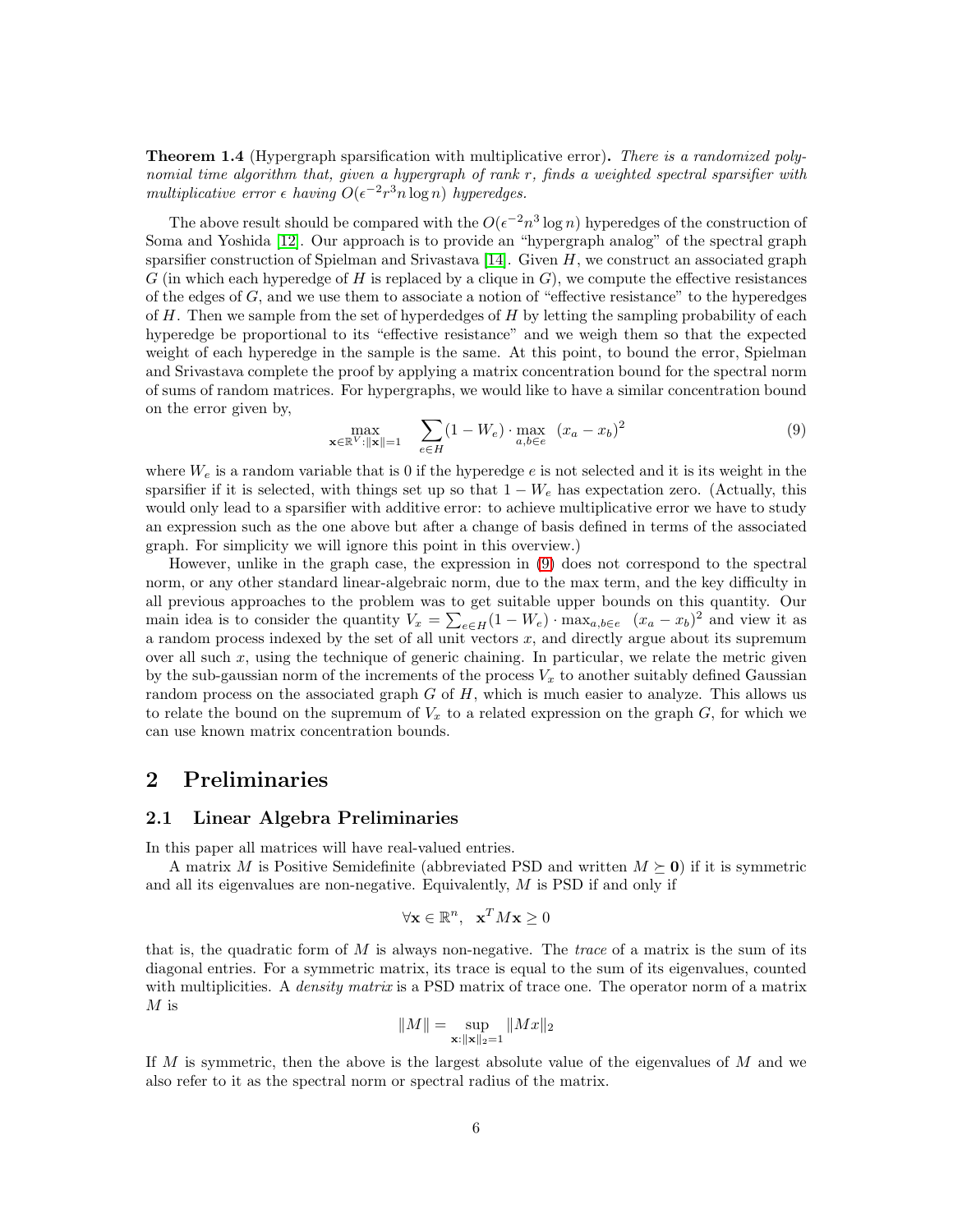If A and B are matrices of the same size, then their Frobenius inner product is defined as

$$
\langle A, B \rangle = \sum_{i,j} A_{i,j} B_{i,j} = \text{trace}(A^T B)
$$

and we will also sometimes denote it as  $A \bullet B$ . Note that if M is a symmetric matrix we have

$$
||M|| = \sup_{X \text{ density matrix}} |M \bullet X|
$$

If M is a symmetric  $n \times n$  matrix with spectral decomposition

$$
M = \sum_{i=1}^{n} \lambda_i \mathbf{v}_i \mathbf{v}_i^T ,
$$

then the "absolute value" of  $M$  is the PSD matrix

$$
|M| = \sum_{i=1}^n |\lambda_i| \mathbf{v}_i \mathbf{v}_i^T.
$$

### <span id="page-6-0"></span>2.2 Reduction to bounded-degree case

We show that, in proving Theorem [1.1,](#page-3-3) Theorem [1.2](#page-3-2) and Theorem [1.3,](#page-4-2) it is enough to prove weaker bounds where  $d_{\text{avg}}I + D_G$  is replaced by  $d_{\text{max}} \cdot I$ , and vol(S) is replaced by  $d_{\text{max}}|S|$ , where  $d_{\text{max}}$  is the maximum degree.

Consider the following construction: given a graph  $G = (V, E)$  of average degree  $d_{\text{avg}} = 2|E|/V$ , construct a new graph  $G' = (V'E')$  such that

- To each node  $v \in V$  there corresponds a cloud of  $\lfloor d_v / \lfloor d_{\text{avg}} \rfloor \rfloor$  nodes in V.
- To each edge  $(u, v) \in E$  there corresponds an edge in E' between the cloud of u and the cloud of v.
- Each vertex in G' has degree at most  $d'_{\text{max}} = \lceil d_{\text{avg}} \rceil$ .

A construction satisfying the above property can be realized by replacing the vertices of  $V$ , in sequence, by a cloud as required, and then replacing  $v$  in the edges incident to  $v$  by vertices in the cloud of v, in a balanced way.

Now suppose that  $F' \subseteq E'$  is a subset of the edges of  $G'$  and that  $F \subseteq E$  is the set of edges of G corresponding to the edges of F'. Let  $\tilde{G}$  be the graph  $\tilde{G} = (V, F)$  and  $\tilde{G}' = (V, F')$ . Let  $\mathbf{x} \in \mathbb{R}^V$ be any vector, and define  $\mathbf{x}' \in R^V$  to be the vector such that  $\mathbf{x}'_{v'} = \mathbf{x}_v$  if  $v'$  is in the cloud of  $v$ . Then we observe that

$$
\mathbf{x}^{T} L_{G} \mathbf{x} = \mathbf{x}'^{T} L_{G'} \mathbf{x}'
$$

$$
\mathbf{x}^{T} L_{\tilde{G}} \mathbf{x} = \mathbf{x}'^{T} L_{\tilde{G}'} \mathbf{x}'
$$

$$
\mathbf{x}'^{T} (d'_{\text{max}} I) \mathbf{x}' \le \mathbf{x}^{T} (\lceil d_{\text{avg}} \rceil + D_{G}) \mathbf{x}
$$

The only non-trivial statement is the third one. To verify it, we see that the left-hand side is

$$
\mathbf{x}'^T(d'_{\max}I)\mathbf{x}' = \sum_{v \in V} \left[ \frac{d_v}{\lceil d_{\text{avg}} \rceil} \right] \cdot \lceil d_{\text{avg}} \rceil \mathbf{x}_v^2 \le \sum_{v \in V} (d_v + \lceil d_{\text{avg}} \rceil) \cdot \mathbf{x}_v^2
$$

This means that we can start from an arbitrary graph  $G$ , construct  $G'$  as above, find an unweighted sparsifier  $\tilde{G}' = (V', F')$  of G', and then obtain a set F of edges such that  $\tilde{G} = (V, F)$  is an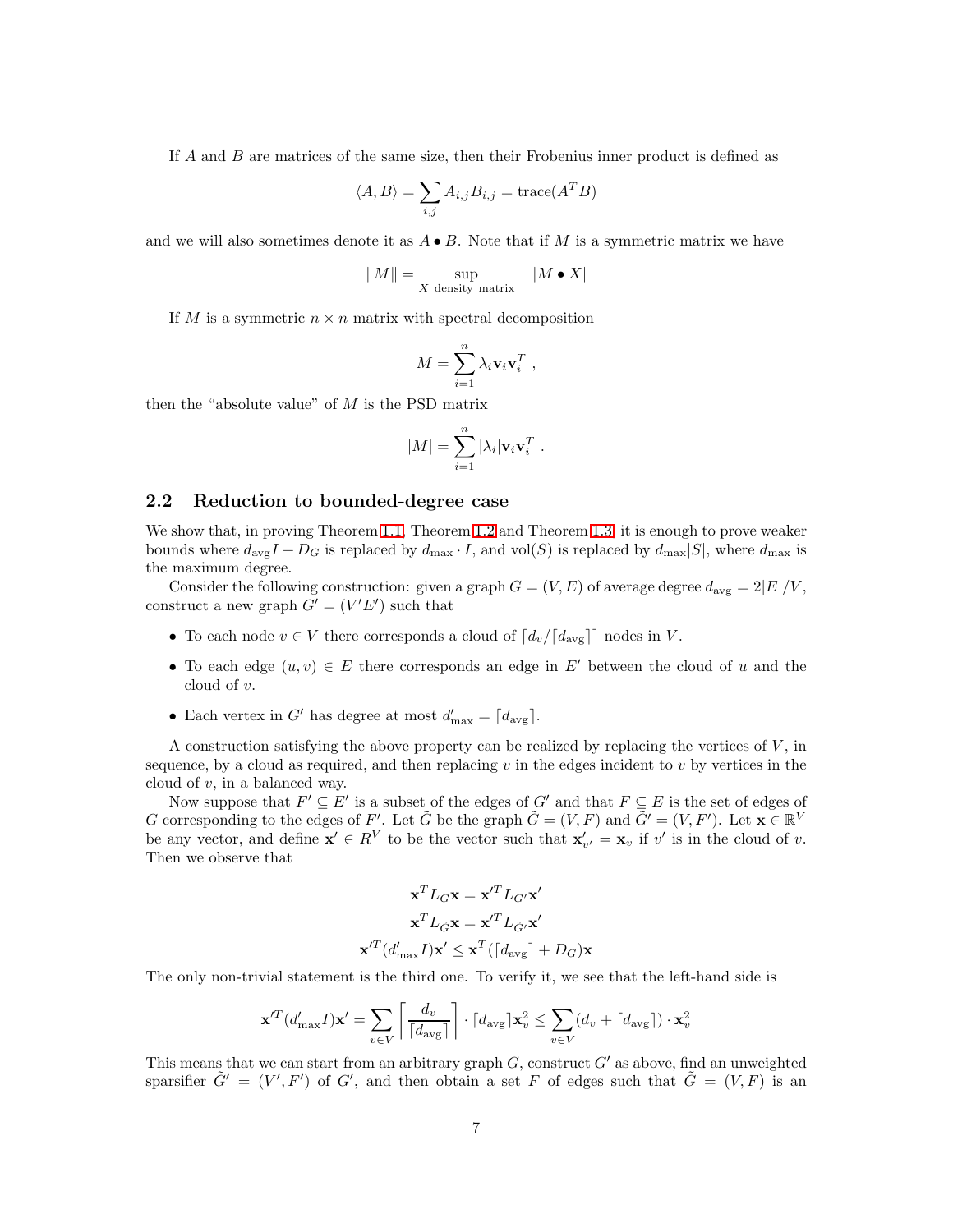unweighted sparsifier for G, with the property that any bound dependent on  $d'_{\text{max}}I$  on the quality of the sparsification of  $\tilde{G}'$  becomes a bound in terms of  $(\ulcorner d_{\text{avg}}\urcorner + D_G)$  (and we can drop the ceiling at the cost of a constant factor in the error).

If  $H = (V, E)$  is a hypergraph we can similarly construct a hypergraph  $H' = (V', E')$  such that

- To each node  $v \in V$  there corresponds a cloud of  $\lfloor d_v / \lfloor d_{\text{avg}} \rfloor \rfloor$  nodes in V.
- To each edge  $(u, v) \in E$  there corresponds an edge in E' between the cloud of u and the cloud of v.
- Each vertex in  $H'$  has degree at most  $d'_{\text{max}} = \lceil d_{\text{avg}} \rceil$ .

Similarly to the graph case, for every set  $S \subseteq V$  we can define a set  $S' \subseteq V'$  (the union of the clouds of vertices in  $S'$ ) and for every set  $F' \subseteq E'$  we can define a set of hyperedges  $F \subseteq E$  of the same cardinality such that

$$
e_E(S) = e_{E'}(S')
$$

$$
e_F(S) = e_{F'}(S')
$$

$$
d'_{\text{max}}|S| \le |d_{\text{avg}}||S| + \text{vol}_H(S)
$$

We also note that, in both constructions, the maximum degree and the average degree of the new graph (or hypergraph) are within a constant factor.

## <span id="page-7-0"></span>3 Deterministic Construction

In this section we use the online convex optimization approach of Allen-Zhu, Liao and Orecchia [\[1\]](#page-29-3) to construct a weak form of unweighted additive spectral sparsifiers, and we prove Theorem [1.1.](#page-3-3) Given the reduction described in Section [2.2,](#page-6-0) it is enough to prove the following theorem.

<span id="page-7-2"></span>**Theorem 3.1.** There is a deterministic polynomial time algorithm that given a graph  $G = (V, E)$ of maximum degree  $d_{\text{max}}$  and a parameter  $\epsilon$  outputs a multiset F of  $O(|V|/\epsilon^2)$  edges such that the graph  $\tilde{G} = (V, F)$  satisfies

$$
2cD_{\tilde{G}} - 2D_G - \epsilon d_{\max} I \preceq cL_{\tilde{G}} - L_G \preceq \epsilon d_{\max} I
$$

where  $c = |E|/|F|$ .

We are interested in the following online optimization setting: at each time  $t = 1, \ldots,$  and algorithm comes up with a solution  $X_t$ , which is an  $n \times n$  density matrix, and an adversary comes up with a cost matrix  $C_t$ , which is an  $n \times n$  matrix, and the algorithm receives a payoff  $X_t \bullet C_t$ . The algorithm comes up with  $X_t$  based on knowledge of  $X_1, \ldots, X_{t-1}$  and of  $C_1, \ldots, C_{t-1}$ , while the adversary comes up with  $C_t$  based on  $X_1, \ldots, X_t$  and on  $C_1, \ldots, C_{t-1}$ . The goal of the algorithm is to maximize the payoff. After running this game for  $T$  steps, one defines the *regret* of the algorithm as

$$
R_T := \left(\sup_{X \text{ density matrix}} \sum_{t=1}^T X \bullet C_t\right) - \left(\sum_{t=1}^T X_t \bullet C_t\right).
$$

<span id="page-7-1"></span>**Theorem 3.2** (Allen-Zhu, Liao, Orecchia [\[1\]](#page-29-3)). There is a deterministic polynomial algorithm that, given a parameter  $\eta > 0$ , after running for T steps against an adversary that provides cost matrices  $C_t$  restricted as described below, achieves a regret bound

$$
R_T \leq O(\eta) \cdot \sum_{t=1}^T (X_t \bullet |C_t|) \cdot ||X_t^{1/4} C_t X_t^{1/4}|| + \frac{2\sqrt{n}}{\eta}.
$$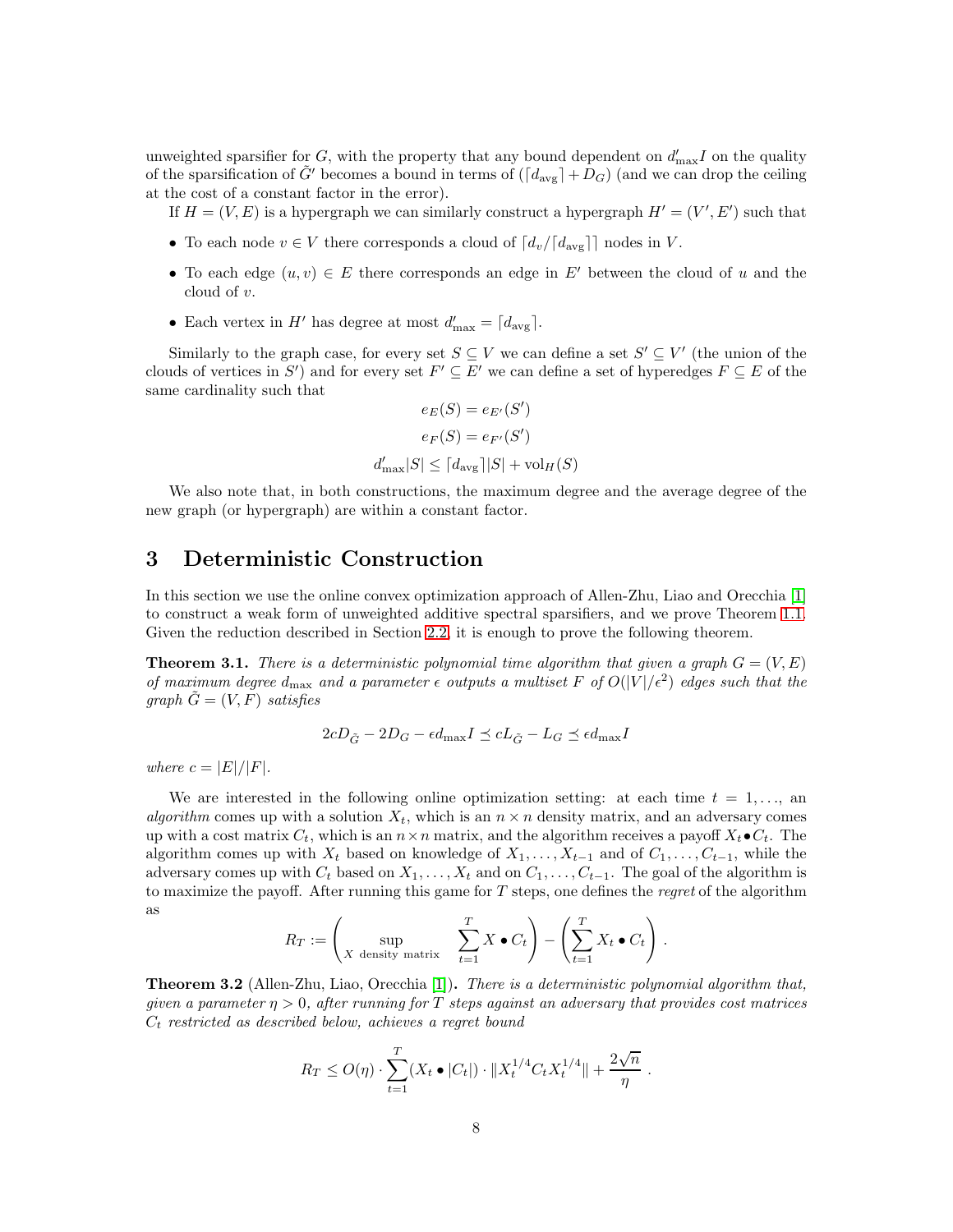Furthermore, if  $C_t$  is block-diagonal, then  $X_t$  is also block-diagonal with the same block structure The restrictions on the adversary are that at each step t the cost function  $C_t$  is positive semidefinite or negative semidefinite and satisfies

$$
\eta X_t^{1/4} C_t X_t^{1/4} \preceq \frac{I}{4}.
$$

**Remark 3.3.** The theorem above is the  $q = 2$  case of Theorem 3.3 in [\[1\]](#page-29-3). The Furthermore part is not stated explicitly in [\[1,](#page-29-3) Theorem 3.3] but can be verified by inspecting the proof. Note that what we are calling  $C_t$  corresponds to  $-C_t$  in the treatment of [\[1\]](#page-29-3), which is why their cost minimization problem becomes a maximization problem here, and the condition that  $C_t$  satisfy  $\eta X_t^{1/4} C_t X_t^{1/4} \succeq -\frac{I}{4}$  becomes the condition that we have in the above theorem.

To gain some intuition about the way we will use the above theorem, note that the definition of regret implies that we have

$$
\lambda_{\max}\left(\sum_{t=1}^T C_t\right) = R_T + \sum_{t=1}^T C_t \bullet X_t,
$$

where  $\lambda_{\max}(\cdot)$  denotes the largest eigenvalue of the matrix. Now suppose that we play the role of the adversary against the algorithm of Theorem [3.2,](#page-7-1) and that, at time  $t$ , we reply to the solution  $X_t$  of the algorithm with a cost matrix of the form  $mL_{a_t,b_t} - L_G$  where  $m := |E|$  and  $(a_t, b_t)$  is an edge chosen so that

$$
X_t \bullet (mL_{a_t,b_t} - L_G) \leq 0
$$

We know that such an edge  $(a_t, b_t)$  must exist, because the average of the left-hand side above is zero if we compute it for a uniformly chosen random  $(a_t, b_t) \in E$ . After playing this game for T steps we have

$$
\lambda_{\max} \left( m \sum_{t=1}^{T} L_{a_t, b_t} - T L_G \right) \le R_T
$$

and, calling F the multiset  $\{(a_t, b_t): t = 1, \ldots, T\}$ , calling  $\tilde{G} = (V, F)$  the multigraph of such edges and  $c = |E|/|F| = m/T$ , and noting that  $L_{\tilde{G}} = \sum_{t} L_{a_t, b_t}$  we have

$$
c \cdot L_{\tilde{G}} - L_G \preceq \frac{1}{T} R_T \cdot I
$$

which, provided that we can ensure that  $R_T$  is small, is one side of the type of bounds that we are trying to prove.

In order to get a two-sided bound, one would like to use the idea that

$$
\lambda_{\max}\left(\begin{array}{c|c}M&0\\ \hline 0&-M\end{array}\right)=\|M\|
$$

and play the above game using, at step  $t$ , a cost matrix of the form

$$
C_t = \left(\begin{array}{c|c} mL_{a_t, b_t} - L_G & 0 \\ \hline 0 & L_G - mL_{a_t, b_t} \end{array}\right)
$$

where the edge  $(a_t, b_t)$  is chosen so that

 $X_t \bullet C_t \leq 0$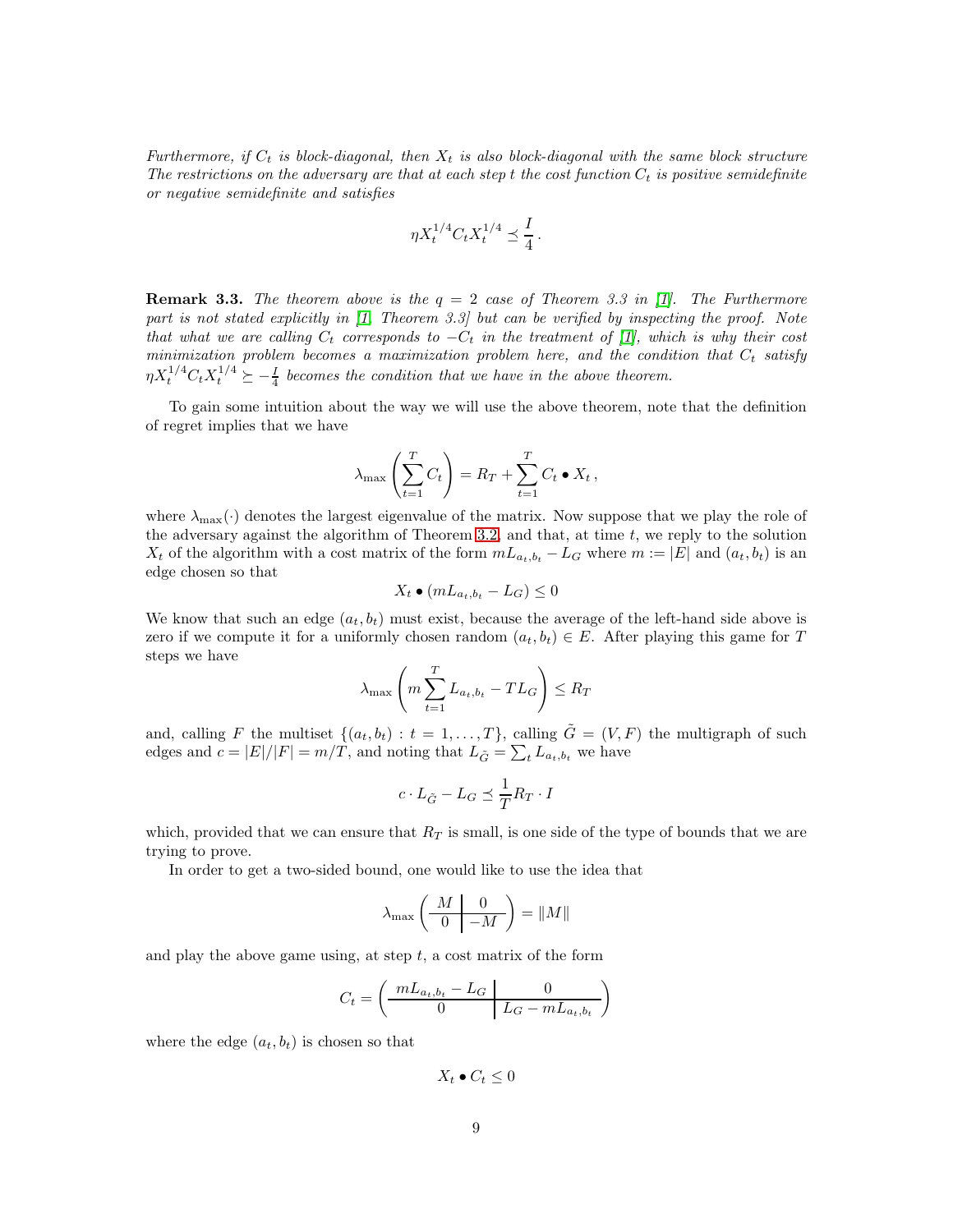Then, if we define c and  $\tilde{G}$  as above, we would reach the conclusion

$$
||cL_{\tilde{G}} - L_G|| \le \frac{1}{T}R_T
$$

and what remains to do is to see for what value of T we get a sufficiently small regret bound.

Unfortunately this approach runs into a series of difficulties.

First of all, our cost matrix is neither positive semidefinite nor negative semidefinite.

We could make it positive semidefinite by shifting, that is, by adding a multiple of the identity. This is not a problem for the block  $mL_{a_t,b_t} - L_G$ , whose smallest eigenvalue is at most  $2d_{\text{max}}$  in magnitude, but it is a serious problem for the block  $L_G - mL_{a_t, b_t}$ , whose smallest eigenvalue is of the order of  $-m$ : the shift needed to make this block PSD would be so big that the terms  $X_t \bullet |C_t|$ in the regret bound would be too large to obtain any non-trivial result.

Another approach, which is closer to what happens in [\[1\]](#page-29-3), is to see that the analysis of Theorem [3.2](#page-7-1) applies also to block-diagonal matrices in which each block is either positive semidefinite or negative semidefinite. This way, we can shift the two blocks in different directions by  $2d_{\text{max}}I$  and get the cost function in a form to which Theorem [3.2](#page-7-1) applies, but then we would still be unable to get any non-trivial bound because the term  $X_t \bullet |C_t|$  could be in the order of m, while the analysis requires that term to be of the order of  $d_{\text{max}}$  to get the result we are aiming for. To see why, note that if  $C_t$  is a block-diagonal matrix with a positive semidefinite block and a negative semidefinite block, then  $|C_t|$  is just the same matrix except that the negative semidefinite block appears negated. Recall that we wanted to select an edge so that  $X \bullet C_t$  is small: what will happen is that the PSD block gives a positive contribution, the NSD block gives a negative contribution, and  $X \bullet |C_t|$  is the sum of the absolute values of these contributions, which can both be order of m.

We could work around this problem by scaling the matrix in a certain way, but this would make the analysis only work for a weighted sparsifier. This difficulty is the reason why [\[1\]](#page-29-3) construct a weighted sparsifier even if the effective resistances of all the edges of  $G$  are small, a situation in which an unweighted sparsifier is known to exist because of the Marcus-Spielman-Srivastava theorem.

We work around these difficulties by reasoning about the *signless* Laplacian. If G is a graph with diagonal degree matrix  $D_G$  and adjacency matrix  $A_G$ , then the signless Laplacian of G is defined as the matrix  $D_G + A_G$ . We denote by  $SL_G$  the signless Laplacian of a graph G, and by  $SL_{a,b}$  the signless Laplacian of a graph containing only the single edge  $(a, b)$ . Equation [\(10\)](#page-10-0) below shows that, in this case, the term  $X_t \bullet |C_t|$  in the regret bound can be bounded in term of  $d_{\text{max}}$ and are never order of m.

Recall that, like the Laplacian, the signless Laplacian is a PSD matrix whose largest eigenvalue is at most  $2d_{\text{max}}$ .

To prove Theorem [3.1,](#page-7-2) we will play the role of the adversary against the algorithm of Theorem [3.2](#page-7-1) with the PSD cost matrix

$$
C_t := 2d_{\max}I + \left(\begin{array}{c|c} mL_{a_t,b_t} - L_G & 0 \\ \hline 0 & mSL_{a_t,b_t} - SL_G \end{array}\right)
$$

where the edge  $(a_t, b_t)$  is chosen so that

$$
X_t \bullet \left( \begin{array}{c|c} mL_{a_t, b_t} - L_G & 0 \\ \hline 0 & mSL_{a_t, b_t} - SL_G \end{array} \right) \leq 0.
$$

Since  $X \bullet I = 1$  for every density matrix, we get that, after T steps, if we define F to be the multiset of selected edges,  $c = \frac{|E|}{|F|} = \frac{m}{T}$ , and  $\tilde{G} = (V, F)$ , then we have

$$
cL_{\tilde{G}} - L_G \preceq \frac{R_T}{T} \cdot I
$$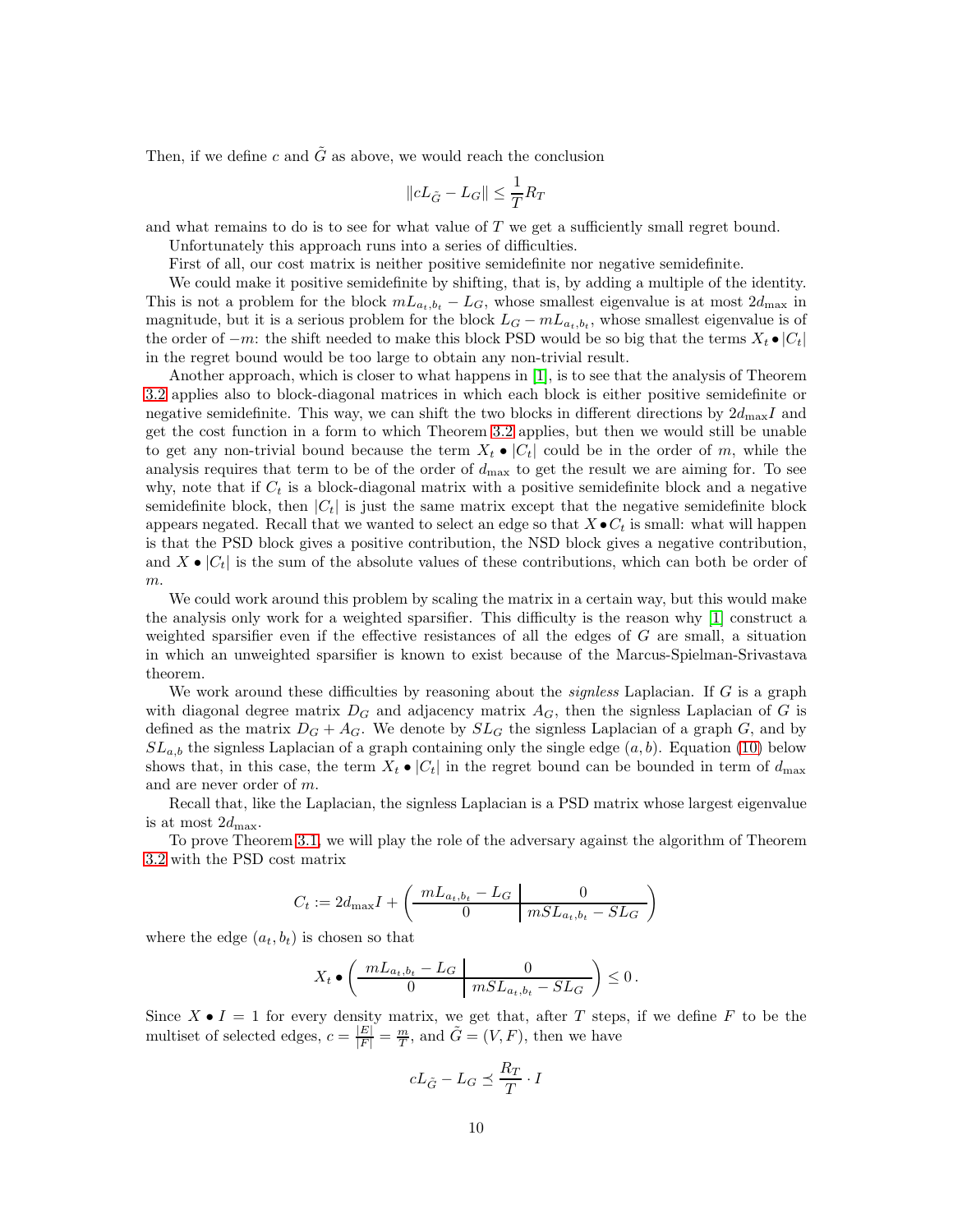$$
cSL_{\tilde{G}} - SL_G \preceq \frac{R_T}{T} \cdot I
$$

and so it remains to show that we can make  $R_T \leq \epsilon d_{\text{max}} \cdot T$  by choosing  $T = O(n/\epsilon^2)$ .

Let us analyze the quantities that come up in the statement of Theorem [3.2.](#page-7-1)

Since  $C_t$  is PSD, we have

<span id="page-10-0"></span>
$$
X_t \bullet |C_t| = X_t \bullet C_t = 2d_{\max} + X_t \bullet \left(\begin{array}{c|c} mL_{a_t, b_t} - L_G & 0 \\ \hline 0 & mSL_{a_t, b_t} - SL_G \end{array}\right) \le 2d_{\max}.
$$
 (10)

The non-trivial part of the analysis is the following bound.

Claim 1. At every time step t we have

$$
||X_t^{1/4} C_t X_t^{1/4}|| \le O(\sqrt{d_{\max} \cdot m})
$$
\n(11)

*Proof.* Recall from Theorem [3.2](#page-7-1) that matrices  $X_t$  will have the same block structure as the cost matrices  $C_t$ . We can therefore write the matrix  $X_t$  as

$$
X_t = \left(\begin{array}{c|c} Y_t & 0 \\ \hline 0 & Z_t \end{array}\right)
$$

Then

$$
X_t^{1/4} = \left(\begin{array}{c|c} Y_t^{1/4} & 0\\ \hline 0 & Z_t^{1/4} \end{array}\right)
$$

and

$$
||X_t^{1/4}C_tX_t^{1/4}|| = \max{||Y_t^{1/4}(m_{a_t,b_t} + 2d_{\max}I - L_G)Y_t^{1/4}||, ||Z_t^{1/4}(mSL_{a_t,b_t} + 2d_{\max}I - SL_G)Z_t^{1/4}||}
$$

Using the triangle inequality and the fact that all the eigenvalues of  $X_t$ , and hence of  $Y_t$ , of  $Z_t$ , of  $Y_t^{1/4}$  and  $Z_t^{1/4}$  are at most one, we have

$$
||Y_t^{1/4}(mL_{a_t,b_t} + 2d_{\max}I - L_G)Y_t^{1/4}|| \le m||Y_t^{1/4}L_{a_t,b_t}Y_t^{1/4}|| + 2d_{\max}
$$
  

$$
||Z_t^{1/4}(mSL_{a_t,b_t} + 2d_{\max}I - SL_G)Y_t^{1/4}|| \le m||Z_t^{1/4}SL_{a_t,b_t}Z_t^{1/4}|| + 2d_{\max}
$$

Also recall that we chose  $(a_t, b_t)$  so that we would have

$$
X_t \bullet \left(\begin{array}{c|c} mL_{a_t,b_t} - L_G & 0 \\ \hline 0 & mSL_{a_t,b_t} - SL_G \end{array}\right) \le 0
$$

which is the same as

$$
Y_t \bullet mL_{a_t,b_t} + Z_t \bullet mSL_{a_t,b_t} \le Y_t \bullet L_G + Z_t \bullet SL_G = X_t \bullet \left(\frac{L_G \mid 0}{0 \mid SL_G}\right) \le \lambda_{\max}\left(\frac{L_G \mid 0}{0 \mid SL_G}\right) \le 2d_{\max}
$$

which implies

$$
Y_t \bullet mL_{a_t, b_t} \le 2d_{\max}
$$

$$
Z_t \bullet mSL_{a_t, b_t} \le 2d_{\max}
$$

Now let us write

$$
Y_t = \sum_i \lambda_i \mathbf{y}_i \mathbf{y}_i^T
$$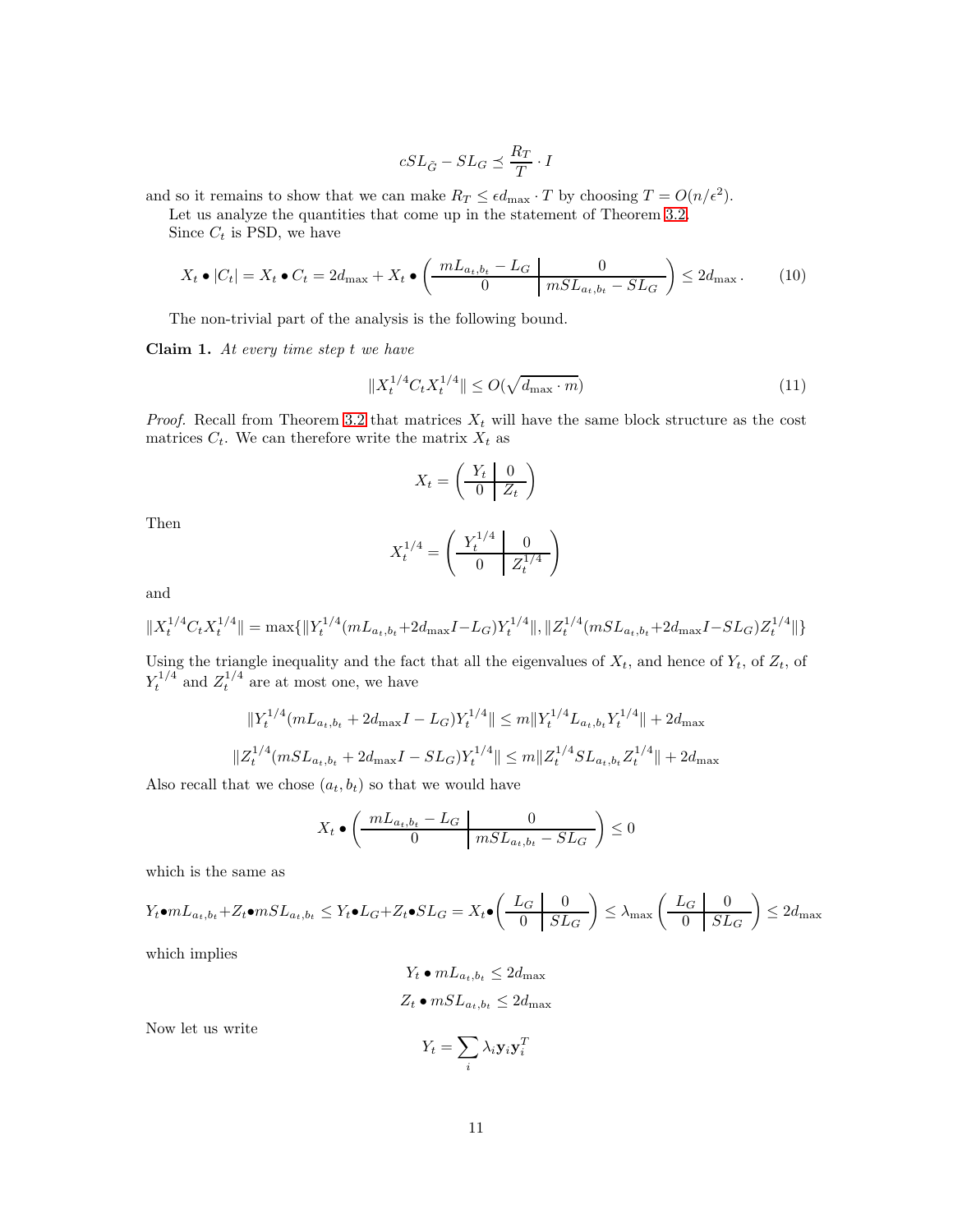where  $\lambda_i$  are the eigenvalues of  $Y_t$  and  $\mathbf{y}_i$  are a orthonormal basis of eigenvectors of  $Y_t$ , and let us also write

$$
mL_{a_t,b_t} = \mathbf{w}\mathbf{w}^T
$$

where **w** is the vector  $\sqrt{m} \cdot (\mathbf{1}_{a_t} - \mathbf{1}_{b_t})$  of length  $\sqrt{2m}$ . Then

$$
||Y_t^{1/4}mL_{a_t,b_t}Y_t^{1/4}|| = ||Y_t^{1/4}\mathbf{w}||^2 = \mathbf{w}^T Y_t^{1/2}\mathbf{w} = \sum_i \sqrt{\lambda_i} \mathbf{w}^T \mathbf{y}_i \mathbf{y}_i^T \mathbf{w} = \sum_i \sqrt{\lambda_i} \langle \mathbf{w}, \mathbf{y}_i \rangle^2
$$

Finally, by Cauchy-Schwarz,

$$
\sum_{i} \sqrt{\lambda_i} \langle \mathbf{w}, \mathbf{y}_i \rangle^2 \le \sqrt{\sum_{i} \langle \mathbf{w}, \mathbf{y}_i \rangle^2} \cdot \sqrt{\sum_{i} \lambda_i \langle \mathbf{w}, \mathbf{y}_i \rangle^2} = \|\mathbf{w}\| \cdot \sqrt{\mathbf{w}^T Y_t \mathbf{w}} \le \sqrt{2m} \cdot \sqrt{2d_{\text{max}}}
$$

In a completely analogous way we can prove that

$$
||Z_t^{1/4} mSL_{a_t,b_t} Z_t^{1/4}|| \leq 2\sqrt{d_{\max} m}
$$

To conclude the proof, take  $\eta$  such that

$$
\eta \|X^{1/4}C_tX^{1/4}\| \le \min\{1/4, \epsilon\}
$$

which, by the above claim, means that it can be done by choosing  $\eta = \epsilon / O(\sqrt{d_{\text{max}}m})$ . Then using [\(10\)](#page-10-0) and that  $m \leq d_{max}n$  we have the regret bound

$$
R_T \leq O(\eta) \cdot T \cdot 2d_{\max} \cdot O(\sqrt{d_{\max} \cdot m}) + \frac{2\sqrt{n}}{\eta}
$$
  
=  $O(\epsilon \cdot T \cdot d_{max}) + O\left(\frac{\sqrt{d_{\max} mn}}{\epsilon}\right) \leq O(\epsilon \cdot T \cdot d_{max}) + O\left(\frac{d_{\max} n}{\epsilon}\right)$ 

When  $T = O(n/\epsilon^2)$ , the above upper bound is  $O(\epsilon \cdot T \cdot d_{\text{max}})$ , which means that we have constructed a graph  $\tilde{G}$  with  $T = O(n/\epsilon^2)$  edges such that

$$
\frac{m}{T}L_{\tilde{G}} - L_G \preceq O(\epsilon) \cdot d_{\text{max}} \cdot I
$$

$$
\frac{m}{T}SL_{\tilde{G}} - SL_G \preceq O(\epsilon) \cdot d_{\text{max}} \cdot I
$$

where the second equation is equivalent to

$$
\frac{m}{T}L_{\tilde{G}} - L_G \succeq \frac{2m}{T}D_{\tilde{G}} - 2D_G - O(\epsilon) \cdot d_{\text{max}} \cdot I
$$

proving Theorem [3.1.](#page-7-2)

# 4 Probabilistic construction of additive sparsifiers

In this section, we give probabilistic algorithms for constructing additive spectral sparsifiers of hypergraphs. Specifically, we prove the following theorem which, by the reduction in Section [2.2,](#page-6-0) implies Theorem [1.3.](#page-4-2) That we can choose the normalization constant c to equal  $|E|/|F|$  in The-orem [1.3](#page-4-2) is because, in the reduction, the following theorem is used for a graph where  $d_{\text{max}}$ approximately equals the average degree.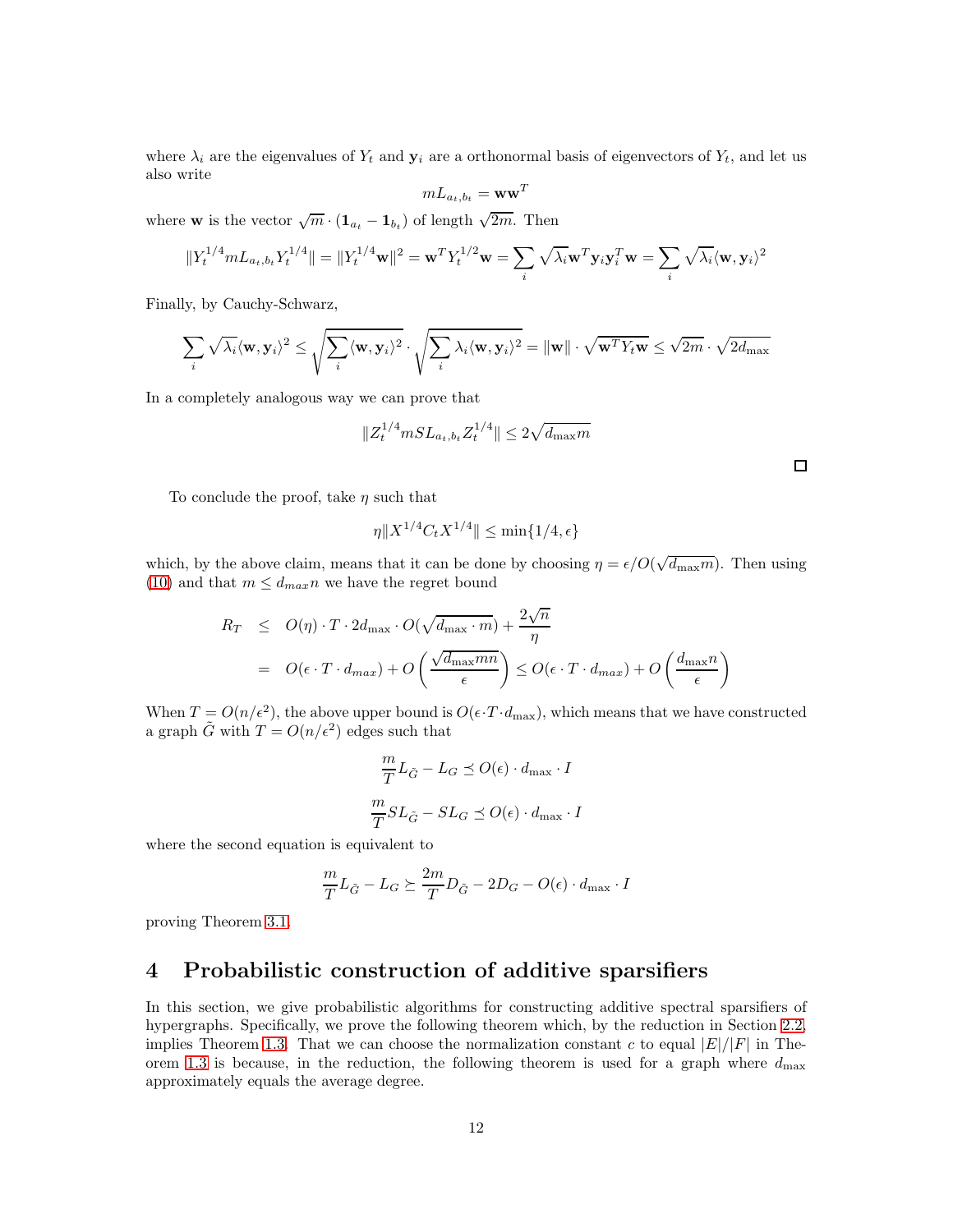<span id="page-12-1"></span>**Theorem 4.1.** Given an n-vertex hypergraph  $H = (V, E)$  of rank r and of maximal degree  $d_{\text{max}}$ together with a parameter  $\epsilon > 0$ , in probabilistic polynomial time we can find a subset  $F \subseteq E$  of size  $|F| = O\left(\frac{n}{r} \cdot \frac{1}{\epsilon^2} \log \frac{r}{\epsilon}\right)$  such that, if we let c be a normalization constant, the following holds with probability at least  $1 - n^{-2}$ :

$$
|c \cdot e_F(S) - e_E(S)| \le \epsilon d_{\text{max}}|S| \qquad \forall S \subseteq V. \tag{12}
$$

In Section [4.1](#page-15-0) we then generalize the techniques for simple graphs to obtain additive spectral sparsifiers as stated in Theorem [1.2.](#page-3-2)

Our arguments are inspired by those used by Frieze and Molloy [\[7\]](#page-29-4) and subsequently by Bilu and Linial  $[6]$ . They use the Lovász Local Lemma (LLL) [\[11\]](#page-30-3) with an exponential number of bad events and may at first seem non-constructive. However, rather recent results give efficient probabilistic algorithms even in these applications of LLL. Theorem 3.3 in [\[8\]](#page-29-8) will be especially helpful for us. To state it we need to introduce the following notation. We let  $\mathcal P$  be a finite collection of mutually independent random variables  $\{P_1, P_2, \ldots, P_n\}$  and let  $\mathcal{A} = \{A_1, A_2, \ldots, A_m\}$  be a collection of events, each determined by some subset of  $P$ . For any event B that is determined by a subset of  $P$ we denote the smallest such subset by vbl(B). Further, for two events B and B' we write  $B \sim B'$ if  $vbl(B) \cap vol(B') \neq \emptyset$ . In other words, B and B' are neighbors in the standard dependency graph considered in LLL. Finally, we say that a subset  $A' \subseteq A$  is an efficiently verifiable core subset if there is a polynomial time algorithm for finding a true event in  $\mathcal{A}'$  if any. We can now state a (slightly) simplified version of Theorem 3.3 in [\[8\]](#page-29-8) as follows:

**Theorem 4.2.** Let  $A' \subseteq A$  be an efficiently verifiable core subset of A. If there is an  $\varepsilon \in [0,1)$ and an assignment of reals  $x : A \rightarrow (0,1)$  such that:

<span id="page-12-0"></span>
$$
\forall A \in \mathcal{A} : \Pr[A] \le (1 - \varepsilon)x(A) \prod_{B \in \mathcal{A}:B \sim A} (1 - x(B)), \tag{13}
$$

then there exists a randomized polynomial time algorithm that outputs an assignment in which all events in A are false with probability at least  $1 - \sum_{A \in \mathcal{A} \setminus \mathcal{A}'} x(A)$ .

The following lemma says that we can roughly half the degree of vertices without incurring too much loss in the cut structure. Applying this lemma iteratively then yields a sparsifier. We use the following notation: For an edge set X and disjoint vertex subsets S and T, we let  $\delta_X(S,T)$ denote the set of edges with one endpoint in S and one in T; for brevity, we also write  $\delta_X(S)$  for  $\delta_X(S, \overline{S})$ . Also recall that  $e_X(S, T) = |\delta(S, T)|$  and  $e_X(S) = |\delta_X(S)|$ .

<span id="page-12-2"></span>**Lemma 4.3.** There exists a probabilistic polynomial-time algorithm that, given an n-vertex hypergraph  $H = (V, E)$  of maximal degree  $d_{\text{max}}$  and of rank r, outputs a subgraph  $H = (V, F)$  with  $F \subseteq E$  such that the following holds with probability at least  $1 - n^{-3}$ :

$$
|2 \cdot e_F(S) - e_E(S)| \le 10\sqrt{d \log(dr)} \cdot |S| \qquad \text{for every } S \subseteq V.
$$

*Proof.* Throughout the proof we let  $d = d_{\text{max}}$ . The proof adapts the arguments in [\[6\]](#page-29-7) (which in turn are similar to those in  $[7]$ ) to general hypergraphs. Let G denote the graph obtained from  $H = (V, E)$  by replacing each hyperedge  $e = (v_1, \ldots, v_k) \in E$ , by a clique with  $\binom{k}{2}$  edges  $(v_i, v_j)$ ,  $i, j \in [k]$ . We say that G is associated to H. By construction, the degree of any vertex in G is at most  $d(r-1)$ .

Graph  $G$  will be important due to the following fact: it is enough to prove the inequality for those subsets  $S \subseteq V$  that induce a connected subgraph of G. To see this, let  $G[S]$  denote the subgraph induced by S. Suppose  $G[S]$  is not connected and let  $S_1, \ldots, S_k \subseteq S$  be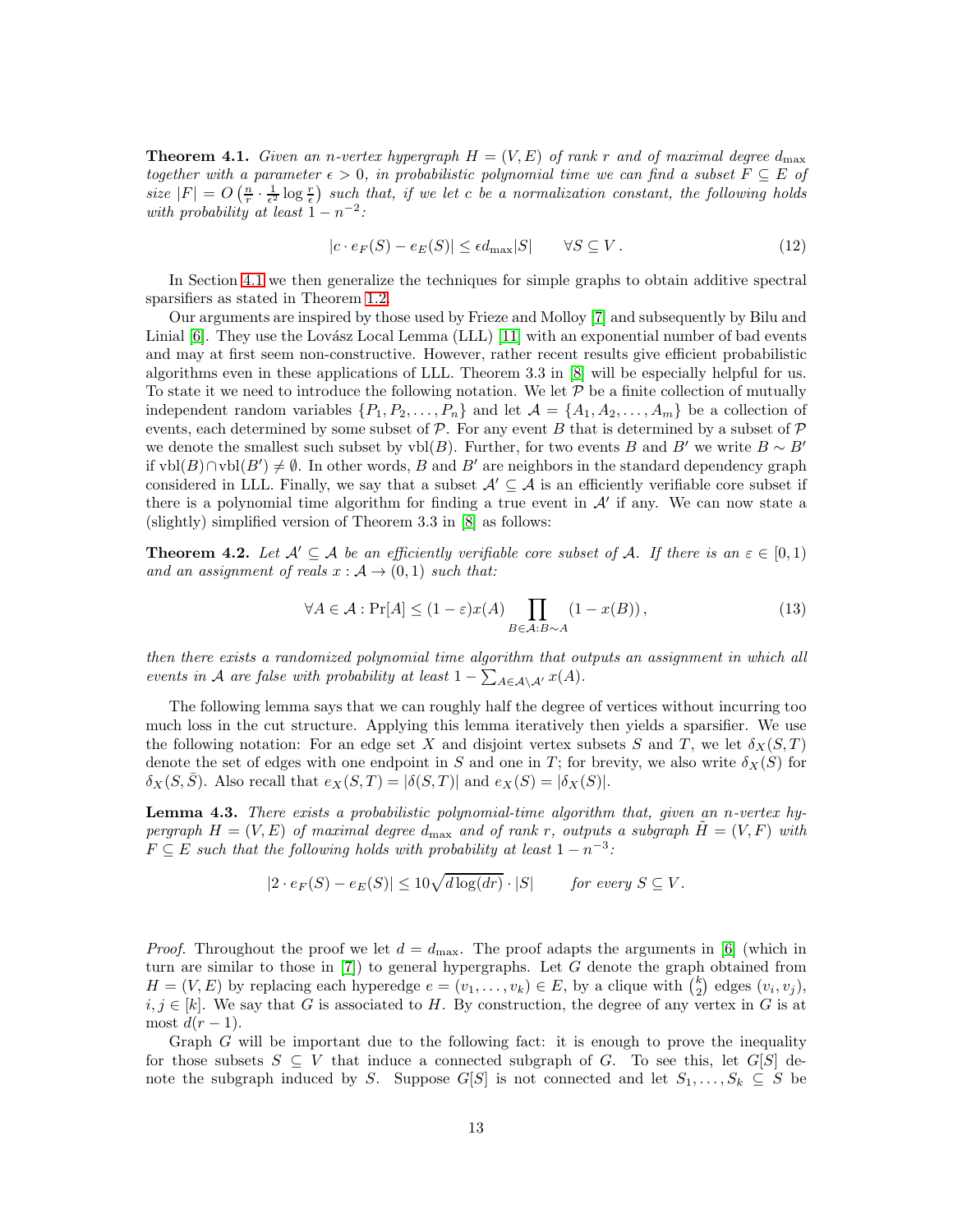the vertex sets of the connected subgraphs. If the lemma holds for connected components then  $|2 \cdot e_F(S_i) - e_E(S_i)| \leq 10\sqrt{d \log(dr)} \cdot |S_i|$  for  $i = 1, ..., k$ , and so

$$
|2 \cdot e_F(S) - e_E(S)| = \left| \sum_{i=1}^k (2 \cdot e_F(S_i) - e_E(S_i)) \right| \le \sum_{i=1}^k |2 \cdot e_F(S_i) - e_E(S_i)|
$$
  

$$
\le 10\sqrt{d \log(dr)} \cdot \sum_{i=1}^k |S_i| = 10\sqrt{d \log(dr)} \cdot |S|,
$$

where the first equality holds because there are no edges in  $E$  (and  $F \subseteq E$ ) between the sets  $S_1, \ldots, S_k$ .

It is thus sufficient to prove the inequality for those sets  $S$  that induce a connected subgraph G[S]. Suppose we select F by including each edge  $e \in E$  with probability  $1/2$  independently of other edges. That is, in the notation of Theorem [4.2,](#page-12-0) we have that  $P$  consists of  $|E|$  mutually independent variables  ${P_e}_{e \in E}$ , where  $P_e$  indicates whether  $e \in F$  and  $Pr[P_e] = 1/2$ . Now for each S such that  $G[S]$  is connected, let  $A_S$  be the "bad" event that  $|2 \cdot e_F(S) - e_E(S)| > 10\sqrt{d \log(dr)} \cdot |S|$ . Note that  $e_F(S)$  is the sum of at most  $d|S|$  independent variables, attaining values 0 and 1, and that the expected value of  $e_F(S)$  equals  $e_F(S)/2$ . Thus by the Chernoff inequality we get

<span id="page-13-0"></span>
$$
\Pr[A_S] < (dr)^{-6|S|} \, .
$$

To apply Theorem [4.2,](#page-12-0) we analyze the dependency graph on the events: there is an edge between  $A_S$  and  $A_{S'}$  if  $\text{vbl}(A_S) \cap \text{vbl}(A_{S'}) \neq \emptyset \Leftrightarrow \delta_E(S) \cap \delta_E(S') \neq \emptyset$ . Consider now a fixed event  $A_S$  and let  $k = |S|$ . We bound the number of neighbors,  $A_{S'}$ , of  $A_S$  with  $|S'| = \ell$ . Since we are interested in only subsets  $S'$  such that  $G[S']$  is connected, this is bounded by the number of distinct subtrees on  $\ell$  vertices in the associated graph G, with a root in one of the endpoints of an edge in  $\delta(S)$ . As G has degree at most  $d(r-1)$ , there are at most  $|S| + d(r-1)|S| = drk$  choices of the root. The number of such trees is known to be at most (see e.g. [\[7\]](#page-29-4))

$$
drk \cdot \begin{pmatrix} dr(\ell-1) \\ \ell-1 \end{pmatrix} \leq drk \cdot (edr)^{\ell-1},\tag{14}
$$

where we used that  $\binom{dr(\ell-1)}{\ell-1} \leq (edr)^{\ell-1}$ .

Now to verify condition [\(13\)](#page-12-0) of Theorem [4.2,](#page-12-0) we set  $x(A_s) = (dr)^{-3|S|}$  for every bad event  $A_s$ . So if we consider an event  $A_S$  with  $k = |S|$ , then

$$
x(A_S) \prod_{S':A_{S}\sim A_{S'}} (1 - x(A_{S'})) = (dr)^{-3k} \prod_{\ell=1}^n (1 - (dr)^{-3\ell})^{drk(edr)^{\ell-1}}
$$
  
 
$$
\geq (dr)^{-3k} \exp(-2drk \sum_{\ell=1}^n (dr)^{-3\ell} (edr)^{\ell-1})
$$
  
 
$$
\geq (dr)^{-3k} e^{-3k} > (dr)^{-6k} / 2 > \Pr[A_S] / 2,
$$

where we used that  $d$  is a sufficiently large constant, which is without loss of generality since if  $d \leq 10\sqrt{d \log(dr)}$  then the lemma becomes trivial. In other words, [\(13\)](#page-12-0) is satisfied with  $\epsilon$  set to 1/2.

It remains to define an efficiently verifiable core subset  $\mathcal{A}' \subseteq \mathcal{A}$  such that  $1 - \sum_{A \in \mathcal{A} \setminus \mathcal{A}'} x(A) \ge$  $1 - n^{-3}$ . We let

$$
\mathcal{A}' = \{ A_S \in \mathcal{A} : |S| \le s \} \text{ where } s = \log_{dr}(n).
$$

By the same arguments as in [\(14\)](#page-13-0), there is at most  $n \cdot {dr(\ell-1) \choose \ell-1} \le n (edr)^{\ell-1}$  many events with  $|S| = \ell$  (corresponding to connected components in G). Therefore, the following properties hold: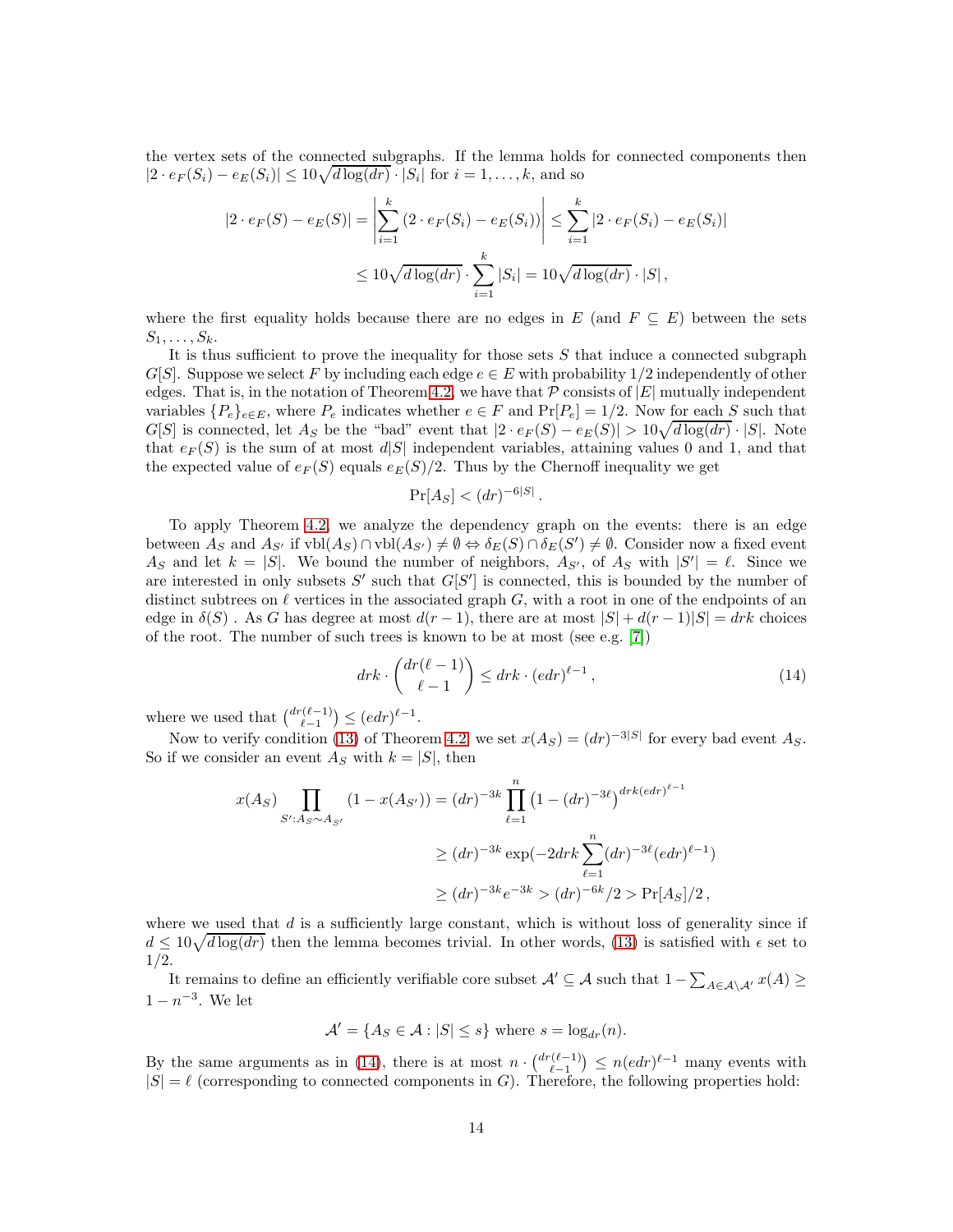- 1. A' is efficiently verifiable since it contains  $n \cdot \sum_{\ell=1}^{s} (edr)^{\ell-1} = O(n \cdot (edr)^s) = O(n^3)$  many events that can be efficiently enumerated by first selecting a vertex  $r$  among  $n$  choices and the considering all possible trees rooted at r with  $\ell \leq s$  vertices.
- 2. We have

$$
\sum_{A_S \in \mathcal{A} \setminus \mathcal{A}'} x(A_S) \le \sum_{\ell=s+1}^n (dr)^{-6\ell} \cdot (n \cdot (edr)^{\ell})
$$
  
 
$$
\le n \cdot \sum_{\ell=s+1}^n (dr)^{-4\ell} \le n(dr)^{-4s} = n^{-3}
$$

where for the first inequality we again used that  $d$  is a sufficiently large constant.

We have verified Condition [\(13\)](#page-12-0) of Theorem [4.2](#page-12-0) and we have defined an efficiently verifiable core subset A' such that  $\sum_{A_S \in \mathcal{A} \setminus \mathcal{A}'} x(A_S) \leq n^{-3}$  and so the lemma follows. 囗

Applying the above lemma iteratively will give us additive cut sparsifiers of constant degree. In particular, the condition in the following lemma will imply that the degree of each vertex in  $\tilde{H}$  is at most  $O(d_{\max}/2^k)$  and k can be chosen so that the degree is at most  $O(\frac{1}{\varepsilon^2} \log(r/\varepsilon))$ . The following lemma therefore implies Theorem [4.1.](#page-12-1)

<span id="page-14-2"></span>**Lemma 4.4.** There is an absolute constant c such that the following holds. There is a probabilistic polynomial-time algorithm that given as input an n-vertex hypergraph  $H = (V, E)$  of maximal degree  $d_{\text{max}}$  and of rank  $r, \varepsilon > 0$ , and any  $k \in \mathbb{N}$  such that  $d_{\text{max}} 2^{-k} \geq c \frac{1}{\varepsilon^2} \log(r/\varepsilon)$ , outputs a subgraph  $\tilde{H} = (V, F)$  such that the following holds with probability at least  $1 - n^{-2}$ :

$$
\left|2^k \cdot e_F(S) - e_E(S)\right| \le \varepsilon d_{\text{max}}|S| \qquad \text{for every } S \subseteq V.
$$

*Proof.* Starting with H we apply Lemma [4.3](#page-12-2) k times to obtain  $\tilde{H}$ . Let  $F_i$  denote the edge set and let  $d_i$  denote the maximum degree after round i. So  $F_0 = E$  and  $d_0 = d_{\text{max}}$ . By the guarantees of Lemma [4.3,](#page-12-2) we have that with probability  $1 - n^{-3}$ 

<span id="page-14-1"></span><span id="page-14-0"></span>
$$
|2d_{i+1} - d_i| \le 10\sqrt{d_i \log(d_i r)}\tag{15}
$$

,

and

$$
\left|2 \cdot e_{F_{i+1}}(S) - e_{F_i}(S)\right| \le 10\sqrt{d_i \log(d_i r)} \cdot |S| \qquad \text{for every } S \subseteq V. \tag{16}
$$

As we apply Lemma [4.3](#page-12-2) k times with  $k \leq \log(n)$ , the union bound implies that the above inequalities are true for all invocations of that lemma with probability at least  $1-k \cdot n^{-3} \ge 1-n^{-2}$ . From now on we assume that the above inequalities hold and show that the conclusion of the statement is always true in that case. Specifically, we now prove by induction on  $k$  that

$$
|2^k d_k - d_0| \le \varepsilon d_0, \text{ and}
$$
  

$$
|2^k \cdot e_{F_k}(S) - e_{F_0}(S)| \le \varepsilon d_0 \cdot |S| \qquad \text{for every } S \subseteq V.
$$

The claim holds trivially for  $k = 0$ . Assume it holds for all  $i < k$ , which in particular implies  $2^{i}d_{i} \leq 2d_{0}$  for all  $i < k$ . By the triangle inequality and [\(15\)](#page-14-0),

$$
|2^{k}d_{k} - d_{0}| \leq \sum_{i=0}^{k-1} |2^{i}(2d_{i+1} - d_{i})| \leq 10 \sum_{i=0}^{k-1} 2^{i} \sqrt{d_{i} \log(d_{i}r)}
$$
  
 
$$
\leq 10 \sum_{i=0}^{k-1} 2^{i} \sqrt{2(d_{0}/2^{i}) \log(2(d_{0}/2^{i})r)} \qquad \text{(induction hypothesis on } d_{i}\text{).}
$$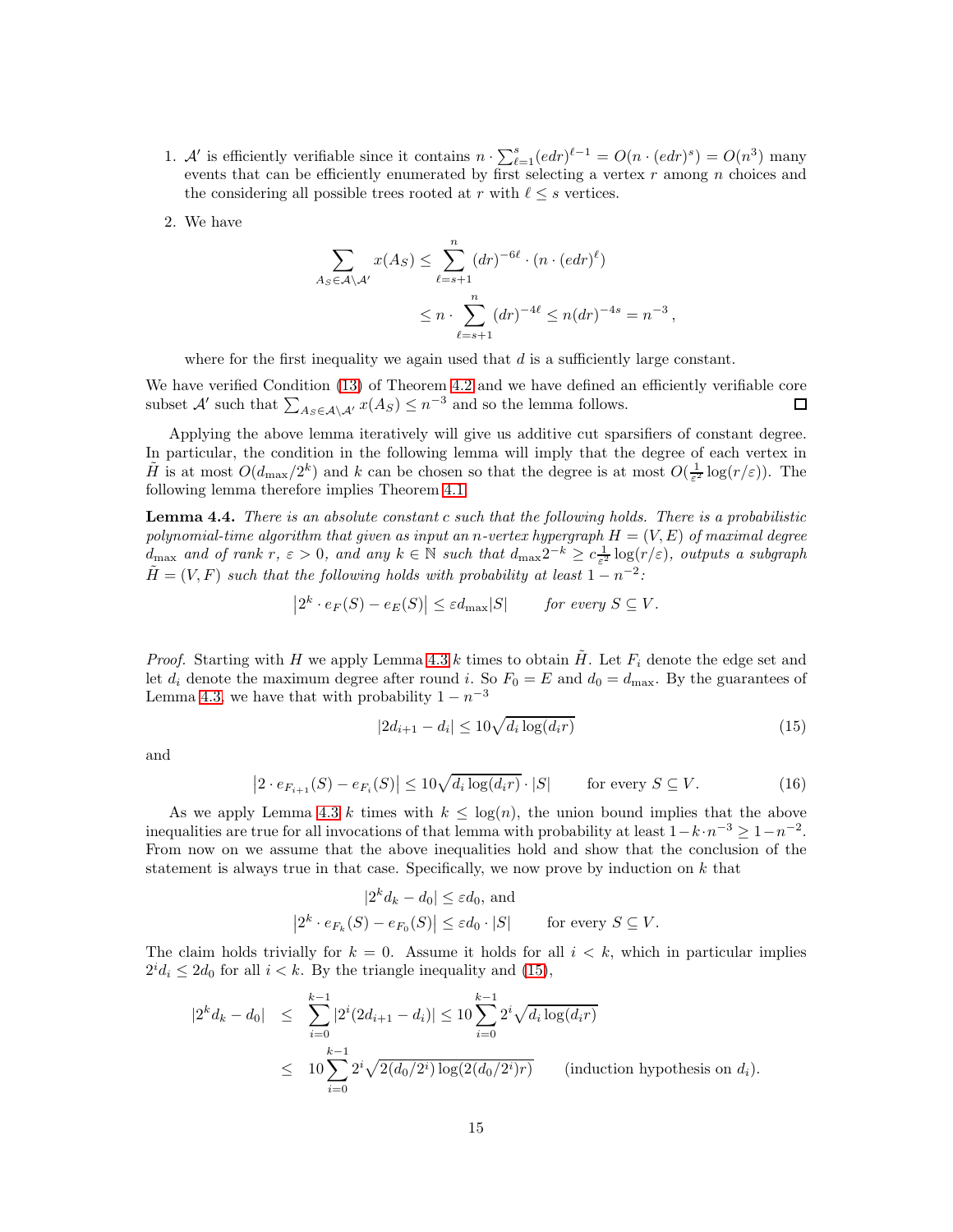As the terms increase geometrically in i, this sum is  $O(2^k \sqrt{(d_0/2^k) \log((d_0/2^k)r)})$  which is  $\varepsilon d_0$  by our assumption on  $k$  and selection of  $c$ .

Finally, we note that  $|2^k \cdot e_{F_k}(S) - e_{F_0}(S)| \leq \varepsilon d_0 \cdot |S|$  follows by the same calculations (us-<br>(16) in the left (15)) ing  $(16)$  instead of  $(15)$ ).

### <span id="page-15-0"></span>4.1 Additive spectral graph sparsifiers

In this section we describe how the proof in the previous section generalizes to *spectral* additive graph sparsifiers.

<span id="page-15-1"></span>**Theorem 4.5.** Given an n-vertex graph  $G = (V, E)$  and a parameter  $\epsilon > 0$ , in probabilistic polynomial time we can find a subset  $F \subseteq E$  of size  $|F| = n \cdot O((\log(1/\epsilon)^3/\epsilon^2))$  such that, if we let  $L_G = D_G - A_G$  be the Laplacian of G,  $L_{\tilde{G}} = D_{\tilde{G}} - A_{\tilde{G}}$  be the Laplacian of the graph  $\tilde{G} = (V, F)$ , and c a normalization constant, we have

$$
- \epsilon d_{\text{max}} I \preceq c L_{\tilde{G}} - L_G \preceq \epsilon d_{\text{max}} I. \tag{17}
$$

Similar to before, this implies Theorem [1.2](#page-3-2) by the reductions in Section [2.2.](#page-6-0)

To prove Theorem [4.5,](#page-15-1) we need the following modification of Lemma [4.3](#page-12-2) in the case of simple graphs.

Lemma 4.6. There exists a probabilistic polynomial-time algorithm that, given an n-vertex graph  $G = (V, E)$  of maximal degree d, outputs a subgraph  $G = (V, F)$  with  $F \subseteq E$  such that the following properties hold with probability at least  $1 - n^{-3}$ :

- <span id="page-15-6"></span><span id="page-15-3"></span>1. For every disjoint  $S, T \subseteq V$  we have  $|2 \cdot e_F(S,T) - e_E(S,T)| \leq 10\sqrt{d \log d} \cdot \sqrt{|S||T|}$ .
- 2. For every vertex  $v \in V$  we have  $|2 \cdot e_F(v) e_E(v)| \leq 10\sqrt{d \log d}$ .

The above lemma is similar to Lemma 3.2 in [\[6\]](#page-29-7) with the exception that here we also need the degree constraints (the second condition). Similar to Lemma [4.7](#page-15-2) we obtain the following by applying Lemma [4.6](#page-15-3) iteratively.

Lemma 4.7. There is an absolute constant c such that the following holds. There is a probabilistic polynomial-time algorithm that on input an n-vertex graph  $G = (V, E)$  of maximum degree d,  $\varepsilon > 0$ , and any  $k \in \mathbb{N}$  such that  $d2^{-k} \geq c \frac{1}{\varepsilon^2} \log(1/\varepsilon)$ , outputs a subgraph  $\tilde{G} = (V, F)$  such that the following properties hold with probability at least  $1 - n^{-2}$ :

- <span id="page-15-4"></span><span id="page-15-2"></span>1. For every disjoint  $S, T \subseteq V$  we have  $|2^k \cdot e_F(S,T) - e_E(S,T)| \leq \varepsilon d \cdot \sqrt{|S||T|}$ .
- 2. For every vertex  $v \in V$  we have  $|2^k \cdot e_F(v) e_E(v)| \leq \varepsilon d$ .

The proofs of Lemma [4.6](#page-15-3) and Lemma [4.7](#page-15-2) are very similar to the proofs of Lemma [4.3](#page-12-2) and Lemma [4.4,](#page-14-2) respectively. We have therefore deferred them to Appendix [A.](#page-26-0) We now explain how Lemma [4.7](#page-15-2) implies an additive spectral sparsifier for graphs via the following result of Bilu and Linial [\[6\]](#page-29-7):

<span id="page-15-5"></span>**Lemma 4.8** (Lemma 3.3 in [\[6\]](#page-29-7)). Let A be an  $n \times n$  real symmetric matrix such that the  $\ell_1$  norm of each row in A is at most  $\ell$ , and all diagonal entries of A are, in absolute value,  $O(\alpha \log(\ell/\alpha)+1)$ . Assume that for any two vectors,  $\mathbf{u}, \mathbf{v} \in \{0,1\}^n$ , with  $supp(\mathbf{u}) \cap supp(\mathbf{v}) = \emptyset$ :

$$
\frac{|\mathbf{u}^T A \mathbf{v}|}{\|\mathbf{u}\| \|\mathbf{v}\|} \leq \alpha.
$$

Then the spectral radius of A is  $O(\alpha(\log(\ell/\alpha) + 1)).$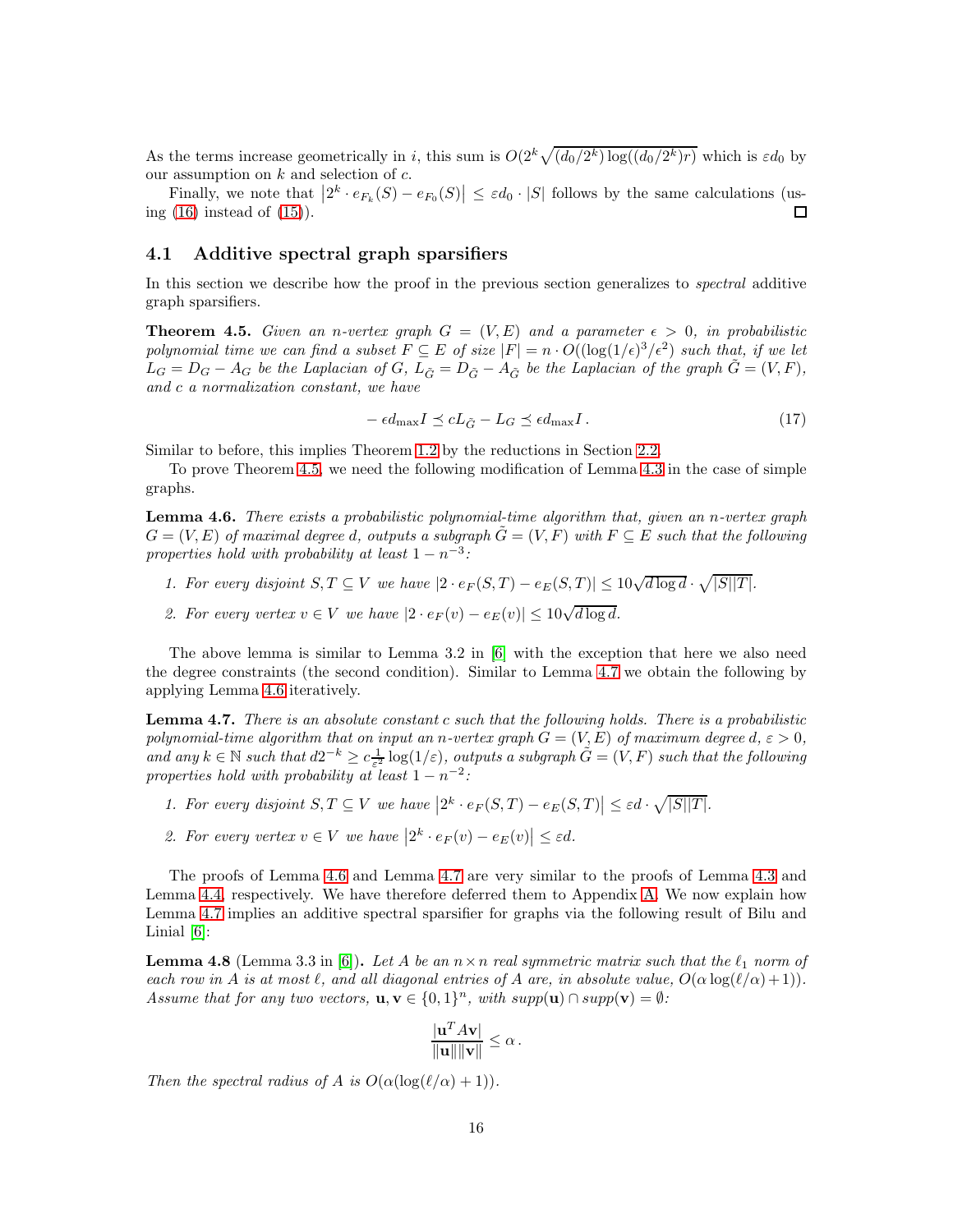Here  $supp(\mathbf{u}) = \{i : \mathbf{u}_i \neq 0\}$  denotes the support of a vector **u**. Now let G and  $\tilde{G}$  be the input and output graph of Lemma [4.7.](#page-15-2) We set  $A = 2<sup>k</sup>L_{\tilde{G}} - L_G$ . Since the Laplacian of a graph is a symmetric real matrix we have that A is a symmetric  $n \times n$  real matrix where n is the number of vertices in  $G$  and  $G$ . We now verify that  $A$  satisfies the assumptions of the above lemma assuming that the algorithm of Lemma [4.7](#page-15-2) was successful (which happens with probability at least  $1-n^{-2}$ ).

• The  $\ell_1$  norm of a row in A is at most the  $\ell_1$  of that row in  $2^k L_{\tilde{G}}$  plus the  $\ell_1$  norm of that row in  $L_G$ . This can be upper bounded as follows. The  $\ell_1$  norm of a row of a Laplacian matrix corresponding to a vertex  $v$  equals twice the (weighted) degree of  $v$ . As any vertex in  $G$  has degree at most d, it follows that the  $\ell_1$  norm of any row in  $L_G$  is at most 2d. For a row in  $2^k L_{\tilde{G}}$  we use Property [2](#page-15-2) of Lemma [4.7](#page-15-2) to bound the  $\ell_1$  norm by  $2(e_E(v) + 10\sqrt{d \log d}) \le$  $2(d+10\sqrt{d\log d})$ . We therefore have that  $\ell_1$  norm of any row in A is bounded by

$$
\ell = 2d + 2(d + 10\sqrt{d \log d}) = O(d).
$$

• For the other two conditions, set  $\alpha = \epsilon d$  where  $\epsilon$  is selected as in Lemma [4.7.](#page-15-2) Then we have that the absolute value of any diagonal entry in  $A$  corresponding to a vertex  $v$  equals

$$
\left|2^k \cdot e_F(v) - e_E(v)\right| \leq \varepsilon d\,,
$$

where the inequality is implied by Property [2](#page-15-2) of Lemma [4.7.](#page-15-2) Similarly, consider any vectors  $\mathbf{u}, \mathbf{v} \in \{0,1\}^n$  with  $supp(\mathbf{u}) \cap supp(\mathbf{v}) = \emptyset$ . Let  $S = supp(\mathbf{u})$  and  $T = supp(\mathbf{v})$ . Then

$$
|\mathbf{u}^T A \mathbf{v}| = |\mathbf{u}^T (2^k L_{\tilde{G}}) \mathbf{v} - \mathbf{u}^T L_G \mathbf{v}|
$$
  
=  $|| - 2^k \delta_F (S, T) - (-\delta_E (S, T))||$   
 $\leq \varepsilon d \cdot \sqrt{|S||T|},$ 

where the last inequality is implied by Property [1](#page-15-4) of Lemma [4.7.](#page-15-2) The second equality is by the identity

$$
\mathbf{u}^T L_G \mathbf{v} = \sum_{\{i,j\} \in E} (\mathbf{u}_i \mathbf{v}_i + \mathbf{u}_j \mathbf{v}_j - \mathbf{u}_i \mathbf{v}_j - \mathbf{u}_j \mathbf{v}_i) = -\delta(S, T)
$$

(and similar for  $2^k L_{\tilde{G}}$ ).

We thus have that the assumptions of Lemma [4.8](#page-15-5) are satisfied with  $\ell = O(d)$  and  $\alpha = \varepsilon d$ . It follows that A has a spectral radius of  $O(\varepsilon \log(1/\varepsilon)d)$ . Or equivalently:

$$
-c'\varepsilon \log(1/\varepsilon)dI \le 2^k L_{\tilde{G}} - L_G \le c'\varepsilon \log(1/\varepsilon)dI,
$$

for an absolute constant  $c'$ . To summarize, we obtain the following lemma which in turn implies Theorem [4.5](#page-15-1) (by selecting k as large as possible):

**Lemma 4.9.** There are absolute constants c and  $c'$  such that the following holds. There is a probabilistic polynomial-time algorithm that on input an n-vertex graph  $G = (V, E)$  of maximum degree  $d, \varepsilon > 0$ , and any  $k \in \mathbb{N}$  such that  $d2^{-k} \geq c \frac{1}{\varepsilon^2} \log(1/\varepsilon)$ , outputs a subgraph  $\tilde{G} = (V, F)$  such that the following holds with probability at least  $1 - n^{-2}$ :

$$
-c'\varepsilon\log(1/\varepsilon)dI\preceq 2^kL_{\tilde{G}}-L_G\preceq c'\varepsilon\log(1/\varepsilon)dI\,.
$$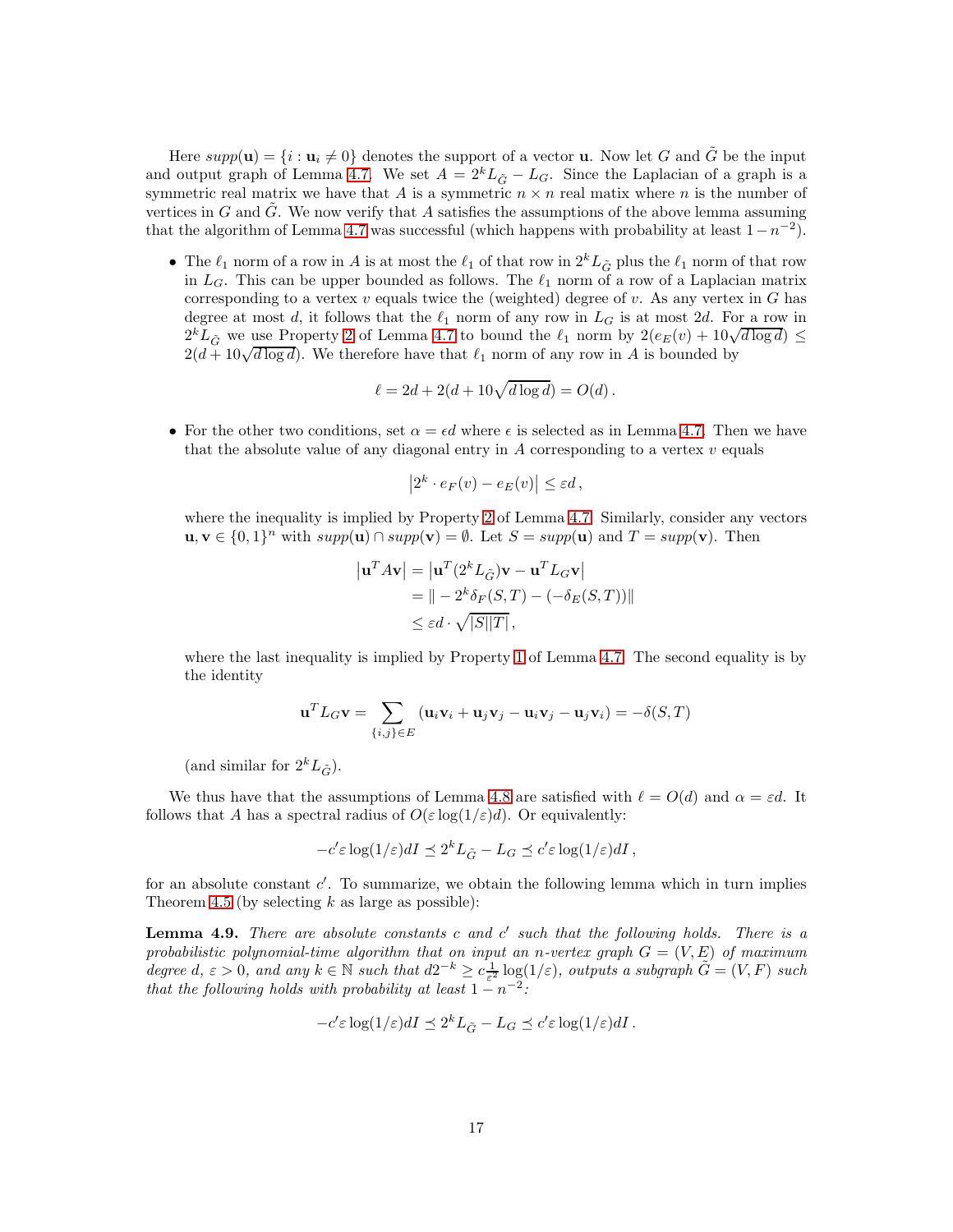# 5 Spectral Hypergraph Sparsification

Let  $H = (V, E)$  be a weighted hypergraph on n vertices, with weights  $w_e \ge 0$  on hyperedges  $e \in E$ . Let  $r = \max_{e \in E} |e|$  be the maximum size of hyperedges in H, i.e., the rank of the hypergraph.

For a hyperedge  $e$ , the hypergraph Laplacian operator  $Q_e : \mathbb{R}^n \to \mathbb{R}$ , acts on a vector  $x \in \mathbb{R}^n$ as

$$
Q_e(x) = w_e \max_{a,b \in e} (x_a - x_b)^2 = w_e \max_{a,b \in e} x^T L_{ab} x
$$

where  $L_{ab}$  is the standard graph Laplacian for an (unweighted) edge  $ab$ .

**Definition 1.** (Hypergraph Laplacian) Given a weighted hypergraph H, the hypergraph Laplacian operator  $Q_H : \mathbb{R}^n \to \mathbb{R}$  for H is defined as

$$
Q_H(x) = \sum_{e \in E(H)} Q_e(x) = \sum_{e \in E(H)} w_e \max_{a,b \in e} x^T L_{ab} x
$$

**Definition 2.** (Multiplicative hypergraph spectral sparsifier.) A weighted hypergraph  $\tilde{H} = (V, F)$ is a  $(1+\varepsilon)$ -multiplicative spectral sparsifier of H if

<span id="page-17-0"></span>
$$
|Q_{\tilde{H}}(x) - Q_H(x)| \le \varepsilon Q_H(x) \qquad \text{for all } x \in \mathbb{R}^n. \tag{18}
$$

We show the following result, which generalizes the result of Spielman and Srivastava [\[14\]](#page-30-4) from graphs to hypergraphs.

<span id="page-17-1"></span>**Theorem 5.1.** For any hypergraph H of rank r, and  $\varepsilon > 0$ , there is a  $(1+\varepsilon)$ -multiplicative spectral sparsifier  $\tilde{H}$  of H with  $O(\frac{1}{\varepsilon^2}r^3n\log n)$  edges. Moreover, there is an efficient randomized algorithm  $\sum_{k=1}^{\infty}$  (h)  $\sum_{k=1}^{\infty}$  is the U<sub>(ε</sub><sup>21</sup> n log n) clayes. Introduct, there is an e<sub>ffec</sub> (n).

Unlike in the graph case, where it can be checked if  $F$  satisfies [\(18\)](#page-17-0) by an eigenvalue computation, we do not know of any efficient way to check Condition [\(18\)](#page-17-0) for hypergraphs.

The following simple lemma shows that to prove Theorem [5.1,](#page-17-1) it suffices to consider the case where all hyperedges have size between  $r/2$  and r. We will make this assumption henceforth.

<span id="page-17-2"></span>**Lemma 5.2.** If Theorem [5.1](#page-17-1) holds for hypergraphs where each edge has size between  $r/2$  and r, then it holds for all rank r hypergraphs.

*Proof.* For  $i = 1, ..., \log r$ , let  $H_i$  be H restricted to edges of size  $(2^{i-1}, 2^i]$ . For each i, we apply the claimed algorithm to  $H_i$  to find a  $(1+\epsilon_i)$ -sparsifier  $\tilde{H}_i$  of  $H_i$  with  $\epsilon_i = \varepsilon 2^{(i-\log r)/2}$  and return  $\tilde{H} = \cup_i \tilde{H}_i.$ 

As  $\tilde{H}_i$  has  $O(\frac{1}{\varepsilon^2} 2^{3i} n \log n) = O(\frac{1}{\varepsilon^2} 2^{\log r + 2i} n \log n)$  hyperedges, summing over all i from 1 to  $\log r$  gives that H has  $O(\frac{1}{\varepsilon^2}r^3n\log n)$  hyperedges. Moreover, for any  $x \in \mathbb{R}^n$ ,  $\tilde{H}$  satisfies [\(18\)](#page-17-0) as

$$
|Q_{\tilde{H}}(x) - Q_H(x)| = |\sum_i (Q_{\tilde{H}_i}(x) - \sum_i Q_{H_i}(x))| \le \sum_i |Q_{\tilde{H}_i}(x) - Q_{H_i}(x)|
$$
  

$$
\le \sum_i \varepsilon_i Q_{H_i}(x) \le \varepsilon \sum_i Q_{H_i}(x) = \varepsilon Q_H(x)
$$

### 5.1 Algorithm

The algorithm is a natural generalization of the sampling by effective resistances algorithm for graphs [\[14\]](#page-30-4).

 $\Box$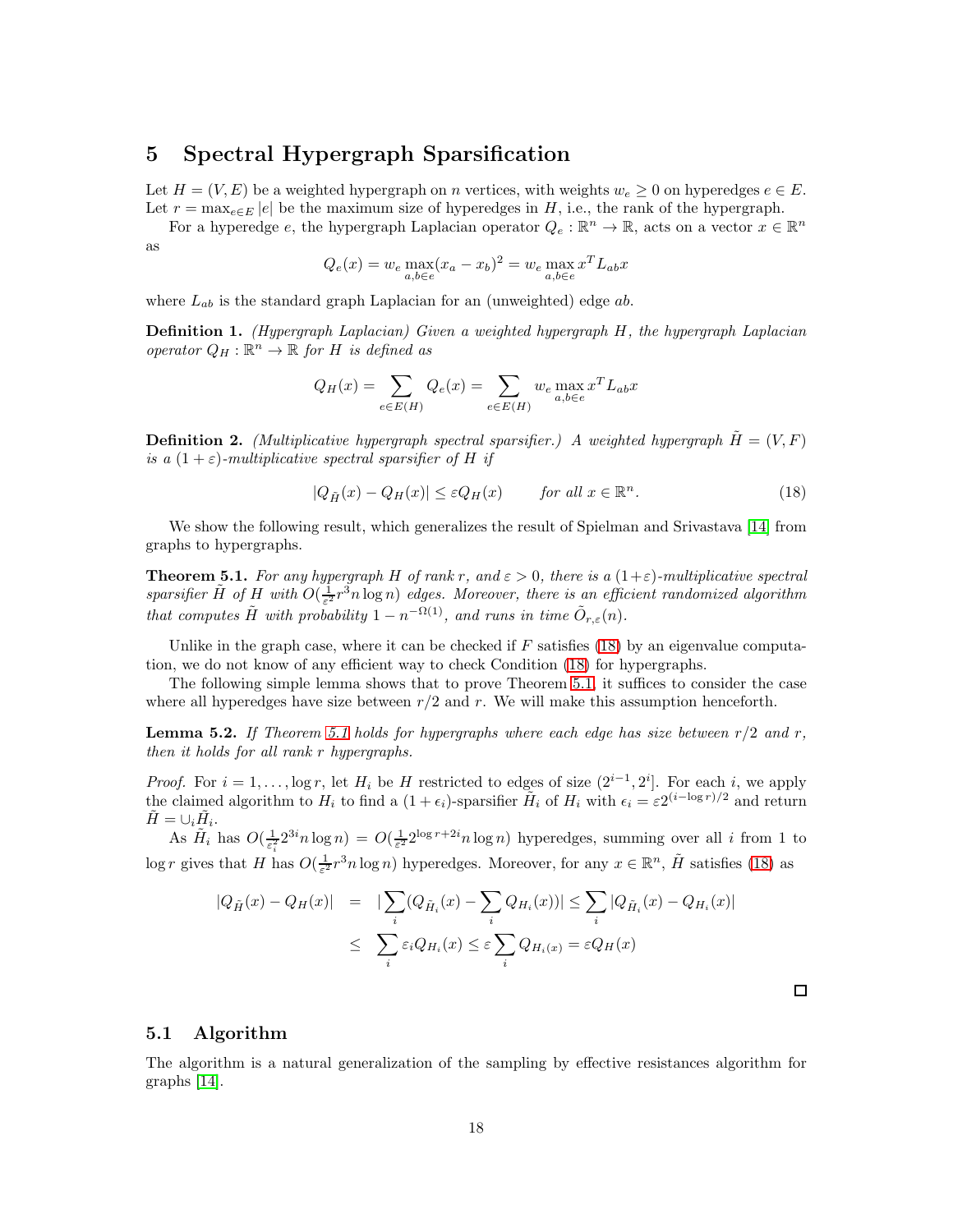**Definition 3.** (Associated graph.) Let G denote the multi-graph obtained by replacing each hyperedge  $e = (v_1, \ldots, v_k) \in H$ , by a clique with  $\binom{k}{2}$  edges  $(v_i, v_j)$ ,  $i, j \in [k]$ , each with the same weight as that of e. We call G the associated graph of H.

To avoid confusion, we will use  $(a, b)$  to denote the edges in G and e for the hyperedges in H.

**Algorithm.** Given the hypergraph H, let G be its associated graph, and let  $L_G = \sum_{(ab)\in E} L_{ab}$ be the (graph) Laplacian of G. Let  $Y_{ab} = L_G^{-1/2} L_{ab} L_G^{-1/2}$ , where  $L_G^{-1}$  is the pseudoinverse of  $L_G$ . Then  $r_{ab} := ||Y_{ab}||$  is the effective resistance of the edge ab. For a hypergraph  $e \in E(H)$ , define

$$
r_e = \max_{a,b \in e} r_{ab}
$$

Let  $L = c\epsilon^2/(r^4 \log n)$ , where c is a fixed constant that can be computed explicitly from the analysis described later. For each hyperedge e, set

$$
p_e = \min(1, \frac{r_e}{L}).
$$

 $\tilde{H}$  is obtained by sampling each  $e \in H$  independently with probability  $p_e$  and scaling its weight by  $1/p_e$ .

### 5.2 Analysis

Our goal in the next few sections is to prove Theorem [5.1.](#page-17-1) We first show that  $\tilde{H}$  has  $O((r^3 n \log n)/\varepsilon^2)$ edges with high probability, and then focus on showing that [\(18\)](#page-17-0) holds with probability  $1 - n^{\Omega(1)}$ .

**Bounding the number of edges.** The expected number of edges in  $\tilde{H}$  is  $\sum_{e} p_e$ , which is at most  $(\sum_{e} r_e)/L$ . So it suffices to bound,

$$
\sum_{e \in E(H)} r_e = \sum_{e \in E(H)} \max_{a,b \in e} r_{ab}.
$$

The effective resistances in a graph satisfy the metric property,  $r_{ab} \leq r_{ac} + r_{cb}$  for all  $a, b, c$ , and so for any  $e \in E(H)$  with  $k = |e|$ , and any  $a, b \in e$ , summing over all  $c \in e$  gives

$$
kr_{ab} \le \sum_{c \in e} (r_{ac} + r_{cb}) \le 2 \sum_{c,d \in e} r_{cd}
$$

As  $k \geq r/2$  by our assumption from Lemma [5.2,](#page-17-2) this gives that

$$
\sum_{e \in E(H)} r_e \le \sum_{e \in E(H)} \frac{4}{r} \sum_{a,b \in e} r_{ab} = \frac{4}{r} \sum_{(ab) \in E(G)} r_{ab}.
$$

Without loss of generality we can assume that  $G$  is connected, in which case  $L_G$  has rank exactly  $n-1$  and  $L_G1 = 0$ . This gives that  $\sum_{(ab)\in E(G)} Y_{ab} = I_{n-1}$ , which upon taking traces on both sides, and using that  $Y_{ab}$  is rank 1, gives  $\sum_{(ab)\in E(G)} r_{ab} = n - 1$ .

So the expected number of edges is  $O(n/rL) = O((nr^3 \log n)/\varepsilon^2)$ , and as the hyperedges are sampled independently, by standard tail bounds the number of edges is tightly concentrated around the mean.

**Proving condition** [\(18\)](#page-17-0). We now focus on showing that [\(18\)](#page-17-0) holds. It is useful to first consider the analysis of Spielman and Srivastava [\[14\]](#page-30-4) for the graph case.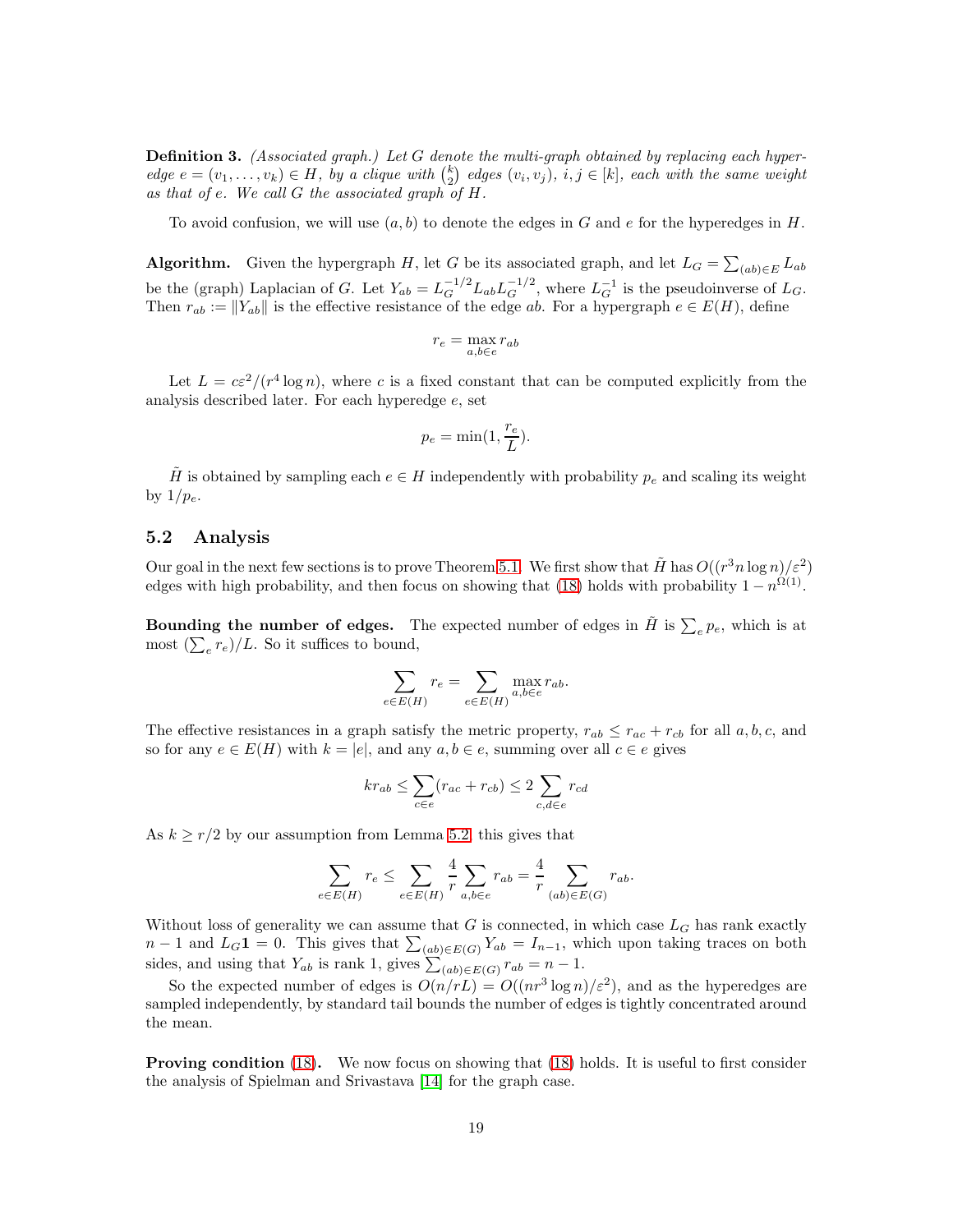The graph case. In the graph setting,  $(18)$  becomes

$$
|x^T (L_{\tilde{G}} - L_G)x| \le \varepsilon x^T L_G x \qquad \text{for all } x \in \mathbb{R}^n,
$$
 (19)

where  $L_{\tilde{G}} = \sum_{(ab)\in F} (1/p_{ab})L_{ab}$  is the Laplacian of  $\tilde{G}$ .

Setting  $z = L_G^{1/2} x$ , and  $Y_{ab} = L_G^{-1/2} L_{ab} L_G^{-1/2}$ , this is equivalent to showing that

$$
\sum_{(ab)\in G} z^T (X_{ab} - Y_{ab}) z \le \varepsilon ||z||^2 \qquad \text{for all } z \text{ in the range of } L_G.
$$

where  $X_{ab}$  is the random matrix which is  $Y_{ab}/p_{ab}$  with probability  $p_{ab}$  and is the all-0 matrix otherwise. So  $\mathbb{E}[X_{ab}] = Y_{ab}$ . As  $\sum_{(ab)\in G} Y_{ab} = I$  (on the range of  $L_G$ ), this reduces to show that  $z^T(\sum_{(ab)\in G} X_{ab} - I)z \leq \varepsilon ||z||^2$  or equivalently,

<span id="page-19-1"></span>
$$
\|\sum_{ab}(X_{ab} - \mathbb{E}[X_{ab}])\| \le \varepsilon.
$$
\n(20)

This can be done using standard matrix concentration bounds for the spectral norm such as the following.

**Theorem 5.3.** (Matrix Bernstein inequality, [\[15\]](#page-30-5).) Let  $X_1, \ldots, X_m$  be independent, symmetric  $d \times d$  random matrices, and  $S = \sum_i X_i$ ,  $L = \max_i ||X_i||$ . Then

$$
\Pr[||S - \mathbb{E}[S]|| \ge t] \le d \exp\left(-\frac{t^2/2}{\|\sum_i \mathbb{E}[X_i^2]\| + Lt/3}\right)
$$

In particular, this gives the following useful corollary.

<span id="page-19-0"></span>**Corollary 5.4.** If  $A_1, \ldots, A_m$  are PSD with  $\sum_i A_i \preceq I$ , and  $X_i = A_i/p_i$  with probability  $p_i$  and 0 otherwise, then for any  $\varepsilon \leq 1$ ,

$$
\Pr[\|S - \mathbb{E}[S]\| \ge \varepsilon] \le d \exp(-\varepsilon^2 / 3L)
$$

where  $L = \max_i ||A_i||/p_i$ .

Applying Corollary [5.4](#page-19-0) with  $A_i = Y_{ab}$  and  $p_i = p_{ab}$ , we have  $L = \max_{ab} ||Y_{ab}|| / p_{ab}$  $\max_{ab} r_{ab}/p_{ab} = O(\varepsilon^2/\log n)$ , which gives that [\(20\)](#page-19-1) holds with probability at least  $1 - n^{-\Omega(1)}$ as desired.

The hypergraph case. We first reduce the condition  $(18)$  for hypergraphs to a simpler form. Let G be the graph associated to H and  $L_G$  be its Laplacian. We have following simple relation.

<span id="page-19-2"></span>**Lemma 5.5.** For a k-edge e, let  $L_e = \sum_{a,b \in e} L_{ab}$ . Then, for all  $x \in \mathbb{R}^n$ 

$$
\frac{2}{k(k-1)}x^{T}L_{e}x \le Q_{e}(x) \le \frac{2}{k}x^{T}L_{e}x
$$

If the hyperedges in H have size in  $(r/2, r]$ , then for all  $x \in \mathbb{R}^n$ 

$$
\frac{2}{r(r-1)}x^T L_G x \le Q_H(x) \le \frac{4}{r} x^T L_G x.
$$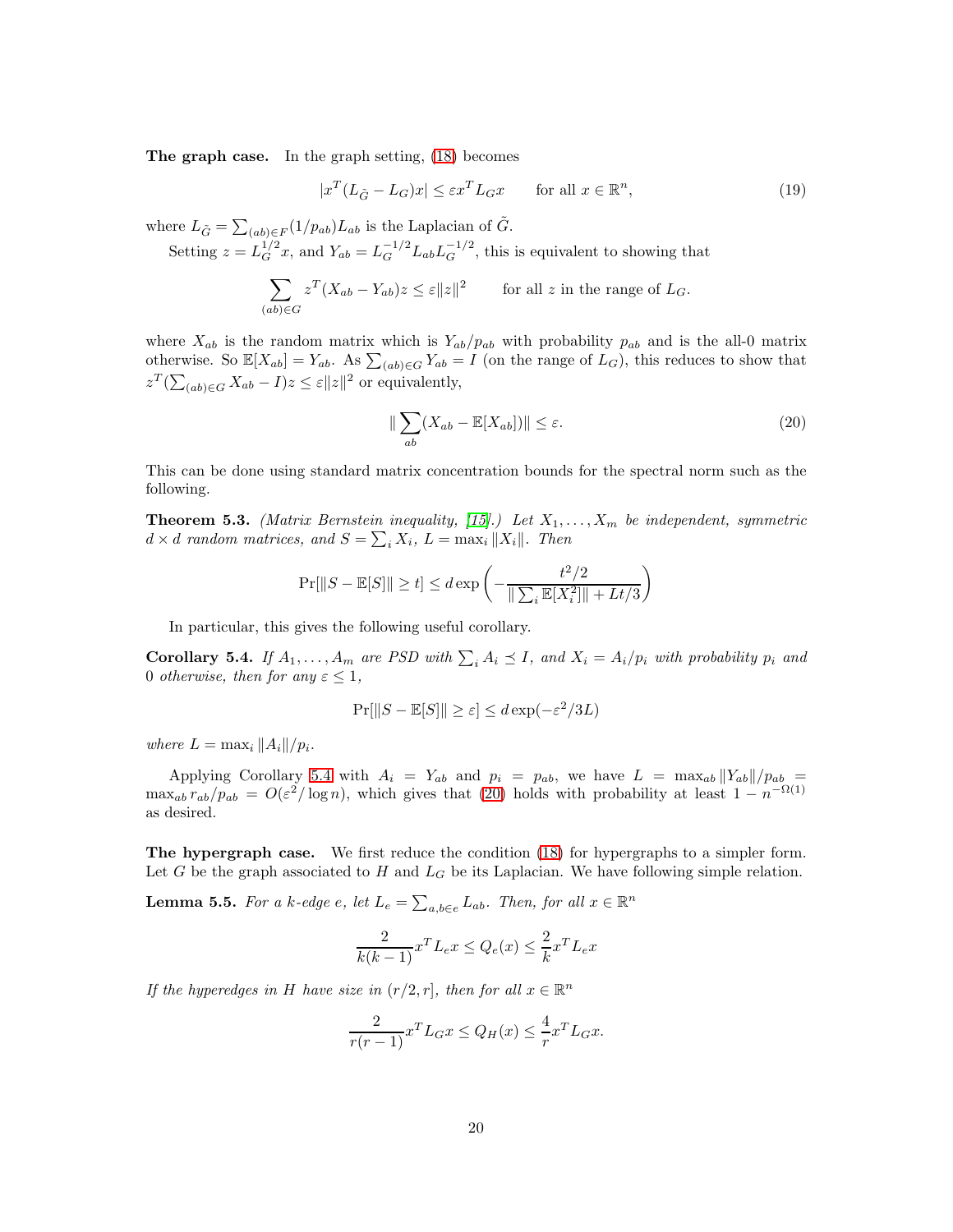*Proof.* Suppose that  $x_1 \leq \ldots \leq x_k$ . Then  $Q_e(x) = (x_k - x_1)^2$ , while e contributes  $\sum_{i,j \in [k]} (x_i - x_j)^2$ to  $x^T L_G x$ . So the lower bound in the first inequality follows directly.

For the upper bound, we observe that  $(x_k - x_1)^2 \leq 2(x_k - x_j)^2 + 2(x_j - x_1)^2$  for each  $j =$ 2,..., k – 1. Summing these gives  $(k-2)(x_k - x_1)^2 \leq 2\sum_{j=2}^{k-1}((x_k - x_j)^2 + (x_j - x_1)^2)$ . Adding  $2(x_k - x_1)^2$  to both sides, and noting that the resulting right side is at most  $2x^T L_e x$ , the upper bound follows.

Summing up over all  $e \in E(H)$ , and using  $r/2 < k < r$  gives the second set of inequalities.  $\Box$ 

By Lemma [5.5,](#page-19-2) to show [\(18\)](#page-17-0) it suffices to show that for  $x \in \mathbb{R}^n$ ,

<span id="page-20-0"></span>
$$
|Q_{\tilde{H}}(x) - Q_H(x)| \le \frac{\varepsilon}{r^2} x^T L_G x \tag{21}
$$

As before, setting  $z = L_G^{1/2} x$  and  $Y_{ab} = L_G^{-1/2} L_{ab} L_G^{-1/2}$  gives

$$
Q_e(x) = \max_{a,b \in e} x^T L_{ab} x = \max_{a,b \in e} z^T Y_{ab} z.
$$

Let us define

$$
W_e(z) = \max_{a,b \in e} z^T Y_{ab} z,
$$

and let  $X_e$  be the random variable that is  $1/p_e$  with probability  $p_e$  and 0 otherwise. Then [\(21\)](#page-20-0) is equivalent to

$$
|\sum_{e \in H} (X_e - 1)W_e(z)| \le \frac{\varepsilon}{r^2} ||z||^2 \quad \text{for all } z \in \text{Im}(L_G).
$$

As  $W_e(z)$  scales as  $||z||^2$ , it suffices to show that

<span id="page-20-1"></span>
$$
|\sum_{e \in H} (X_e - 1)W_e(z)| \le \frac{\varepsilon}{r^2} ||z||^2 \qquad \text{for all } z \in B_2,
$$
\n
$$
(22)
$$

where  $B_2$  is the unit  $\ell_2$ -ball in the subspace restricted to the image of  $L_G$ ,

However, unlike in the graph case, it is not immediately clear how to show concentration to prove [\(22\)](#page-20-1). In particular, as the operator  $W_e(z)$  involves the max term, the left hand side does not correspond to any standard linear-algebraic quantity like the spectral norm, for which we can use matrix concentration bounds.

A natural idea might be to replace  $W_e(z)$  by the larger term  $\sum_{(a,b)\in e} z^T Y_{ab} z$ , and reduce the problem to the graph case, for which we can use matrix Bernstein inequality. But this does not work as the multiplier  $(X_e - 1)$  in [\(22\)](#page-20-1) can be negative (so  $\sum_{e \in H} (X_e - 1)W_e(z)$  could be arbitrarily large even though  $\sum_{e \in H} (X_e - 1) \sum_{a,b \in e} z^T Y_{ab} z$  is 0).

So our approach will be to directly consider the inequality [\(18\)](#page-17-0) for each z in the unit  $\ell_2$ -ball, and bound the probability of violation for any  $z$  by applying a union bound over all such points  $z$ by a careful net argument. More precisely, we view the left hand side of [\(22\)](#page-20-1) as a random process indexed by  $z \in B_2$ , and use generic chaining arguments to bound the supremum of this process.

Summarizing, let  $W_H(z) = \sum_{e \in E} W_e(z)$ , and  $W_{\tilde{H}}(z) = \sum_{e \in E} X_e W_e(z)$  be the corresponding operator for  $\tilde{H}$ . Proving Theorem [5.1](#page-17-1) reduces to the following.

<span id="page-20-2"></span>**Theorem 5.6.** With probability  $1 - n^{-\Omega(1)}$ , it holds that

$$
|W_{\tilde{H}}(z) - W_H(z)| \le \frac{\varepsilon}{r^2} \qquad \text{for all } z \in B_2 \tag{23}
$$

This will be accomplished in the next few sections.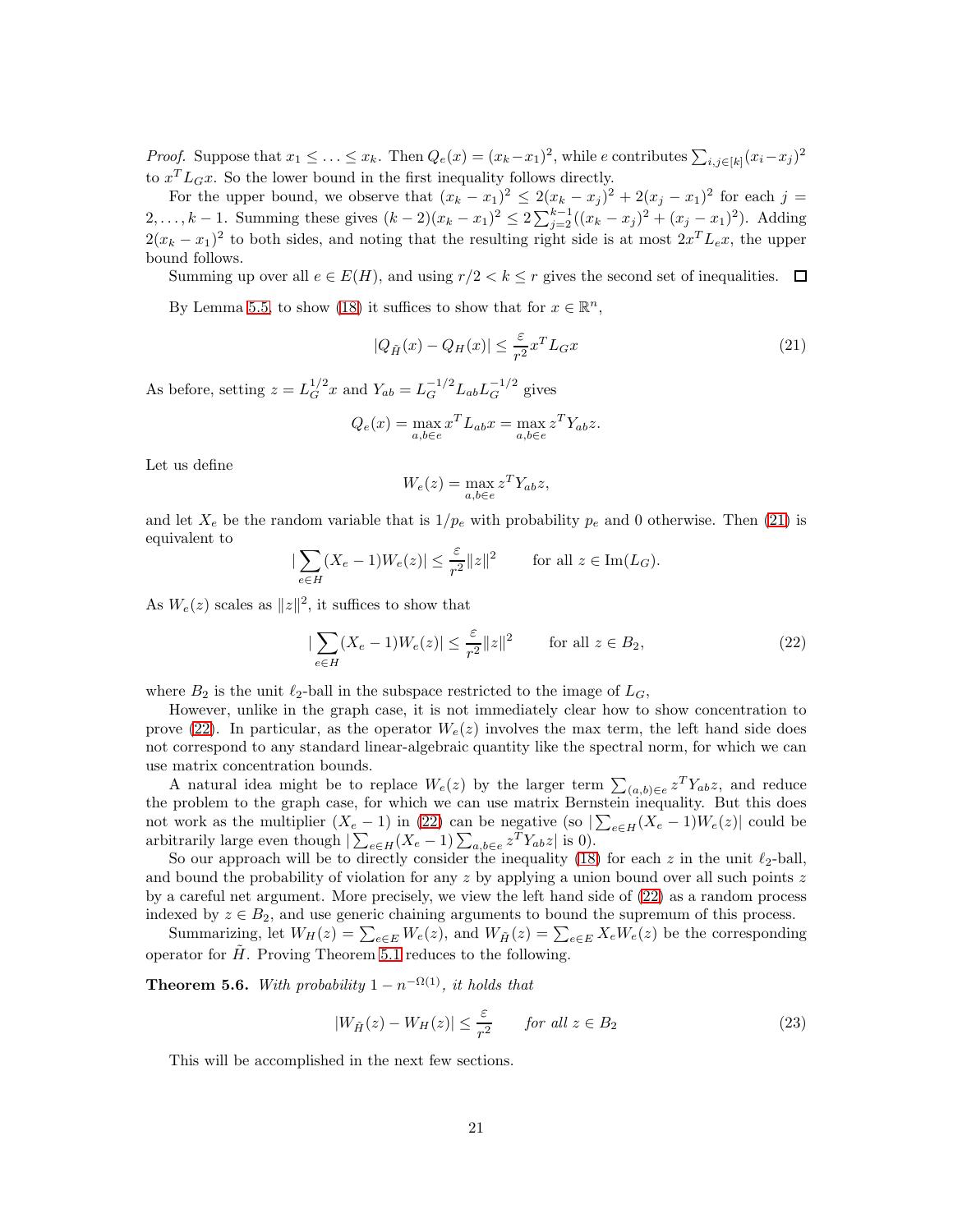### 5.3 Supremum of random processes

We first give some background on the theory of supremum of random processes and mention the results we need. For more details, we refer the reader to Chapters 7 and 8 of the excellent recent text [\[16\]](#page-30-6).

**Definition 4.** (Random process) A random process is a collection of random variables  $(X_t)_{t\in\mathcal{T}}$ on the same probability space, which are indexed by the elements  $t$  of some set  $T$ .

The random variables  $X_t-X_s$  for  $s, t \in T$  are the increments of the random process. A random process is called mean-zero if all  $X_t$  have mean-zero. We will only consider mean-zero processes in this paper.

**Definition 5.** (Gaussian process) A random process  $(X_t)_{t\in T}$  is called a Gaussian process, if  $X_t$ are jointly Gaussian, i.e. if every finite linear combination of the  $X_t$  is Gaussian.

Any Gaussian process can be written in a canonical way as  $X_t = \langle g, t \rangle$ , where  $t \in \mathbb{R}^n$  and  $g \sim N(0, I_n)$  is the standard normal vector. This gives that for any  $s, t \in T$ , the increments of a Gaussian process satisfy,

$$
(\mathbb{E}[(X_t - X_s)^2])^{1/2} = ||t - s||^2
$$

where  $||t - s||_2$  denotes the Euclidean distance between t and s.

As a (mean-zero) Gaussian process is completely determined by its covariance, the supremum  $\mathbb{E} \sup_{t \in T} X_t$  of a gaussian process is completely determined by the geometry of the metric space  $(T, d)$ . In particular, we have the following celebrated result.

<span id="page-21-0"></span>**Theorem 5.7.** (Talagrand's majorizing measures theorem.)) Let  $(X_t)_{t\in T}$  be a mean-zero Gaussian process on a set T, with the canonical metric on T,  $d(s,t) = ||t - s||_2$ . Then for some absolute constants c, C

$$
c\gamma_2(T, d) \leq \mathbb{E} \sup_{t \in T} X_t \leq C\gamma_2(T, d)
$$

where  $\gamma_2(T, d) = \inf_{(T_k)} \sup_{t \in T} \sum_{k=0}^{\infty} 2^{k/2} d(t, T_k)$ , and where the infimum is over all sets  $T_k \subset T$ , satisfying  $|T_k| \leq 2^{2^k}$  for all k.

We now consider sub-gaussian processes (see section 8.1 in [\[16\]](#page-30-6) for details).

**Definition 6.** (Sub-gaussian increments.) Consider a random process  $(X_t)_{t\in T}$  on a metric space  $(T, d)$ . We say that the process has sub-gaussian increments if there exists some  $K \geq 0$ , such that

$$
||X_t - X_s||_{\psi_2} \le Kd(t, s) \quad \text{for all } t, s \in T.
$$

Here  $\|\cdot\|_{\psi_2}$  is the *sub-gaussian norm* for real-valued random variable X, defined as

$$
||X||_{\psi_2} = \inf\{t > 0 : \mathbb{E}[\exp(X^2/t^2)] \le 2\}.
$$

We need the following two basic facts about the  $\psi_2$ -norm (section 2.6 in [\[16\]](#page-30-6)).

<span id="page-21-1"></span>**Fact 5.8.** For any random variable X,  $||X||_{\psi_2} \le c||X||_{\infty}$  (with  $c = 1/\sqrt{\ln 2}$ ).

<span id="page-21-2"></span>**Fact 5.9.** For  $X_1, \ldots, X_n$  independent  $\|\sum_{i=1}^n X_i\|_{\psi_2}^2 \le c \sum_{i=1}^n \|X_i\|_{\psi_2}^2$ , where c is an absolute constant.

The following result follows directly from Theorem [5.7](#page-21-0) (see section 8.6 in [\[16\]](#page-30-6) for details).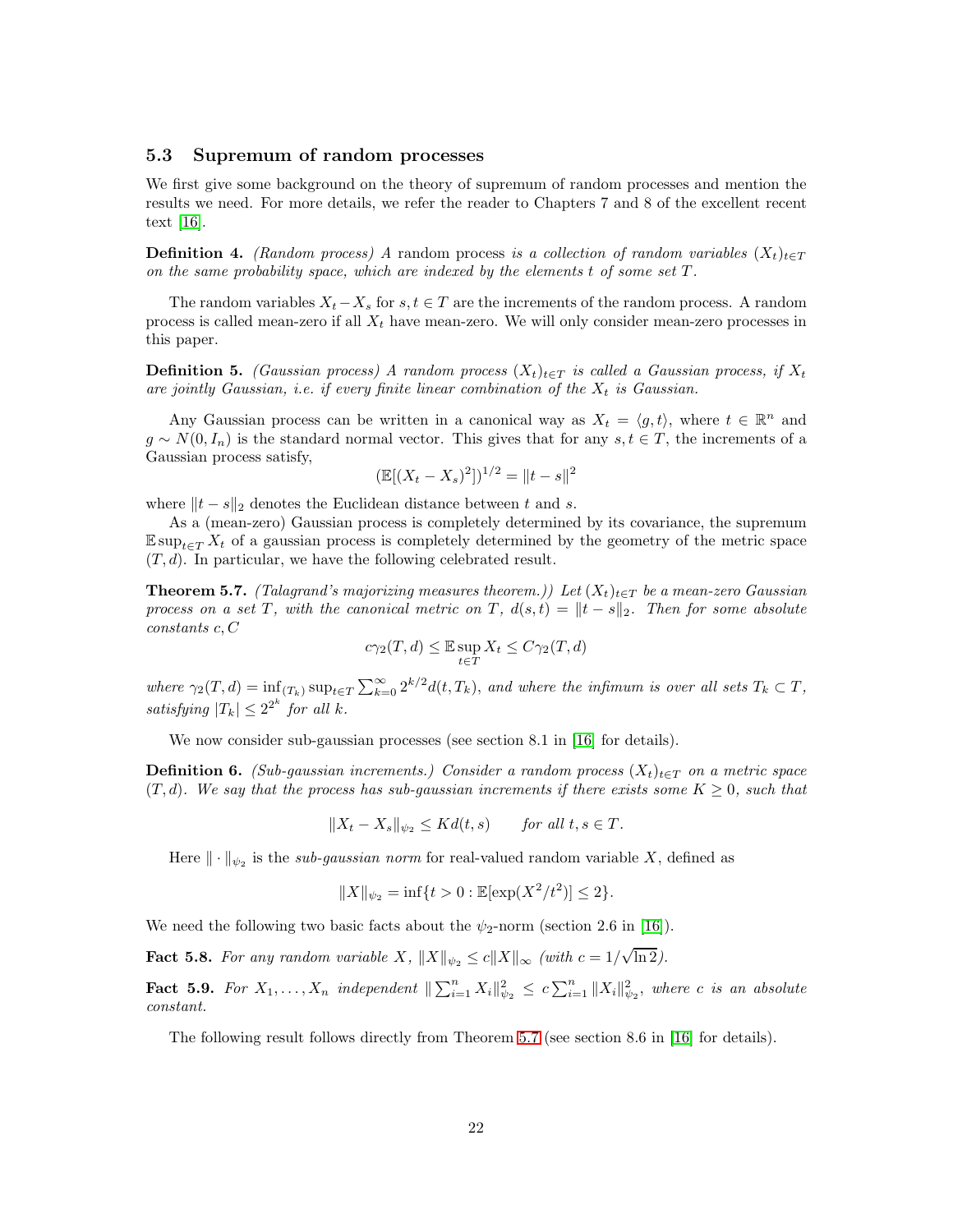<span id="page-22-2"></span>**Theorem 5.10.** (Talagrand's comparison inequality.) Let  $(X_t)_{t\in T}$  be a mean-zero random process on a set T, and let  $(Y_t)_{t\in\mathcal{T}}$  be a Gaussian process with the canonical metric  $d(s,t) = (\mathbb{E}[(Y_s (Y_t)^2$  $\vert Y_t \vert^2 = \Vert Y_s - Y_t \Vert_2$ . Assume that for all  $s, t \in T$ , we have

$$
||X_t - X_s||_{\psi_2} \le K||Y_t - Y_s||_2.
$$

Then, for some absolute constant C,

$$
\mathbb{E}\sup_{t\in T}X_t\leq CK\mathbb{E}\sup_{t\in T}Y_t
$$

More generally, for every  $u > 0$ ,

$$
\Pr\left[\sup_{s,t\in T} X_t - X_s \geq CK\left(\mathbb{E}\sup_{t\in T} Y_t + u\operatorname{diam}(T)\right)\right] \leq 2\exp(-u^2),
$$

where diam(T) is the diameter of T with respect to the metric d.

In other words, if we can find a Gaussian process  $Y_t$  such that its Gaussian increments upper bound the corresponding sub-gaussian increments of  $X_t$ , then we can bound the supremum of  $X_t$ by that of  $Y_t$ .

### 5.4 Random process for hypergraph sparsification

We now consider the relevant random processes arising in our setting of hypergraph sparsification.

**Gaussian Process on the associated graph.** Let G be the associated graph of  $H$ , and consider the random matrix  $U = \sum_{(ab) \in E(G)} g_{ab} Y_{ab}$ , where  $g_{ab}$  are independent  $N(0, 1)$ .

For  $z \in \mathbb{R}^n$ , consider the Gassian process  $U_z = z^T U z = \sum_{(ab)\in E(G)} (z^T Y_{ab} z) g_{ab}$ . As  $||U|| =$  $\max_{z \in B_2} z^T U z$ , it follows that  $||U|| = \sup_{z \in T} U_z$  with  $T = B_2$ . As,

$$
U_z - U_{z'} = \sum_{ab} (z^T Y_{ab} z - z'^T Y_{ab} z') g_{ab},
$$

the canonical metric induces the distance

<span id="page-22-1"></span>
$$
d_u(z, z')^2 := \mathbb{E}[(U_z - U_{z'})^2] = \sum_{ab} (z^T Y_{ab} z - z'^T Y_{ab} z')^2.
$$
 (24)

Hypergraph sampling process. Let us now consider the random process corresponding to [\(22\)](#page-20-1). We consider the case when  $p_e = 1/2$  (the theory of sub-gaussian does not work well for  $p_e \ll 1$ ) (in section [5.5](#page-25-0) we will show that the case of general  $p_e$  reduces to that of  $p_e = 1/2$ . For  $p_e = 1/2$ ,  $(X_e - 1)$  takes value -1 or 1 with probability 1/2 each. So we define

$$
V_z := \sum_{e \in E(H)} \varepsilon_e W_e(z) = \sum_{e \in E(H)} \varepsilon_e \max_{a,b \in e} z^T Y_{ab} z
$$

where  $\varepsilon_e$  are independent Rademacher random variables.

The following key Lemma will allow us to bound the (complicated) sub-gaussian process  $V_z$  by the simpler Gaussian process  $U_z$ .

<span id="page-22-0"></span>**Lemma 5.11.** There is an absolute constant c, such that for any  $z, z' \in B_2$ ,

$$
||V_z - V_{z'}||_{\psi_2} \le c||U_z - U_{z'}||_2.
$$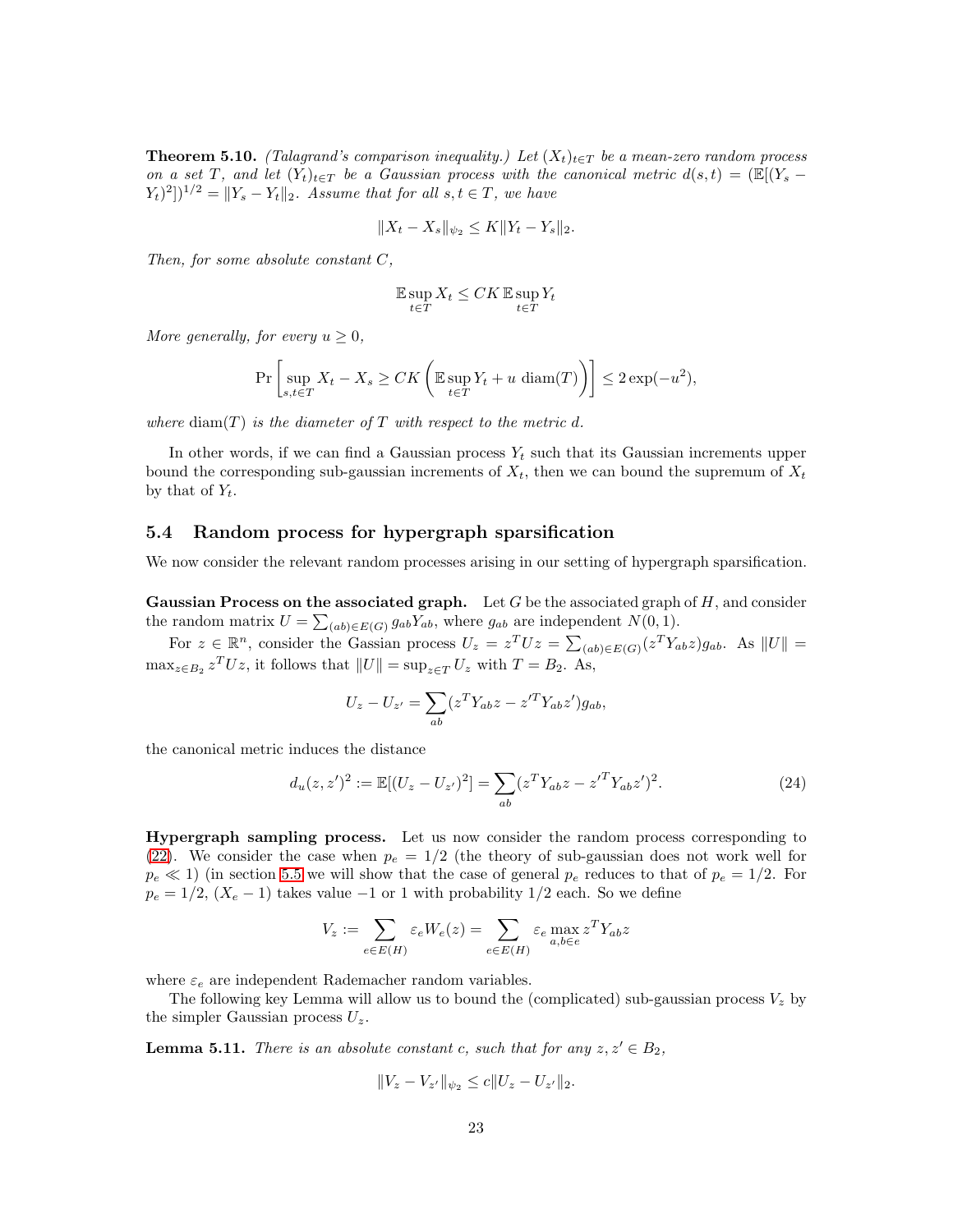Before proving this lemma, we need the following simple fact.

<span id="page-23-0"></span>**Lemma 5.12.** For any numbers  $c_1, \ldots, c_s$  and  $d_1, \ldots, d_s$ ,

$$
(\max_i c_i - \max_i d_i)^2 \le \sum_i (c_i - d_i)^2
$$

*Proof.* Let  $c_a = \max_i c_i$  and  $d_b = \max_i d_i$ . If  $c_a \geq d_b$ , then

$$
|c_a - d_a| = c_a - d_a \ge c_a - d_b = \max_i c_i - \max_i d_i \ge |\max_i c_i - \max_i d_i|.
$$

The other case when  $c_a \leq d_b$  is completely analogous.

We now prove Lemma [5.11.](#page-22-0)

*Proof.* (Lemma [5.11\)](#page-22-0). Fix  $z, z' \in B_2$ . For a hyperedge e, let  $a(e), b(e) \in e$  be the indices that maximize  $z^T Y_{a(e)b(e)} z$ , and  $a'(e), b'(e) \in e$  be those that maximize  $z'^T Y_{a'(e)b'(e)} z'$ . Then,

$$
V_z - V_{z'} = \sum_{e \in E(H)} \varepsilon_e (z^T Y_{a(e)b(e)} z - z'^T Y_{a'(e)b'(e)} z').
$$

By Facts [5.8](#page-21-1) and [5.9,](#page-21-2) there is an absolute constant  $c$  such that,

<span id="page-23-1"></span>
$$
||V_z - V_{z'}||_{\psi_2}^2 \le c \sum_{e \in E(H)} \left( z^T Y_{a(e)b(e)} z - z'^T Y_{a'(e)b'(e)} z' \right)^2
$$
\n(25)

On the other hand, by [\(24\)](#page-22-1) we have that

<span id="page-23-2"></span>
$$
||U_z - U_{z'}||_2^2 := d_u(z, z')^2 = \sum_{(ab) \in E(G)} (z^T Y_{ab} z - z'^T Y_{ab} z')^2
$$
\n(26)

Even though  $Y_{a(e)b(e)}$  could be different from  $Y_{a'(e)b'(e)}$ , we can use Lemma [5.12](#page-23-0) to show that the right hand side of [\(25\)](#page-23-1) is upper bounded by the right side of [\(26\)](#page-23-2).

Fix a hyperedge  $e \in H$  and let  $k = |e|$ . Applying Lemma [5.12](#page-23-0) to the  $s = k^2$  pairs  $a, b \in [k]$ with  $c_{ab} = z^T Y_{ab} z$  and  $d_{ab} = z'^T Y_{ab} z'$ , we get

<span id="page-23-3"></span>
$$
\left(z^T Y_{a(e)b(e)} z - z^{\prime T} Y_{a'(e)b'(e)} z'\right)^2 \le \sum_{a,b \in e} \left(z^T Y_{ab} z - z^{\prime T} Y_{ab} z'\right)^2. \tag{27}
$$

Summing over the hyperedges  $e \in E(H)$ , using [\(25\)](#page-23-1) and [\(26\)](#page-23-2), and noting that

$$
\sum_{e \in E(H)} \sum_{a,b \in e} \left( z^T Y_{ab} z - z'^T Y_{ab} z' \right)^2 = \sum_{(ab) \in E(G)} \left( z^T Y_{ab} z - z'^T Y_{ab} z' \right)^2
$$

gives the result.

**Remark:** It might seem that the inequality [\(27\)](#page-23-3) can be tightened by a factor  $O(1/r)$ , by using that for any  $z_1 \leq \ldots \leq z_r$ , we have that  $(z_r - z_1)^2 \leq \frac{2}{r} \sum_{ij} (z_i - z_j)^2$  (we used similar ideas in Lemma [5.5\)](#page-19-2). However, this following example shows that this is not possible.

Suppose,  $Y_{ab} = L_{ab}$ , i.e.  $z^T Y_{ab} z = (z_a - z_b)^2$ . Consider  $z = (z_1, ..., z_r) = (-1, 0, ..., 0, M)$  and  $z' = (0, 0, \ldots, 0, M)$ . The term on the left side of  $(27)$  is

$$
(\max_{ab \in e} z^T Y_{ab} z - \max_{a'b' \in e} z'^T Y_{a'(e)b'(e)} z')^2 = ((M+1)^2 - M^2)^2 \approx 4M^2.
$$

On the other hand, the terms on the right side of [\(27\)](#page-23-3) correspond to

$$
(z^T Y_{ab} z - z'^T Y_{ab} z')^2 = ((z_a - z_b)^2 - (z'_a - z'_b)^2)^2.
$$

However, it is easily verified that for each of the  $r^2 - 1$  pairs  $(a, b)$  except  $(a, b) = (1, r)$ ,  $(z_a - z_b)^2 (z'_a - z'_b)^2 \leq 1$ . Making M arbitrarily large, this shows that we really need the full contribution of each of the  $r^2$  terms on the right side of  $(27)$ , and we cannot improve the inequality.

 $\square$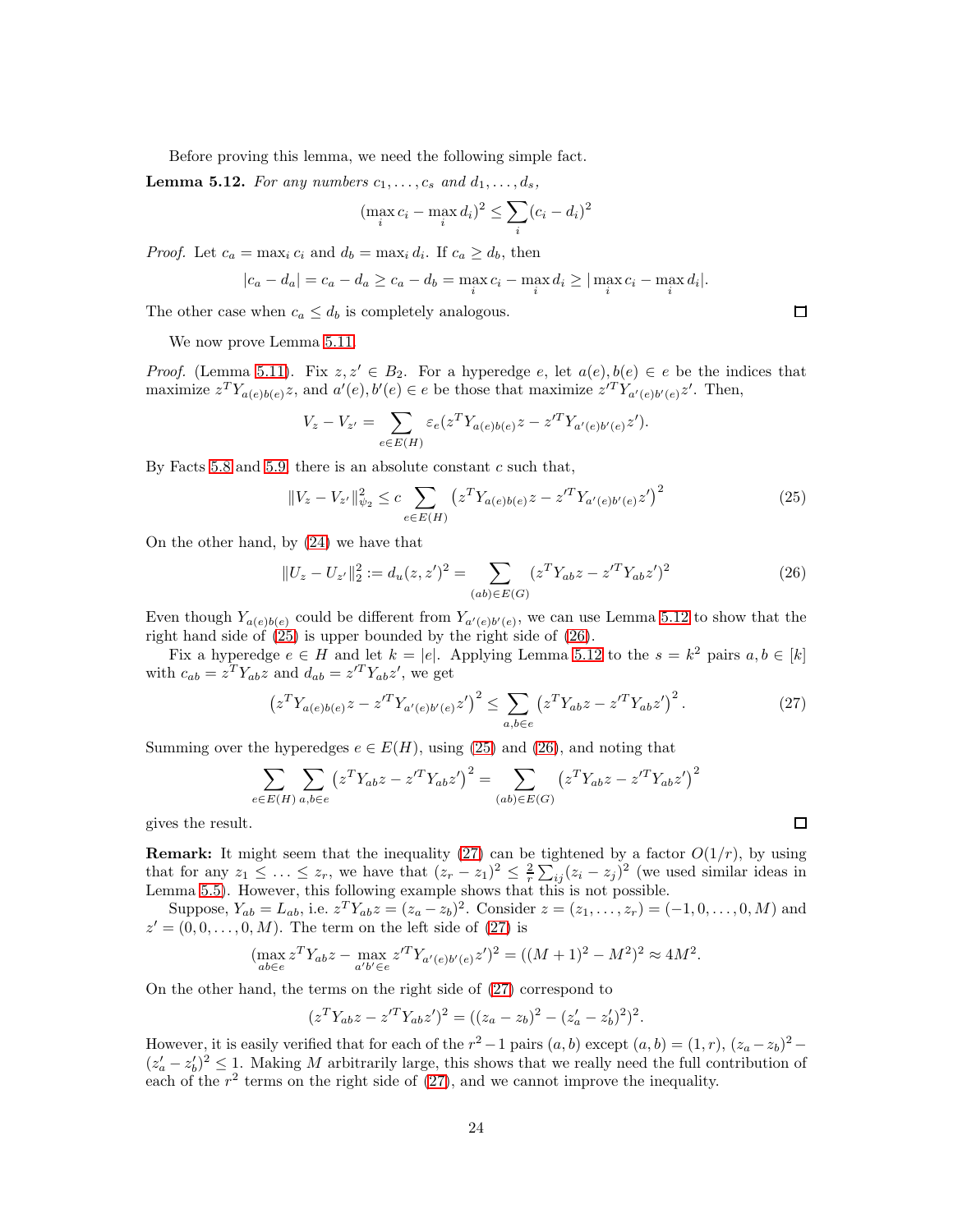**Bounds on the process**  $V_z$ . Lemma [5.11](#page-22-0) and Theorem [5.10](#page-22-2) will let us bound the supremum of  $V_z$  by that of  $U_z$ . We can directly bound the latter using the following variant of the matrix Bernstein inequality.

<span id="page-24-0"></span>**Theorem 5.13.** ([\[15\]](#page-30-5), Theorem 4.1.1.) If  $A_1, \ldots, A_m$  are symmetric  $d \times d$  matrices, and  $g_i$  are independent  $N(0,1)$  random variables, then for  $Y = \sum_i g_i A_i$ 

$$
\Pr[\|Y\|\geq t]\leq d\exp(-t^2/2\|\sum_iA_i^2\|)
$$

In particular, Theorem [5.13](#page-24-0) has the following corollary.

<span id="page-24-1"></span>**Corollary 5.14.** If  $A_i$  are PSD, and satisfy  $||A_i|| \leq \delta$  and  $\sum_i A_i \leq I$ , then  $||\sum_i A_i^2|| \leq \delta$  and so for  $c \geq 2$ 

$$
\Pr[\|Y\| \ge c\sqrt{\delta \log d}] \le d \exp(-(c^2 \log d)/2) \le d^{-c^2/4}.
$$

We now show that a similar tail bound holds for  $\sup_z V_z$ .

<span id="page-24-2"></span>**Theorem 5.15.** Let  $S \subset E(H)$  be a subset of hyperedges with  $r_e \leq \delta$  for all  $e \in S$ . For independent Rademacher  $\varepsilon_e$ , and  $z \in \mathbb{R}^n$ , let

$$
V_z = \sum_{e \in S} \varepsilon_e W_e(z).
$$

Then  $\mathbb{E} \sup_{z \in B_2} V_z = O(\sqrt{\delta \log n})$ , and for all  $u \ge 0$ 

$$
\Pr\left[\sup_{z\in B_2} V_z \ge O(\sqrt{\delta \log n} + 2u\sqrt{\delta})\right] \le 2\exp(-u^2).
$$

*Proof.* Let  $E(G[S]) = \{(ab) : a, b \in e, e \in S\}$  be the multi-set of edges in the associated graph G[S] for H restricted to S. Consider the process  $U_z = \sum_{(ab)\in E(G[S])} g_{ab}z^T Y_{ab}z$  where  $g_{ab}$  are independent  $N(0, 1)$ . Then

$$
\sup_{z \in B_2} U_z = ||U||, \quad \text{where } U = \sum_{(ab) \in E[G[S])} g_{ab} Y_{ab}
$$

As  $r_e = \max_{a,b \in e} ||Y_{ab}||$ , we have  $||Y_{ab}|| \leq \delta$  for all  $(ab) \in E(G[S])$ . Moreover as

$$
\sum_{(ab)\in E(G[S])} Y_{ab} \le \sum_{(ab)\in E(G)} Y_{ab} \preceq I,
$$

Corollary [5.14](#page-24-1) gives that  $||U|| = O(\sqrt{\delta \log n})$ . By Lemma [5.11](#page-22-0) and the Talagrand comparison inequality Theorem [5.10,](#page-22-2) we have that for some constant  $C$ ,

$$
\sup_{z \in B_2} V_z \le C \sup_{z \in B_2} U_z = C ||U|| = O(\sqrt{\delta \log n}).
$$

To compute the tail bound on sup<sub>z</sub>  $V_z$ , we need to compute the diameter diam(T) with respect  $d_u$ . By the definition of  $d_u(z, z')$ ,

$$
diam(T)^{2} = \max_{z,z'} d_{u}(z,z')^{2} = \sum_{(ab) \in E(G[S])} (z^{T}Y_{ab}z - z'Y_{ab}z')^{2}
$$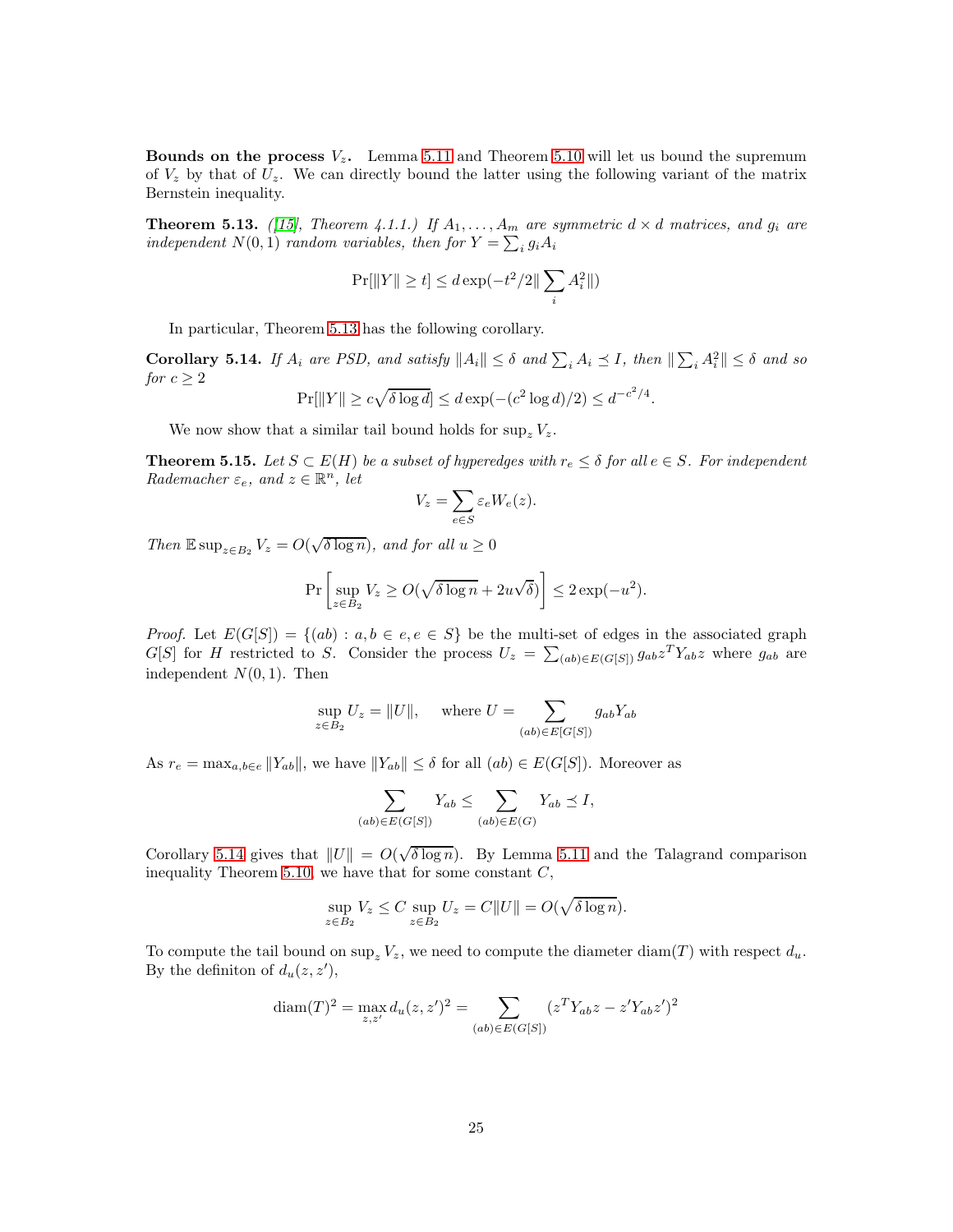Using  $(c-d)^2 \leq 2c^2 + 2d^2$  for any  $c, d \in \mathbb{R}$ ,

$$
\begin{array}{rcl}\n\text{diam}(T)^2 & \leq & 4 \max_{z \in T} \sum_{ab \in E(G[S])} (z^T Y_{ab} z)^2 \\
& \leq & 4 \max_{z \in T} \left( \max_{ab \in E(G[S])} z^T Y_{ab} z \right) \left( \sum_{ab \in E(G[S])} z^T Y_{ab} z \right) \right) \\
& \leq & 4\delta \qquad \qquad \text{(as } T = B_2, \|Y_{ab}\| \leq \delta, \sum_{ab} Y_{ab} \leq I)\n\end{array}
$$

The claimed tail bound on  $\sup_z V_z$  now follows from Theorem [5.10.](#page-22-2)

### <span id="page-25-0"></span>5.5 Putting it all together

We now prove Theorem [5.6.](#page-20-2) Given  $H$ , we compute G and  $p_e$  as described earlier. By rounding  $p_e$  up to nearest integer powers of 2, we can assume that for each  $e \in E(H)$ ,  $p_e = 2^{-j}$  for some  $j \in \{0, \ldots, \ell\}$ . This ensures  $p_e \ge \min(1, r_e/L)$ , while at most doubling the expected size of  $H$ . Let  $C_j = \{e \in E(H) : p_e = 2^{-j}\}\$ . As  $p_e = 1$  for hyperedges e with  $r_e \geq L$ , the sampling error in  $\hat{H}$  is only due to edges with  $r_e < L$ , and so in the analysis of the sampling error below we will assume that  $r_e < L$  for all  $e \in E(H)$ .

We view the process of sampling H in the following iterative way. Let  $H_0 = H$ , and for  $i = 1, \ldots, \ell, H_i$  is obtained from  $H_{i-1}$  by picking each hyperedge e of classes  $C_j$  for  $j \in {\ell-i+1, \ell},$ independently with probability  $1/2$ , and doubling the weight of  $e$  if it is picked. Or equivalently, for  $i = 1, \ldots, \ell$ ,  $H_i$  is obtained by picking each edge  $e \in C_j$  in H independently with probability  $\min(1, 2^{\ell-j-i})$  and scaling its weight by  $\max(1, 2^{j+i-\ell})$ . So  $H_{\ell} = \tilde{H}$ , and an edge e in  $C_j$  survives independently in  $H_{\ell}$  with probability  $p_e = 2^{-j}$ .

*Proof.* (Theorem [5.6.](#page-20-2)) By the discussion above, for  $i = 0, \ldots, \ell$ ,

$$
W_{H_i}(z) = \sum_{j=0}^{\ell} \sum_{e \in C_j \cap E(H_i)} \max(1, 2^{i+j-\ell}) W_e(z).
$$

and note that  $W_{H_0}(z) = W_H(z)$  and  $W_{\tilde{H}}(z) = W_{H_\ell}(z)$ . For any  $z \in B_2$ , by triangle inequality

> $|W_{\tilde{H}}(z) - W_{H}(z)| = |W_{H_{\ell}}(z) - W_{H}(z)| \le \sum$  $\ell$  $\sum_{i=1} |W_{H_i}(z) - W_{H_{i-1}}(z)|$

Taking supremum over all z, and taking the sup inside the summation,

<span id="page-25-1"></span>
$$
\sup_{z} |W_{\tilde{H}}(z) - W_{H}(z)| \le \sum_{i=1}^{\ell} \sup_{z} |W_{H_i}(z) - W_{H_{i-1}}(z)| \tag{28}
$$

As  $H_i$  is obtained by  $H_{i-1}$  by sampling each edge of class  $j \in [\ell-i+1,\ell]$  with probability  $1/2$ and doubling its weight, we have

$$
W_{H_i}(z) - W_{H_{i-1}}(z) = \sum_{j=\ell-i+1}^{\ell} \sum_{e \in C_j \cap E(H_{i-1})} \varepsilon_e 2^{i+j-\ell-1} W_e(z)
$$

 $\Box$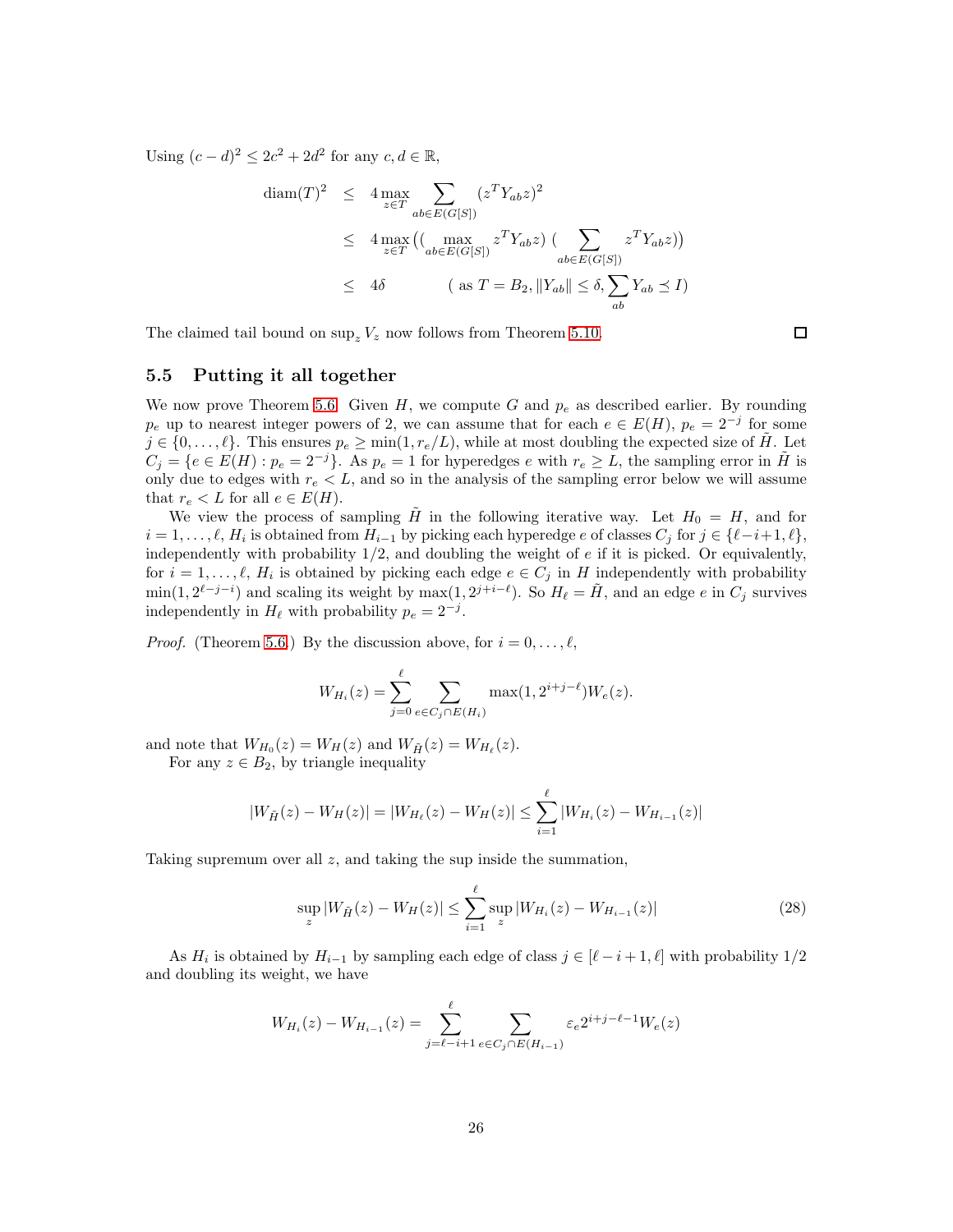For  $j \in \{\ell-i+1,\ell\}$  and any  $e \in C_j$ ,  $W_e(z) = \max_{a,b \in e} z^T Y_{ab} z$  with  $||Y_{ab}|| \leq r_e \leq 2^{-j} L$  for all  $a, b \in \mathcal{E}$ . So  $||2^{i+j-\ell}Y_{ab}|| \leq 2^{i-\ell}L$ , and applying Theorem [5.15](#page-24-2) with  $V_z = W_{H_i}(z) - W_{H_{i-1}}(z)$  and  $u = \sqrt{\log n}$  gives that

$$
\Pr[\sup_{z} V_z \ge O(\sqrt{2^{i-\ell}L\log n})] \le n^{-\Omega(1)}
$$

Together with [\(28\)](#page-25-1), and taking union bound over the  $\ell = O(\log n)$  classes, we get that

$$
\sup_{z} |W_{\tilde{H}}(z) - W_{H}(z)| \le O(\sum_{i=1}^{\ell} \sqrt{2^{i-\ell} L \log n}) = O\left(\frac{\varepsilon}{r^2}\right),
$$

<span id="page-26-0"></span>with probability  $n^{-\Omega(1)}$ , as desired.

### A Proofs of Lemma [4.6](#page-15-3) and Lemma [4.7](#page-15-2)

For completeness we give the proofs of Lemma [4.6](#page-15-3) and Lemma [4.7](#page-15-2) that are very similar to those of Lemma [4.3](#page-12-2) and Lemma [4.4,](#page-14-2) respectively.

Lemma 4.6. There exists a probabilistic polynomial-time algorithm that, given an n-vertex graph  $G = (V, E)$  of maximal degree d, outputs a subgraph  $\tilde{G} = (V, F)$  with  $F \subseteq E$  such that the following properties hold with probability at least  $1 - n^{-3}$ :

- 1. For every disjoint  $S, T \subseteq V$  we have  $|2 \cdot e_F(S,T) e_E(S,T)| \leq 10\sqrt{d \log d} \cdot \sqrt{|S||T|}$ .
- 2. For every vertex  $v \in V$  we have  $|2 \cdot e_F(v) e_E(v)| \leq 10\sqrt{d \log d}$ .

Proof. The proof closely follows that of Lemma [4.3](#page-12-2) and is similar to the proof of Lemma 3.2 by Bilu and Linial [\[6\]](#page-29-7). We first observe that we only need to verify Property [1](#page-15-6) for those disjoint sets  $S, T \subseteq V$  such that  $G[S \cup T]$  is connected. To see this, let  $G[S \cup T]$  denote the subgraph induced by  $S \cup T$ . Suppose  $G[S \cup T]$  is not connected and let  $S_1 \cup T_1, S_2 \cup T_2, \ldots, S_k \cup T_k$  be the vertex sets of the connected components where  $S_1, \ldots, S_k \subseteq S$  and  $T_1, \ldots, T_k \subseteq T$ . If Property [1](#page-15-6) holds for connected components then  $|2 \cdot e_F(S_i, T_i) - e_E(S_i, T_i)| \leq 10\sqrt{d \log d} \cdot \sqrt{|S_i||T_i|}$  for  $i = 1, ..., k$ , and so

$$
|2 \cdot e_F(S, T) - e_E(S, T)| = \left| \sum_{i=1}^k (2 \cdot e_F(S_i, T_i) - e_E(S_i, T_i)) \right| \le \sum_{i=1}^k |2 \cdot e_F(S_i, T_i) - e_E(S_i, T_i)|
$$
  

$$
\le 10 \sqrt{d \log d} \cdot \sum_{i=1}^k \sqrt{|S_i||T_i|} \le 10 \sqrt{d \log d} \cdot \sqrt{|S||T|},
$$

It is thus sufficient to prove the inequalities for those disjoint vertex sets  $S, T$  that induce a connected subgraph  $G[S \cup T]$ .

Suppose we select F by including each edge  $e \in E$  with probability 1/2 independently of other edges. That is, in the notation of Theorem [4.2,](#page-12-0) we have that  $P$  consists of  $|E|$  mutually independent variables  $\{P_e\}_{e \in E}$ , where  $P_e$  indicates whether  $e \in F$  and  $\Pr[P_e] = 1/2$ . Now for each S and T such that  $G[S \cup T]$  is connected, let  $A_{S,T}$  be the "bad" event that  $|2 \cdot |\delta_F(S,T)| - |\delta_E(S,T)| >$  $10\sqrt{d \log d} \cdot \sqrt{|S||T|}$ . Note that  $|\delta_F(S,T)|$  is the sum of at most  $d\sqrt{|S||T|}$  independent variables, attaining values 0 and 1, and that the expected value of  $|\delta_F(S,T)|$  equals  $|\delta_E(S,T)|/2$ . Thus by the Chernoff inequality we get

$$
\Pr[A_{S,T}] < d^{-6|S \cup T|}.
$$

 $\Box$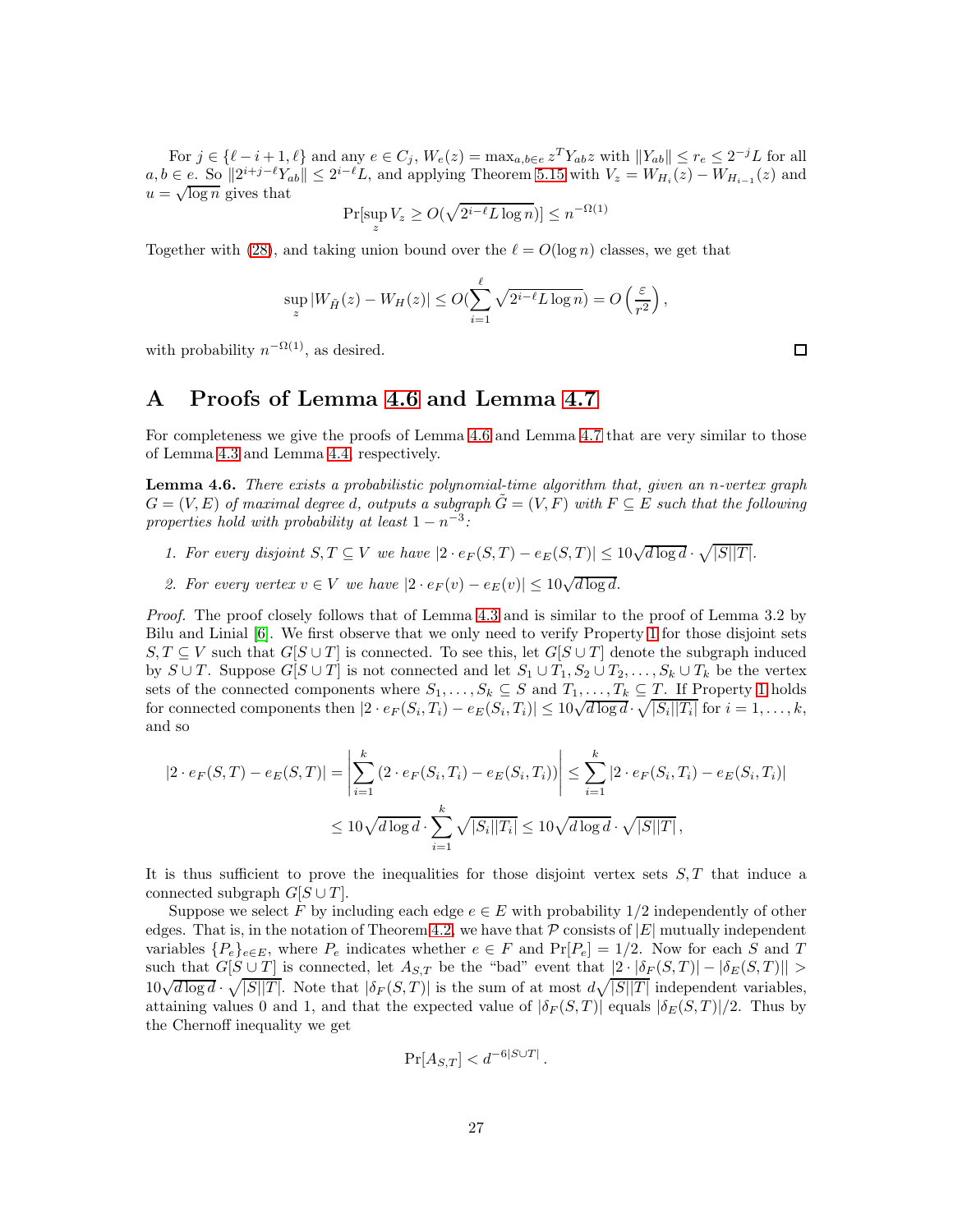Similarly, if we let  $D_v$  denote the bad event that the degree constraint of v is violated, i.e.,  $|2 \cdot e_F(v) - e_E(v)| > 10\sqrt{d \log d}$ . Then

$$
\Pr[D_v] < d^{-6} \, .
$$

To apply Theorem [4.2,](#page-12-0) we analyze the dependency graph on the events:

- There is an edge between  $A_{S,T}$  and  $A_{S',T'}$  if  $vbl(A_{S,T}) \cap vbl(A_{S',T'}) \neq \emptyset \Leftrightarrow \delta_E(S,T) \cap$  $\delta_E(S',T')\neq\emptyset.$
- There is an edge between  $A_{S,T}$  and  $D_v$  if  $\text{vbl}(A_{S,T}) \cap \text{vbl}(D_v) \neq \emptyset \Leftrightarrow \delta_E(S,T) \cap \delta_E(v) \neq \emptyset$ .
- There is an edge between  $D_u$  and  $D_v$  if  $vbl(D_u) \cap vbl(D_v) \neq \emptyset \Leftrightarrow \delta_E(u) \cap \delta_E(v) \neq \emptyset$ .

Consider now a fixed event  $A_{S,T}$  and let  $k = |S \cup T|$ . We bound the number of neighbors,  $A_{S',T'}$ , of  $A_{S,T}$  with  $|S' \cup T'| = \ell$ . Since we are interested in only subsets  $S',T'$  such that  $G[S' \cup T']$  is connected, this is bounded by the number of distinct subtrees on  $\ell$  vertices in the associated graph G, with a root in one of the endpoints of an edge in  $\delta(S,T)$ . There are thus at most  $2d \min(|S|, |T|) \leq dk$  many choices of the root and, as G has degree at most d, the number of such trees is known to be at most (see e.g. [\[7\]](#page-29-4))

<span id="page-27-0"></span>
$$
dk \cdot \binom{d(\ell-1)}{\ell-1} \le dk \cdot (ed)^{\ell-1},\tag{29}
$$

where we used that  $\binom{d(\ell-1)}{\ell-1} \leq (ed)^{\ell-1}$ . Moreover, it is easy to see that  $A_{S,T}$  has at most  $2d \min(|S|, |T|) \leq dk$  neighbors  $B_v$ .

Now to verify condition [\(13\)](#page-12-0) of Theorem [4.2,](#page-12-0) we set  $x(A_{S\cup T}) = d^{-3|S\cup T|}$  for every bad event  $A_{S,T}$  and  $x(B_v) = d^{-3}$  for every bad event  $B_v$ . So if we consider an event  $A_{S,T}$  with  $k = |S \cup T|$ , then

$$
x(A_{S,T}) \prod_{(S',T'): A_{S,T} \sim A_{S',T'}} (1 - x(A_{S',T'})) \prod_{v:A_{S,T} \sim B_v} (1 - x(B_v))
$$
  
\n
$$
\geq d^{-3k} \prod_{\ell=1}^n (1 - d^{-3\ell})^{dk(ed)^{\ell-1}} \cdot (1 - d^{-3})^{dk}
$$
  
\n
$$
\geq d^{-3k} \exp(-2dk \sum_{\ell=1}^n d^{-3\ell} (ed)^{\ell-1} - 2dkd^{-3})
$$
  
\n
$$
\geq d^{-3k} e^{-3k} > d^{-6k}/2 > \Pr[A_{S,T}]/2,
$$

where we used that  $d$  is a sufficiently large constant, which is without loss of generality since if  $d \leq 10\sqrt{d\log(d)}$  then the lemma becomes trivial. In other words, [\(13\)](#page-12-0) is satisfied for events  $A_{S,T}$ with  $\epsilon$  set to 1/2. Let us now consider an event  $B_v$ . Clearly there is at most d other events  $B_u$  such that  $B_u \sim B_v$ . Moreover, by the same arguments as above there are at most  $2d(ed)^{\ell-1}$  neighbors  $A_{S,T}$  such that  $|S \cup T| = \ell$ . Hence

$$
x(B_v) \prod_{(S,T):B_v \sim A_{S,T}} (1 - x(A_{S,T})) \prod_{u:B_v \sim B_u} (1 - x(B_u))
$$
  
\n
$$
\geq d^{-3} \prod_{\ell=1}^n (1 - d^{-3\ell})^{d(ed)^{\ell-1}} \cdot (1 - d^{-3})^d
$$
  
\n
$$
\geq d^{-6}/2 \geq \Pr[B_v]/2,
$$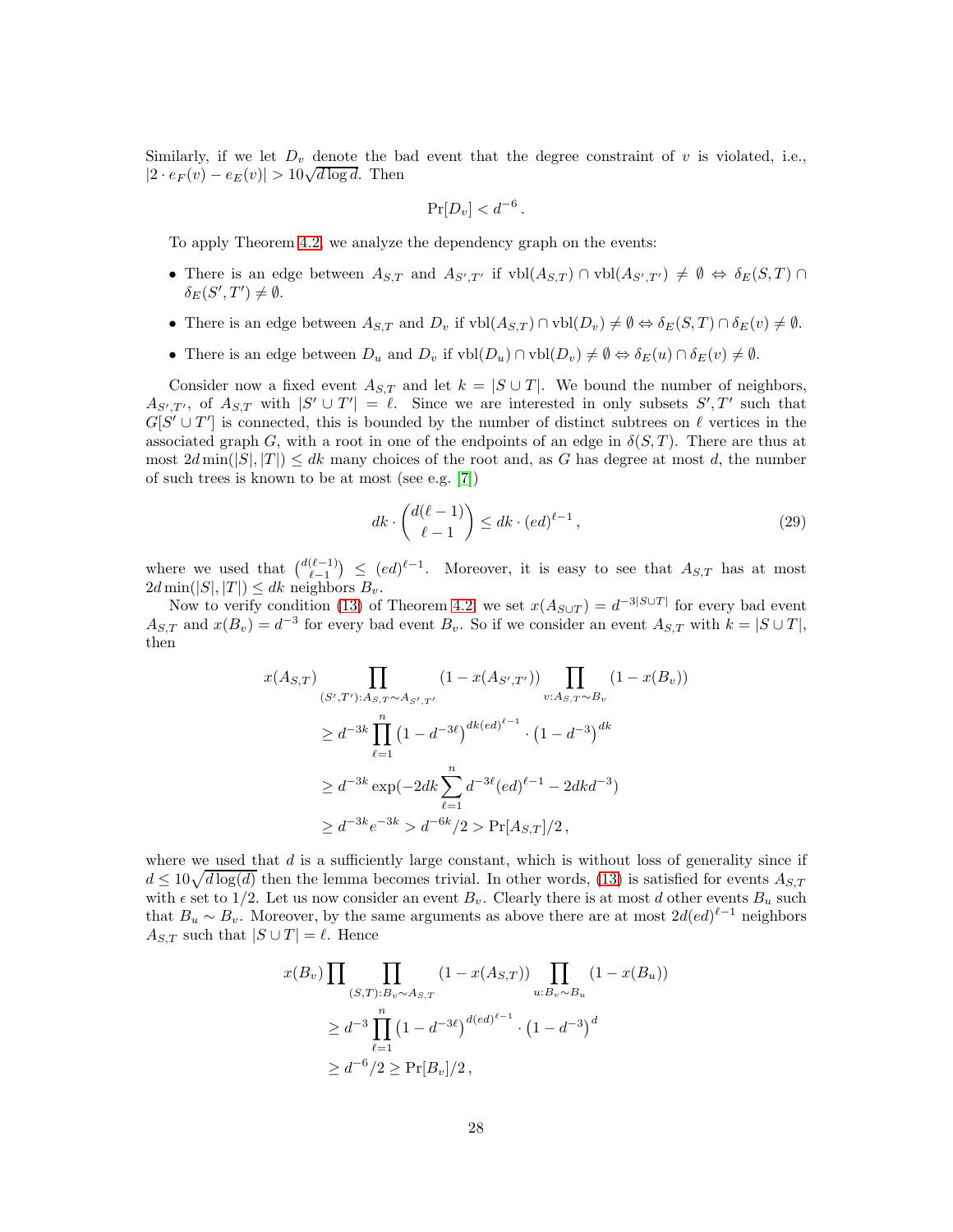where the second to last inequality follows because of the same simplifications as done above with  $k = 1$ . We have thus verified that [\(13\)](#page-12-0) is satisfied for all events with  $\epsilon$  set to 1/2.

It remains to define an efficiently verifiable core subset  $\mathcal{A}' \subseteq \mathcal{A}$  such that  $1 - \sum_{A \in \mathcal{A} \setminus \mathcal{A}'} x(A) \ge$  $1 - n^{-3}$ . We let

$$
\mathcal{A}' = \{B_v\}_{v \in V} \cup \{A_{S,T} \in \mathcal{A} : |S \cup T| \le s\} \text{ where } s = \log_d(n).
$$

By the same arguments as in [\(29\)](#page-27-0), there is at most  $n \cdot {d(\ell-1) \choose \ell-1} \le n(ed)^{\ell-1}$  many vertex sets U such that  $|U| = \ell$  and  $G[U]$  is connected. Moreover, for each U there are  $2^{\ell}$  possible ways of partitioning it into  $S$  and  $T$ . Therefore, the following properties hold:

- 1. A' is efficiently verifiable since it contains  $n \cdot \sum_{\ell=1}^{s} (ed)^{\ell-1} 2^{\ell} = O(n \cdot (ed \cdot 2)^s) = O(n^3)$  many events  $A_{S,T}$  that can be efficiently enumerated by first selecting a vertex r among n choices, then considering all possible trees rooted at r with  $\ell \leq s$  vertices, and all possible ways of partitioning such a component into S and T. Moreover, the remaining n events  $B_v$  in  $\mathcal{A}'$ contains n are easy to verify in polynomial time.
- 2. We have

$$
\sum_{A_{S,T} \in \mathcal{A} \setminus \mathcal{A}'} x(A_{S,T}) \le \sum_{\ell=s+1}^n d^{-6\ell} \cdot (n \cdot (ed \cdot 2)^\ell)
$$
  

$$
\le n \cdot \sum_{\ell=s+1}^n d^{-4\ell} \le nd^{-4s} = n^{-3},
$$

where for the first inequality we again used that  $d$  is a sufficiently large constant.

We have verified Condition [\(13\)](#page-12-0) of Theorem [4.2](#page-12-0) and we have defined an efficiently verifiable core subset A' such that  $\sum_{A_S \in \mathcal{A} \setminus \mathcal{A}'} x(A_S) \leq n^{-3}$  and so the lemma follows.

**Lemma 4.7.** There is an absolute constant c such that the following holds. There is a probabilistic polynomial-time algorithm that on input an n-vertex graph  $G = (V, E)$  of maximum degree d,  $\varepsilon > 0$ , and any  $k \in \mathbb{N}$  such that  $d2^{-k} \geq c \frac{1}{\varepsilon^2} \log(1/\varepsilon)$ , outputs a subgraph  $\tilde{G} = (V, F)$  such that the following properties hold with probability at least  $1 - n^{-2}$ :

- 1. For every disjoint  $S, T \subseteq V$  we have  $|2^k \cdot e_F(S,T) e_E(S,T)| \leq \varepsilon d \cdot \sqrt{|S||T|}$ .
- 2. For every vertex  $v \in V$  we have  $|2^k \cdot e_F(v) e_E(v)| \leq \varepsilon d$ .

*Proof.* Starting with G we apply Lemma [4.6](#page-15-3) k times to obtain  $\tilde{G}$ . Let  $F_i$  denote the edge set and let  $d_i$  denote the maximum degree after round i. So  $F_0 = E$  and  $d_0 = d$ . By the guarantees of Lemma [4.6,](#page-15-3) we have that with probability  $1 - n^{-3}$ 

$$
|2d_{i+1} - d_i| \le 10\sqrt{d_i \log(d_i)}\tag{30}
$$

<span id="page-28-1"></span><span id="page-28-0"></span> $\Box$ 

and

$$
\left|2 \cdot e_{F_{i+1}}(S,T) - e_{F_i}(S,T)\right| \le 10\sqrt{d_i \log(d_i)} \cdot \sqrt{|S||T|} \qquad \text{for every disjoint } S, T \subseteq V. \tag{31}
$$

As we apply Lemma [4.6](#page-15-3) k times with  $k \leq \log(n)$ , the union bound implies that the above inequalities are true for all invocations of that lemma with probability at least  $1-k \cdot n^{-3} \geq 1-n^{-2}$ .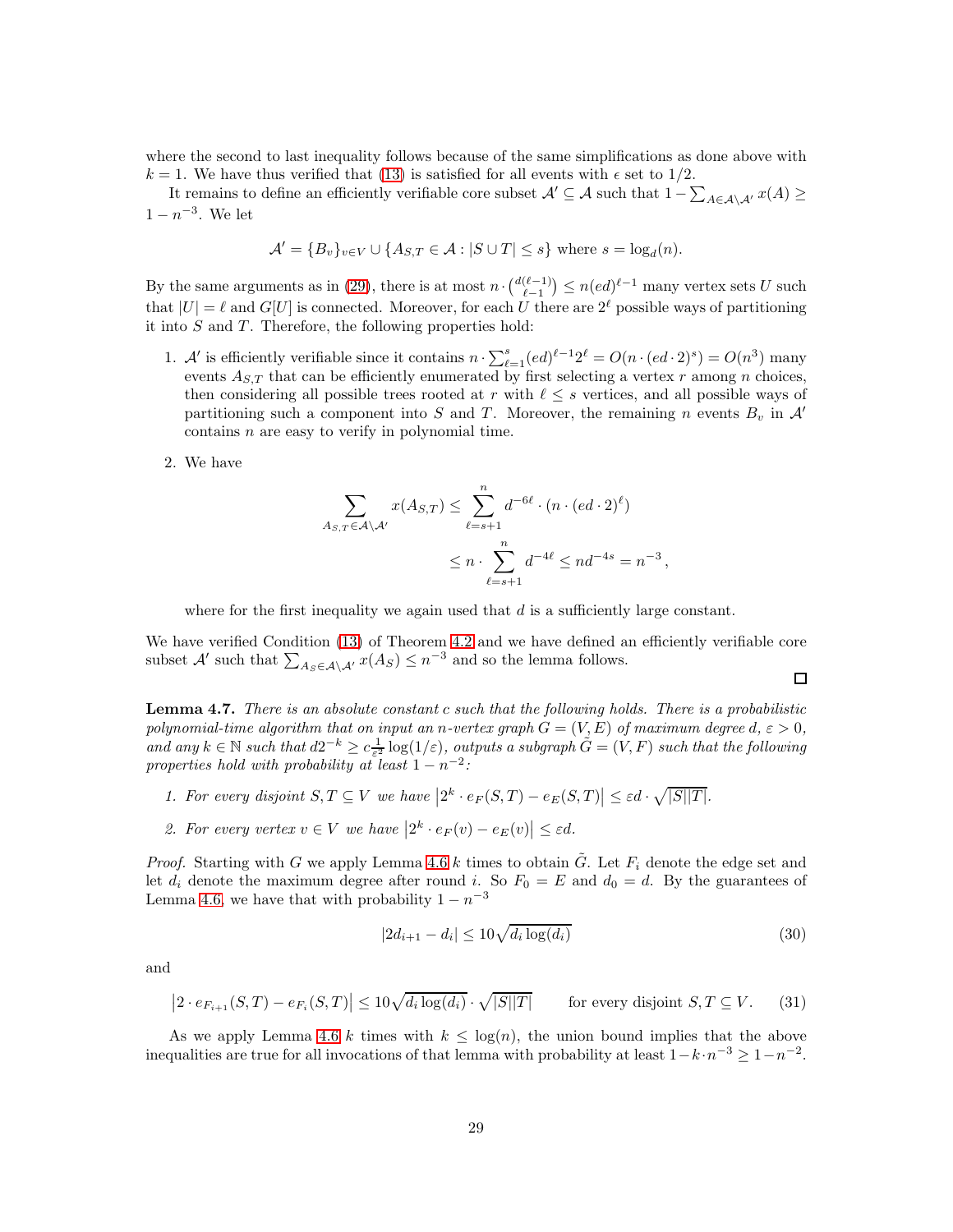From now on we assume that the above inequalities hold and show that the conclusion of the statement is always true in that case. Specifically, we now prove by induction on  $k$  that

$$
|2^k d_k - d_0| \le \varepsilon d_0, \text{ and}
$$
  

$$
|2^k \cdot e_{F_k}(S, T) - e_{F_0}(S, T)| \le \varepsilon d_0 \cdot \sqrt{|S||T|} \qquad \text{for every disjoint } S, T \subseteq V.
$$

The claim holds trivially for  $k = 0$ . Assume it holds for all  $i < k$ , which in particular implies  $2^{i}d_{i} \leq 2d_{0}$  for all  $i < k$ . By the triangle inequality and [\(30\)](#page-28-0),

$$
|2^{k}d_{k} - d_{0}| \leq \sum_{i=0}^{k-1} |2^{i}(2d_{i+1} - d_{i})| \leq 10 \sum_{i=0}^{k-1} 2^{i} \sqrt{d_{i} \log(d_{i})}
$$
  
 
$$
\leq 10 \sum_{i=0}^{k-1} 2^{i} \sqrt{2(d_{0}/2^{i}) \log(2(d_{0}/2^{i}))}
$$
 (induction hypothesis on  $d_{i}$ ).

As the terms increase geometrically in i, this sum is  $O(2^k \sqrt{(d_0/2^k) \log((d_0/2^k))}$  which is  $\varepsilon d_0$  by our assumption on  $k$  and selection of  $c$ .

Finally, we note that  $|2^k \cdot e_{F_k}(S,T) - e_{F_0}(S,T)| \leq \varepsilon d_0 \cdot \sqrt{|S||T|}$  follows by the same calculations (using  $(31)$  instead of  $(30)$ ).

# <span id="page-29-3"></span>References

- [1] Zeyuan Allen Zhu, Zhenyu Liao, and Lorenzo Orecchia. Spectral sparsification and regret minimization beyond matrix multiplicative updates. In *Proceedings of the Forty-Seventh Annual* ACM on Symposium on Theory of Computing, STOC 2015, pages 237–245, 2015.
- <span id="page-29-2"></span>[2] David G Anderson, Ming Gu, and Christopher Melgaard. An efficient algorithm for unweighted spectral graph sparsification. arXiv preprint arXiv:1410.4273, 2014.
- <span id="page-29-1"></span>[3] Joshua D. Batson, Daniel A. Spielman, and Nikhil Srivastava. Twice-Ramanujan sparsifiers. SIAM J. Comput., 41(6):1704–1721, 2012.
- <span id="page-29-5"></span>[4] Luca Becchetti, Andrea E. F. Clementi, Emanuele Natale, Francesco Pasquale, and Luca Trevisan. Finding a bounded-degree expander inside a dense one. arXiv, 1811.10316, 2018.
- <span id="page-29-0"></span>[5] András A. Benczúr and David R. Karger. Approximating s-t minimum cuts in  $\tilde{O}(n^2)$  time. In Proceedings of the Twenty-Eighth Annual ACM Symposium on the Theory of Computing, Philadelphia, Pennsylvania, USA, May 22-24, 1996, pages 47–55, 1996.
- <span id="page-29-7"></span>[6] Yonatan Bilu and Nathan Linial. Lifts, discrepancy and nearly optimal spectral gap\*. Combinatorica, 26(5):495–519, Oct 2006.
- <span id="page-29-8"></span><span id="page-29-4"></span>[7] Alan M Frieze and Michael Molloy. Splitting an expander graph. J. Algorithms, 33(1):166–172, October 1999.
- [8] Bernhard Haeupler, Barna Saha, and Aravind Srinivasan. New constructive aspects of the lovász local lemma. J. ACM, 58(6):28:1–28:28, 2011.
- <span id="page-29-6"></span>[9] Dmitry Kogan and Robert Krauthgamer. Sketching cuts in graphs and hypergraphs. In Proceedings of the 2015 Conference on Innovations in Theoretical Computer Science, pages 367–376. ACM, 2015.